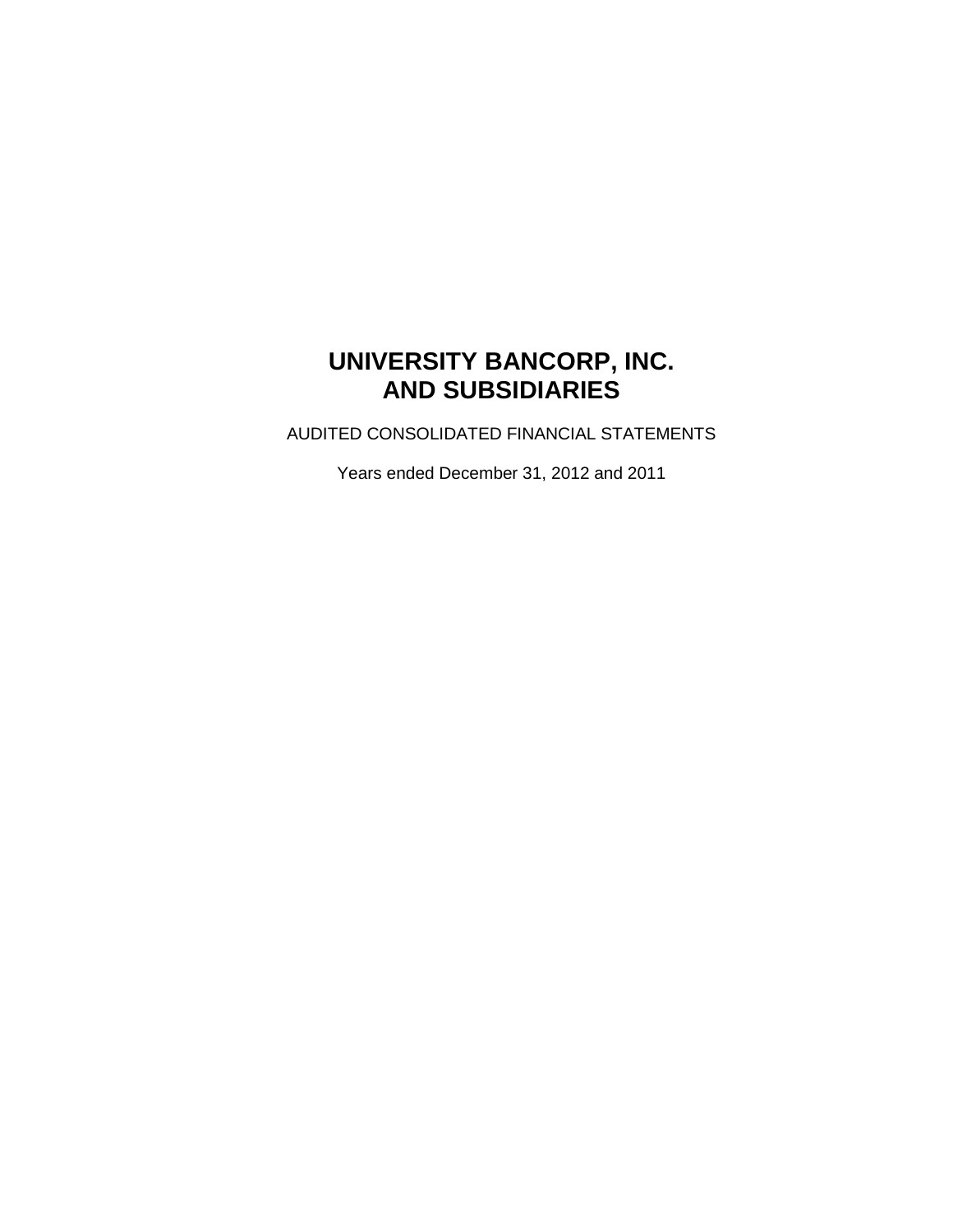# **UNIVERSITY BANCORP, INC. AND SUBSIDIARIES**

# **TABLE OF CONTENTS**

|                                                         | Page |
|---------------------------------------------------------|------|
| <b>Independent Auditor's Report</b>                     |      |
| <b>Financial Statements</b>                             |      |
| <b>Consolidated Balance Sheets</b>                      |      |
| Consolidated Statements of Operations and Comprehensive |      |
| Income (Loss)                                           | 4    |
| <b>Consolidated Statements of Equity</b>                | 5    |
| <b>Consolidated Statements of Cash Flows</b>            | 6    |
| Notes to Consolidated Financial Statements              |      |
|                                                         |      |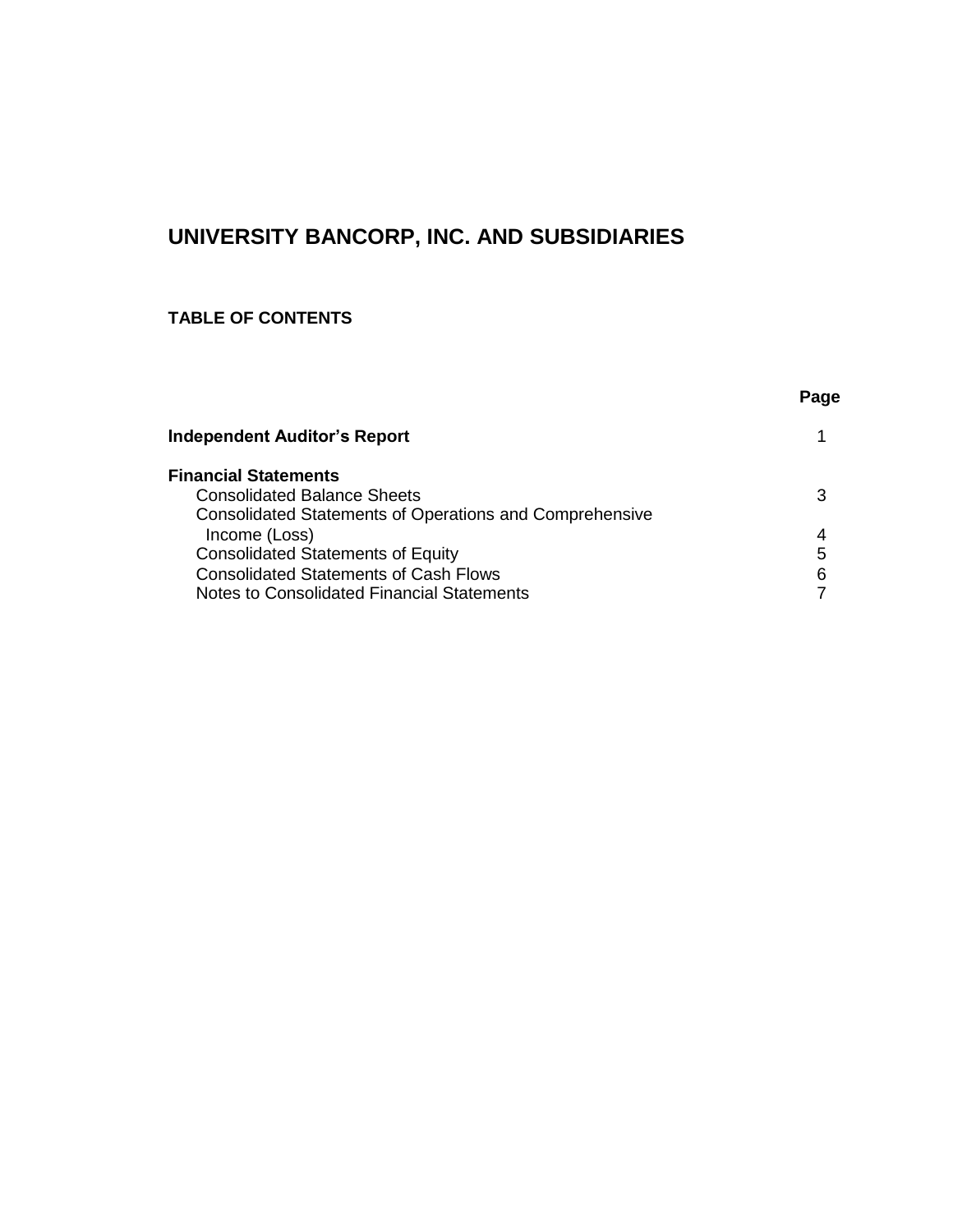

## **INDEPENDENT AUDITOR'S REPORT**

To the Board of Directors and Stockholders University Bancorp, Inc. and Subsidiaries

#### **Report on the Financial Statements**

We have audited the accompanying consolidated financial statements of University Bancorp, Inc. and Subsidiaries, which comprise the consolidated balance sheets as of December 31, 2012 and 2011, and the related consolidated statements of operations and comprehensive income (loss), equity, and cash flows for the years then ended, and the related notes to the consolidated financial statements.

### **Management's Responsibility for the Financial Statements**

Management is responsible for the preparation and fair presentation of these financial statements in accordance with accounting principles generally accepted in the United States of America; this includes the design, implementation, and maintenance of internal control relevant to the preparation and fair presentation of financial statements that are free from material misstatement, whether due to fraud or error.

#### **Auditor's Responsibility**

Our responsibility is to express an opinion on these financial statements based on our audits. We conducted our audits in accordance with auditing standards generally accepted in the United States of America. Those standards require that we plan and perform the audit to obtain reasonable assurance about whether the financial statements are free from material misstatement.

An audit involves performing procedures to obtain audit evidence about the amounts and disclosures in the financial statements. The procedures selected depend on the auditor's judgment, including the assessment of the risks of material misstatement of the financial statements, whether due to fraud or error. In making those risk assessments, the auditor considers internal control relevant to the entity's preparation and fair presentation of the financial statements in order to design audit procedures that are appropriate in the circumstances, but not for the purpose of expressing an opinion on the effectiveness of the entity's internal control. Accordingly, we express no such opinion. An audit also includes evaluating the appropriateness of accounting policies used and the reasonableness of significant accounting estimates made by management, as well as evaluating the overall presentation of the financial statements. We believe that the audit evidence we have obtained is sufficient and appropriate to provide a basis for our audit opinion.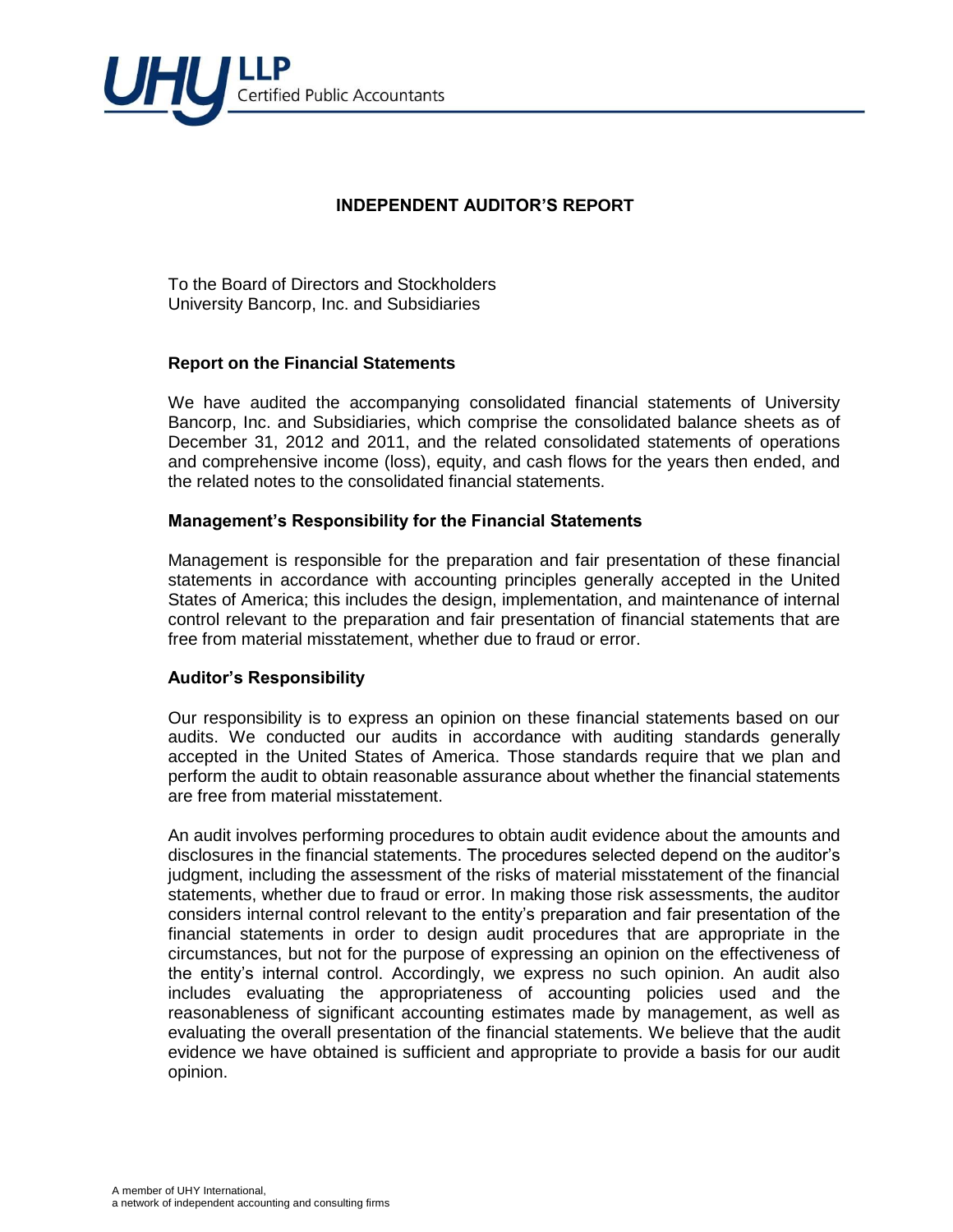To the Board of Directors and Stockholders University Bancorp, Inc. and Subsidiaries Page Two

### **Opinion**

In our opinion, the consolidated financial statements referred to above present fairly, in all material respects, the financial position of University Bancorp, Inc. and Subsidiaries as of December 31, 2012 and 2011, and the results of their operations and their cash flows for the years then ended in accordance with accounting principles generally accepted in the United States of America.

UHY LLP

Farmington Hills, Michigan April 24, 2013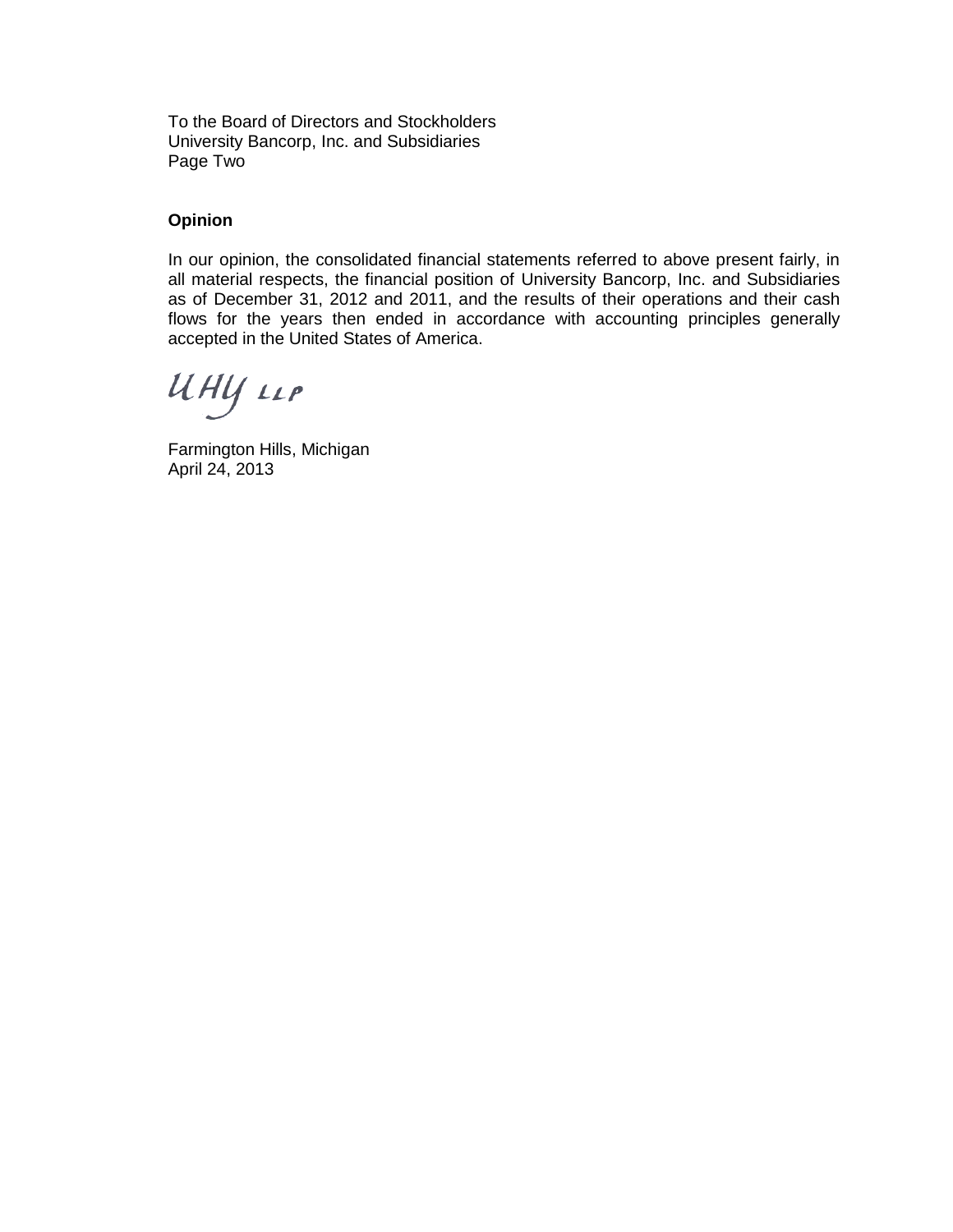# **UNIVERSITY BANCORP, INC. AND SUBSIDIARIES CONSOLIDATED BALANCE SHEETS**

|                                                   | December 31, |             |    |               |  |
|---------------------------------------------------|--------------|-------------|----|---------------|--|
|                                                   |              | 2012        |    | 2011          |  |
| <b>ASSETS</b>                                     |              |             |    |               |  |
| Cash and due from banks                           | \$           | 9,152,534   | \$ | 9,052,660     |  |
| Certificates of deposit                           |              | 7,250,000   |    | 6,250,000     |  |
| Trading securities, at fair value                 |              | 662,058     |    | 785,211       |  |
| Investment securities available-for-sale, at fair |              |             |    |               |  |
| value                                             |              | 1,627,780   |    | 2,581,261     |  |
| Federal Home Loan Bank stock, at cost             |              | 1,072,300   |    | 1,072,300     |  |
| Loans and financings held for sale, at lower of   |              |             |    |               |  |
| cost or market                                    |              |             |    | 2,617,180     |  |
| Loans and financings held for sale, at fair value |              | 43,645,515  |    | 29,858,888    |  |
| Loans and financings, net                         |              | 53,744,139  |    | 56,658,794    |  |
| Premises and equipment, net                       |              | 4,436,122   |    | 3,741,965     |  |
| Mortgage servicing rights, at fair value          |              | 3,963,470   |    | 2,452,156     |  |
| Other real estate owned, net                      |              | 851,633     |    | 1,114,455     |  |
| Accounts receivable                               |              | 972,226     |    | 907,871       |  |
| Accrued interest and financing income receivable  |              | 222,454     |    | 271,918       |  |
| Prepaid expenses                                  |              | 702,803     |    | 806,280       |  |
| Derivatives, at fair value                        |              | 830,813     |    | 671,312       |  |
| Goodwill                                          |              | 356,310     |    | 103,914       |  |
| <b>Customer relationships</b>                     |              | 498,000     |    |               |  |
| Investor remittances receivable                   |              | 343,566     |    | 249,186       |  |
| Refundable federal income taxes                   |              |             |    | 38,516        |  |
| Deferred income taxes, net                        |              | 1,630,079   |    | 2,363,522     |  |
| Other assets                                      |              | 212,841     |    | 104,578       |  |
| <b>Total assets</b>                               | S            | 132,174,643 |    | \$121,701,967 |  |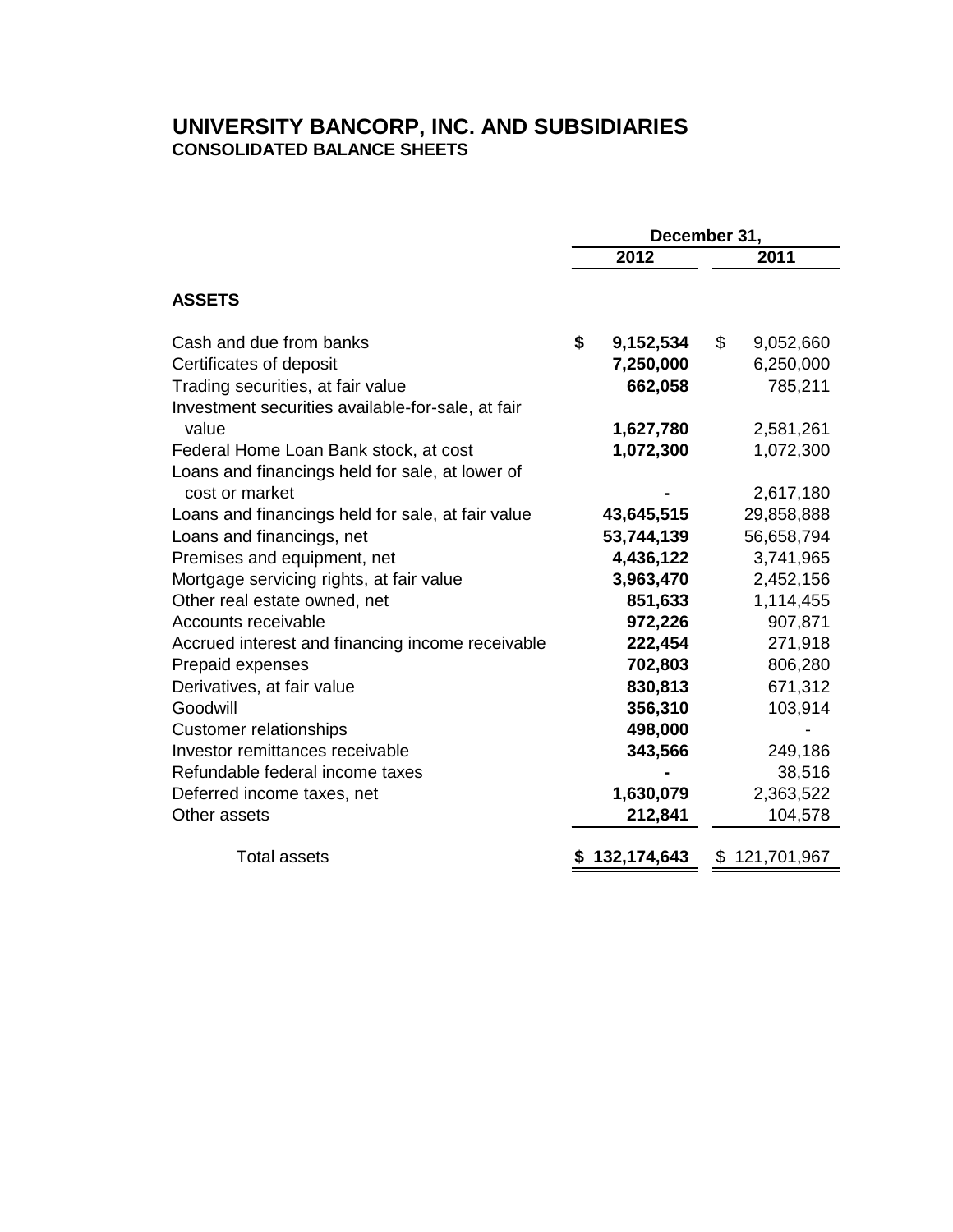|                                                                                                                                                                                                                                        | December 31,     |                  |  |  |  |
|----------------------------------------------------------------------------------------------------------------------------------------------------------------------------------------------------------------------------------------|------------------|------------------|--|--|--|
|                                                                                                                                                                                                                                        | 2012             | 2011             |  |  |  |
| <b>LIABILITIES AND EQUITY</b>                                                                                                                                                                                                          |                  |                  |  |  |  |
| <b>LIABILITIES</b><br>Deposits:                                                                                                                                                                                                        |                  |                  |  |  |  |
| Demand - non-interest bearing                                                                                                                                                                                                          | \$<br>77,499,390 | \$<br>59,181,446 |  |  |  |
| Demand - interest bearing and profit sharing                                                                                                                                                                                           | 21,754,187       | 31,405,953       |  |  |  |
| Savings                                                                                                                                                                                                                                | 270,836          | 314,160          |  |  |  |
| Time                                                                                                                                                                                                                                   | 8,644,469        | 13,595,082       |  |  |  |
| <b>Total deposits</b>                                                                                                                                                                                                                  | 108,168,882      | 104,496,641      |  |  |  |
| Derivatives, at fair value                                                                                                                                                                                                             | 43,367           | 110,331          |  |  |  |
| Accounts payable                                                                                                                                                                                                                       | 690,887          | 656,883          |  |  |  |
| Accrued interest and profit sharing payable                                                                                                                                                                                            | 7,248            | 37,010           |  |  |  |
| Allowance for loan recourse                                                                                                                                                                                                            | 623,943          | 316,783          |  |  |  |
| Escrow and mortgage insurance liabilities                                                                                                                                                                                              | 388,758          | 299,626          |  |  |  |
| Liability to fund closed but undisbursed loans                                                                                                                                                                                         | 3,806,795        | 2,883,983        |  |  |  |
| Investor remittances payable                                                                                                                                                                                                           | 878,238          | 479,537          |  |  |  |
| Contingent earn-out liability, at fair value                                                                                                                                                                                           | 153,310          |                  |  |  |  |
| Accrued federal income taxes                                                                                                                                                                                                           | 253,454          |                  |  |  |  |
| Deferred income taxes                                                                                                                                                                                                                  | 2,342,954        | 1,282,572        |  |  |  |
| Accrued expenses and other liabilities                                                                                                                                                                                                 | 2,146,891        | 795,277          |  |  |  |
| Preferred stock subject to mandatory redemption                                                                                                                                                                                        | 1,031,450        | 960,050          |  |  |  |
| <b>Total liabilities</b>                                                                                                                                                                                                               | 120,536,177      | 112,318,693      |  |  |  |
| <b>EQUITY</b><br>University Bancorp, Inc. stockholders' equity:<br>Common stock, \$.01 par value per share;<br>5,000,000 shares authorized; 4,782,782<br>and 4,757,782 shares issued as of<br>December 31, 2012 and 2011, respectively | 47,828           | 47,578           |  |  |  |
| Additional paid-in capital                                                                                                                                                                                                             | 6,296,334        | 6,524,099        |  |  |  |
| Treasury stock, at cost, 115,184 shares held                                                                                                                                                                                           | (340, 530)       | (340, 530)       |  |  |  |
| Retained earnings (accumulated deficit)                                                                                                                                                                                                | 1,483,843        | (432, 016)       |  |  |  |
| Accumulated other comprehensive income                                                                                                                                                                                                 | 65,646           | 88,027           |  |  |  |
| Equity attributable to stockholders of University<br>Bancorp, Inc.                                                                                                                                                                     | 7,553,121        | 5,887,158        |  |  |  |
| Noncontrolling interest                                                                                                                                                                                                                | 4,085,345        | 3,496,116        |  |  |  |
| <b>Total equity</b>                                                                                                                                                                                                                    | 11,638,466       | 9,383,274        |  |  |  |
| Total liabilities and equity                                                                                                                                                                                                           | \$132,174,643    | \$121,701,967    |  |  |  |

See notes to consolidated financial statements.<br> **See notes to consolidated financial statements.**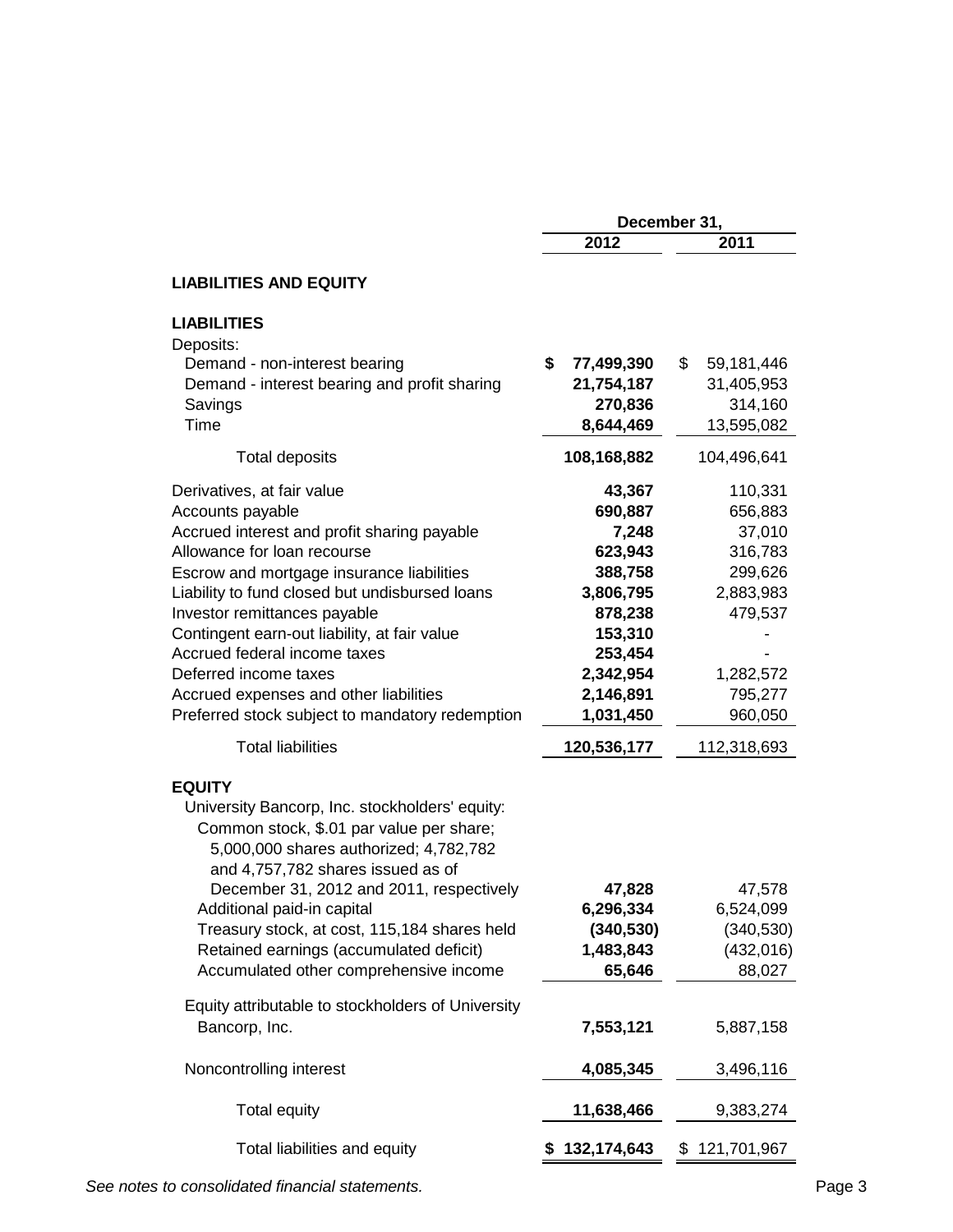# **UNIVERSITY BANCORP, INC. AND SUBSIDIARIES CONSOLIDATED STATEMENTS OF OPERATIONS AND COMPREHENSIVE INCOME (LOSS)**

| <b>Years ended December 31,</b> |                                                                                            |  |  |  |
|---------------------------------|--------------------------------------------------------------------------------------------|--|--|--|
| 2012                            | 2011                                                                                       |  |  |  |
|                                 |                                                                                            |  |  |  |
| \$<br>4,539,798                 | \$<br>4,158,471                                                                            |  |  |  |
|                                 | 76,428                                                                                     |  |  |  |
| 35,539                          | 29,447                                                                                     |  |  |  |
| 205,752                         | 193,183                                                                                    |  |  |  |
| 4,835,472                       | 4,457,529                                                                                  |  |  |  |
|                                 |                                                                                            |  |  |  |
|                                 |                                                                                            |  |  |  |
|                                 | 284,914<br>461                                                                             |  |  |  |
|                                 | 232,538                                                                                    |  |  |  |
|                                 | 13                                                                                         |  |  |  |
|                                 |                                                                                            |  |  |  |
| 477,894                         | 517,926                                                                                    |  |  |  |
| 4,357,578                       | 3,939,603                                                                                  |  |  |  |
| 1,395,063                       | 341,088                                                                                    |  |  |  |
|                                 |                                                                                            |  |  |  |
| 2,962,515                       | 3,598,515                                                                                  |  |  |  |
|                                 |                                                                                            |  |  |  |
|                                 | 5,607,224                                                                                  |  |  |  |
|                                 | 4,086,411                                                                                  |  |  |  |
| 19,986,094                      | 6,749,530                                                                                  |  |  |  |
| 265,664                         | 189,209                                                                                    |  |  |  |
| 6,443                           | 7,953                                                                                      |  |  |  |
|                                 | 1,675                                                                                      |  |  |  |
| (101, 908)                      | (1,381,808)                                                                                |  |  |  |
|                                 | 1,472,559                                                                                  |  |  |  |
| 141,150                         | 90,014                                                                                     |  |  |  |
| 35, 155, 653                    | 16,822,767                                                                                 |  |  |  |
|                                 | 54,383<br>285,385<br>365<br>96,625<br>95,519<br>6,477,725<br>6,559,971<br>782<br>1,819,732 |  |  |  |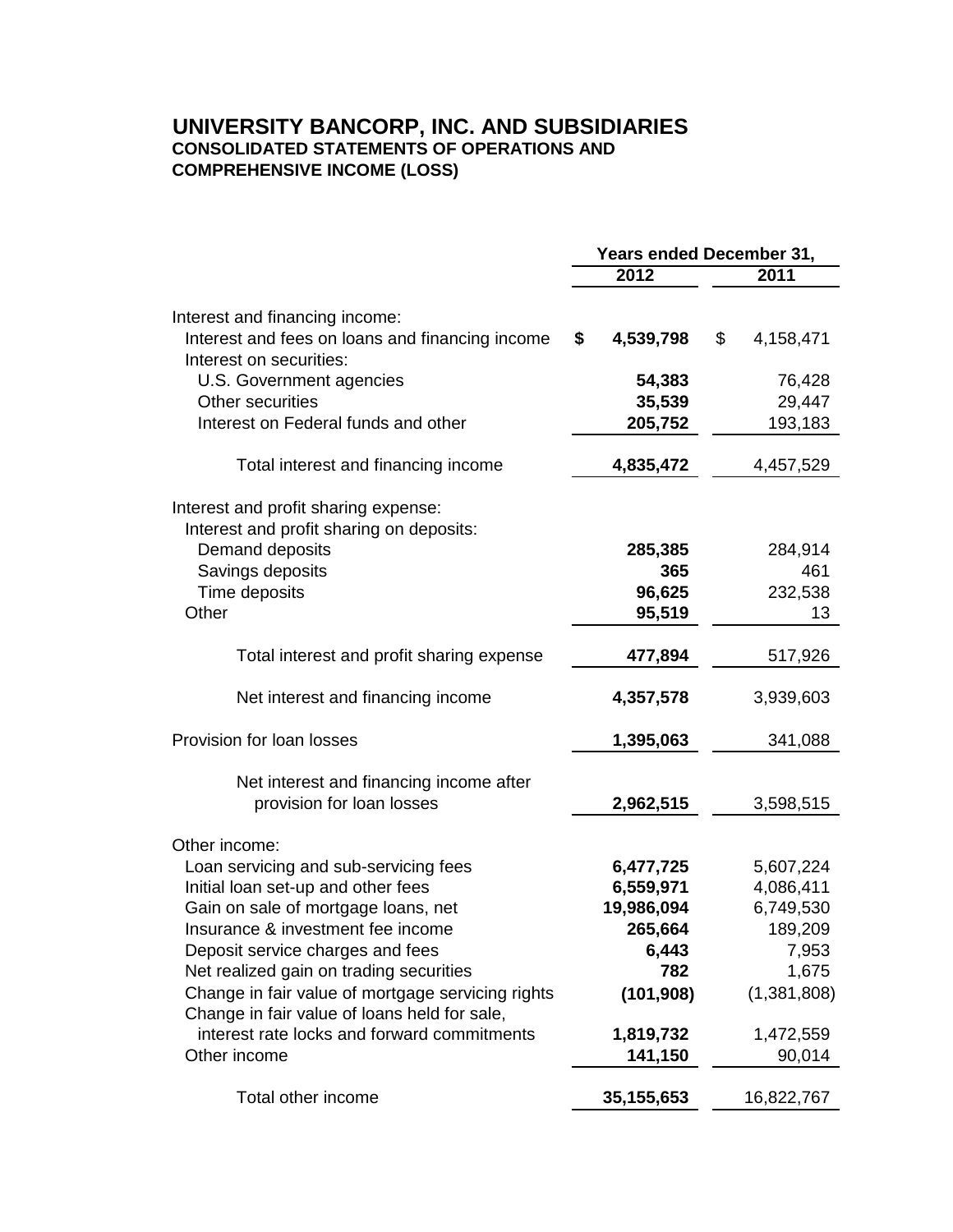|                                                                          | <b>Years ended December 31,</b>                  |                             |  |  |  |
|--------------------------------------------------------------------------|--------------------------------------------------|-----------------------------|--|--|--|
|                                                                          | 2012                                             | 2011                        |  |  |  |
|                                                                          |                                                  |                             |  |  |  |
| Other expenses:                                                          | \$                                               |                             |  |  |  |
| Compensation and benefits                                                | 21,472,124                                       | \$<br>13,955,797            |  |  |  |
| Occupancy                                                                | 1,364,047                                        | 977,869                     |  |  |  |
| Data processing and equipment expense                                    | 1,542,236                                        | 1,169,027                   |  |  |  |
| Legal and audit                                                          | 681,888                                          | 659,090                     |  |  |  |
| <b>Consulting fees</b>                                                   | 827,185                                          | 807,535                     |  |  |  |
| Mortgage banking                                                         | 3,842,515                                        | 1,327,725                   |  |  |  |
| Advertising                                                              | 716,210                                          | 251,785                     |  |  |  |
| Membership and training                                                  | 342,621                                          | 302,925                     |  |  |  |
| <b>Travel and entertainment</b>                                          | 392,158                                          | 342,810                     |  |  |  |
| Supplies and postage                                                     | 758,385                                          | 612,506                     |  |  |  |
| Insurance                                                                | 277,380                                          | 268,131                     |  |  |  |
| Other real estate expense, net                                           | 663,628                                          | 229,747                     |  |  |  |
| Director related expenses                                                | 211,066                                          | 117,566                     |  |  |  |
| <b>FDIC</b> assessments                                                  | 156,752                                          | 253,267                     |  |  |  |
| Other operating expenses                                                 | 191,310                                          | 259,476                     |  |  |  |
| Total other expenses                                                     | 33,439,505                                       | 21,535,256                  |  |  |  |
|                                                                          |                                                  |                             |  |  |  |
| Income (loss) before income taxes                                        | 4,678,663                                        | (1, 113, 974)               |  |  |  |
| Income tax expense (benefit)                                             | 1,955,885                                        | (181,900)                   |  |  |  |
| Net income (loss)                                                        | 2,722,778<br>\$                                  | \$<br>(932, 074)            |  |  |  |
| <b>COMPREHENSIVE INCOME (LOSS)</b>                                       |                                                  |                             |  |  |  |
| Net income (loss)                                                        | \$<br>2,722,778                                  | \$<br>(932, 074)            |  |  |  |
| Net unrealized gain (loss) on securities                                 |                                                  |                             |  |  |  |
| available-for-sale                                                       | (22, 381)                                        | 20,268                      |  |  |  |
|                                                                          |                                                  |                             |  |  |  |
| <b>COMPREHENSIVE INCOME (LOSS)</b>                                       | \$.<br>2,700,397                                 | \$.<br>(911, 806)           |  |  |  |
| Net income (loss) and comprehensive<br>income (loss) attributable to the |                                                  |                             |  |  |  |
| noncontrolling interests                                                 | 806,919<br><u>\$</u>                             | (634, 280)<br>$\mathcal{S}$ |  |  |  |
| Net income (loss) attributable to common                                 |                                                  |                             |  |  |  |
| stockholders of University Bancorp, Inc.                                 | <u>1,915,859</u><br>\$                           | (297, 794)<br>- \$          |  |  |  |
| Comprehensive income (loss) attributable                                 |                                                  |                             |  |  |  |
| to common stockholders of University                                     |                                                  |                             |  |  |  |
| Bancorp, Inc.                                                            | <u>1,893,478  </u><br>$\boldsymbol{\mathcal{P}}$ | (277, 526)<br>$\frac{1}{2}$ |  |  |  |
|                                                                          |                                                  |                             |  |  |  |

See notes to consolidated financial statements.<br> **See notes to consolidated financial statements.**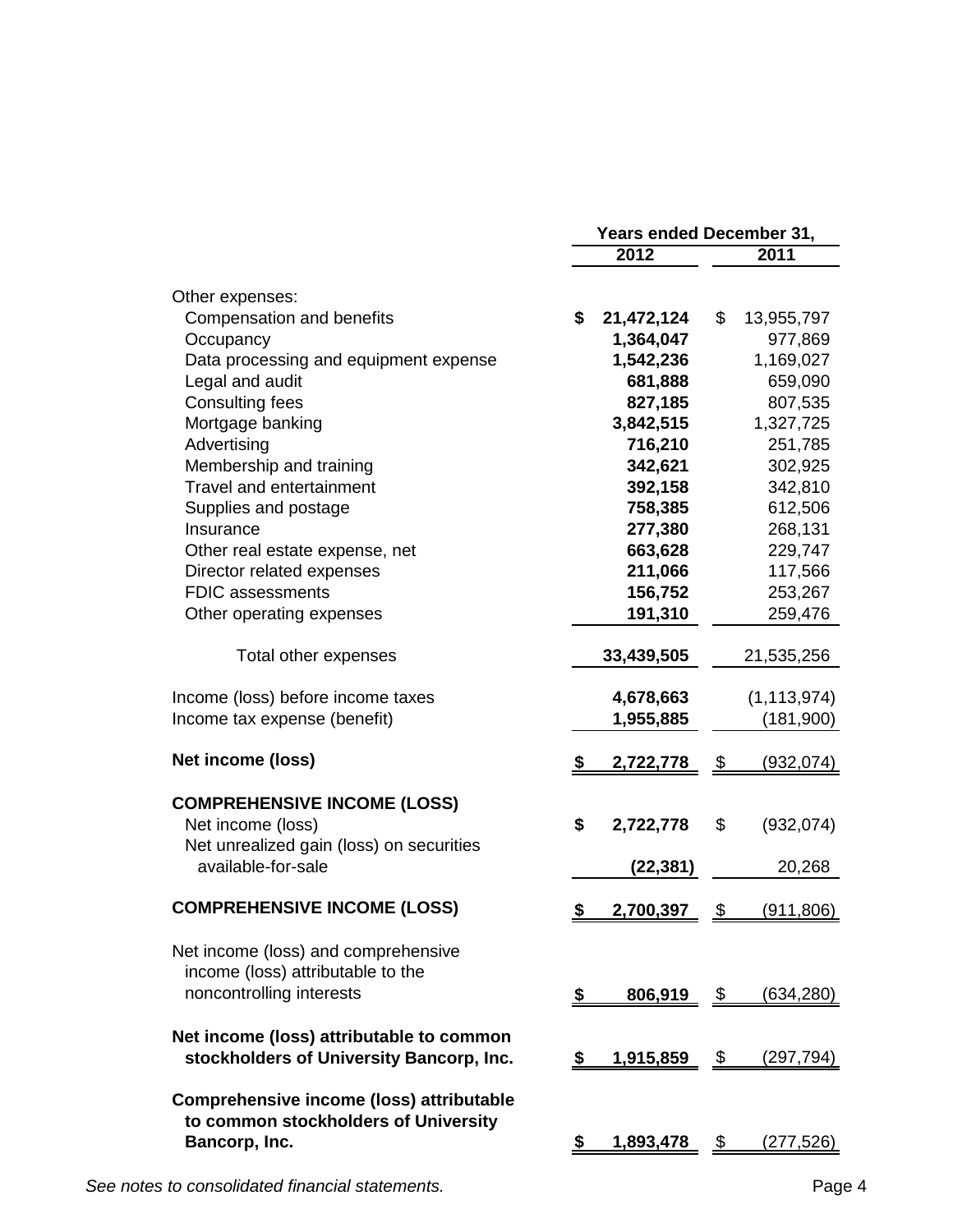#### **UNIVERSITY BANCORP, INC. AND SUBSIDIARIES CONSOLIDATED STATEMENTS OF EQUITY**

|                                                                                 |                                        |     |              |                    |                            | University Bancorp, Inc. Stockholders' |   |                                    |                                        |                                |              |
|---------------------------------------------------------------------------------|----------------------------------------|-----|--------------|--------------------|----------------------------|----------------------------------------|---|------------------------------------|----------------------------------------|--------------------------------|--------------|
|                                                                                 | <b>Common Stock</b><br>\$.01 Par value |     |              | <b>Additional</b>  |                            | <b>Treasury Stock</b>                  |   | <b>Retained</b><br><b>Earnings</b> | <b>Accumulated</b><br>Other<br>Compre- | Non-                           |              |
|                                                                                 | <b>Number</b><br>of Shares             |     | Par<br>Value | Paid-in<br>Capital | <b>Number</b><br>of Shares | Cost                                   |   | (Accumulated<br>Deficit)           | hensive<br><b>Income</b>               | controlling<br><b>Interest</b> | Total        |
| Balance at January 1, 2011                                                      | 4,391,062                              | \$  | 43,911       | \$6,204,201        | (115, 184)                 | \$ (340,530) \$                        |   | $(51, 632)$ \$                     | 67,759                                 | \$4,404,931                    | \$10,328,640 |
| Contributions by noncontrolling interest<br>Issuance of common stock to acquire |                                        |     |              |                    |                            |                                        |   |                                    |                                        | 49,030                         | 49,030       |
| noncontrolling interest<br>Net unrealized gain on securities                    | 366,720                                |     | 3,667        | 319,898            |                            |                                        |   |                                    |                                        | (323, 565)                     |              |
| available-for-sale                                                              |                                        |     |              |                    |                            |                                        |   |                                    | 20,268                                 |                                | 20,268       |
| Preferred stock dividends                                                       |                                        |     |              |                    |                            |                                        |   | (82, 590)                          |                                        |                                | (82, 590)    |
| Net loss                                                                        |                                        |     |              |                    |                            |                                        |   | (297, 794)                         |                                        | (634, 280)                     | (932, 074)   |
| Balance at December 31, 2011                                                    | 4,757,782                              |     | 47,578       | 6,524,099          | (115, 184)                 | (340, 530)                             |   | (432,016)                          | 88,027                                 | 3,496,116                      | 9,383,274    |
| Net unrealized loss on securities                                               |                                        |     |              |                    |                            |                                        |   |                                    |                                        |                                |              |
| available-for-sale                                                              |                                        |     |              |                    |                            |                                        |   |                                    | (22, 381)                              |                                | (22, 381)    |
| Exercise of stock options                                                       | 25,000                                 |     | 250          | 24,750             |                            |                                        |   |                                    |                                        |                                | 25,000       |
| Share-based compensation                                                        |                                        |     |              | 94,000             |                            |                                        |   |                                    |                                        |                                | 94,000       |
| Net income                                                                      |                                        |     |              |                    |                            | $\overline{\phantom{a}}$               |   | 1,915,859                          |                                        | 806,919                        | 2,722,778    |
| Acquisition of noncontrolling interest                                          |                                        |     |              | (346,515)          |                            |                                        |   |                                    |                                        | (217, 690)                     | (564, 205)   |
| <b>Balance at December 31, 2012</b>                                             | 4,782,782                              | \$. | 47,828       | \$6,296,334        | (115, 184)                 | \$ (340,530)                           | S | 1,483,843                          | 65,646<br>-SS                          | \$4,085,345                    | \$11,638,466 |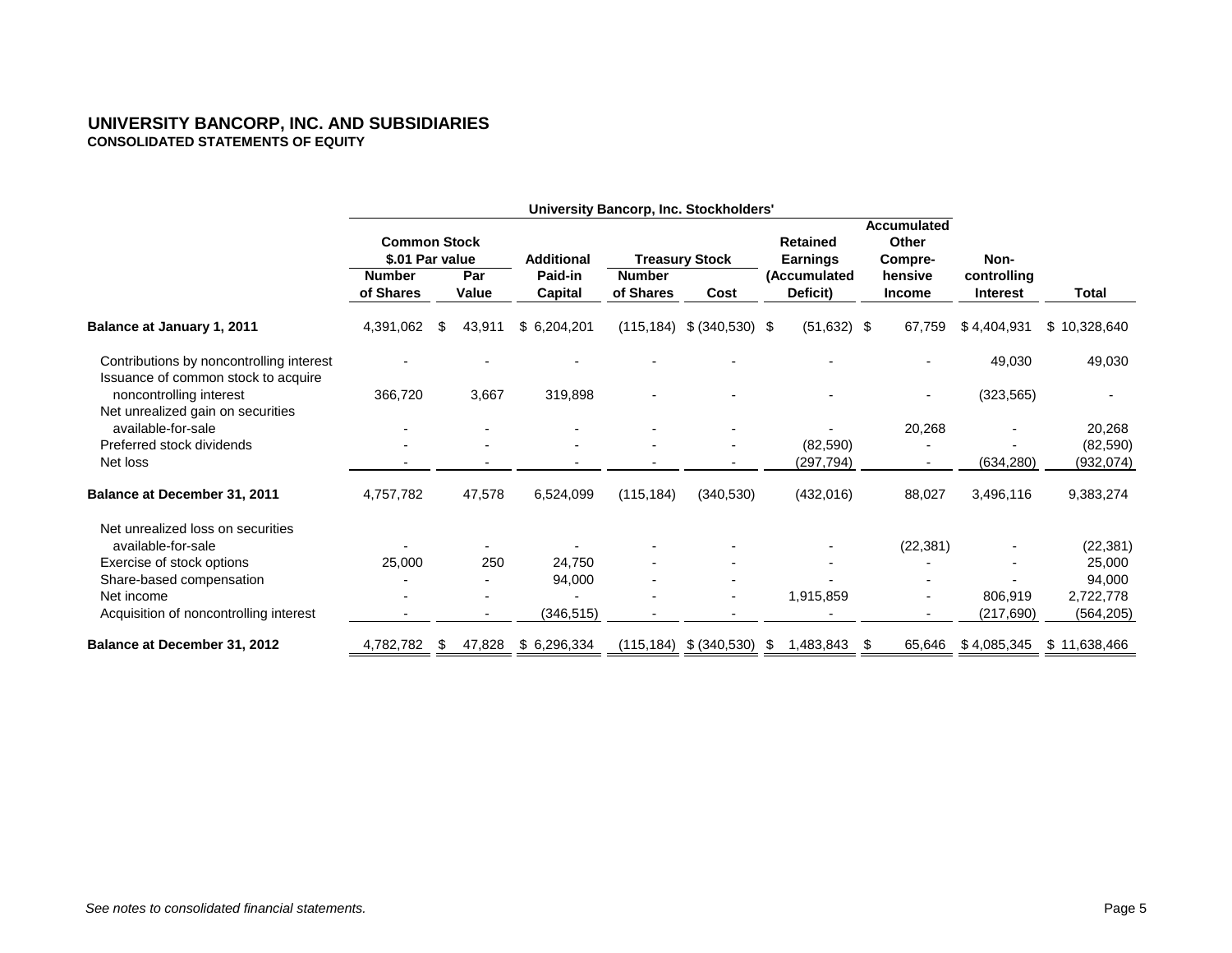# **UNIVERSITY BANCORP, INC. AND SUBSIDIARIES CONSOLIDATED STATEMENTS OF CASH FLOWS**

|                                                                                                   | Years ended December 31, |                 |  |  |
|---------------------------------------------------------------------------------------------------|--------------------------|-----------------|--|--|
|                                                                                                   | 2012                     | 2011            |  |  |
|                                                                                                   |                          |                 |  |  |
| <b>OPERATING ACTIVITIES</b>                                                                       | \$<br>2,722,778          | \$<br>(932,074) |  |  |
| Net income (loss)<br>Adjustments to reconcile net income (loss) to net                            |                          |                 |  |  |
| cash flows from operating activities:                                                             |                          |                 |  |  |
|                                                                                                   |                          |                 |  |  |
| Depreciation and amortization                                                                     | 691,691                  | 495,995         |  |  |
| Change in fair value of mortgage servicing rights<br>Change in fair value of loans held for sale, | 101,908                  | 1,381,808       |  |  |
| interest rate locks and forward commitments                                                       | (1,819,732)              | (1,472,559)     |  |  |
| Deferred income tax expense (benefit)                                                             | 1,560,300                | (181,900)       |  |  |
| Provision for loan losses                                                                         | 1,395,063                | 341,088         |  |  |
| Net gain on sale of mortgages                                                                     | (19,986,094)             | (6,749,530)     |  |  |
| Net realized gain on trading securities                                                           | (782)                    | (1,675)         |  |  |
| Proceeds from maturities of trading securities                                                    | 123,936                  | 181,358         |  |  |
| Net (gain) loss on sale of other real estate owned                                                | (5, 347)                 | 6,956           |  |  |
| Net amortization on investment securities                                                         | 2,354                    | 3,388           |  |  |
| Write down of other real estate owned                                                             | 327,231                  | 47,545          |  |  |
| Originations of mortgage loans and financings                                                     | (588, 680, 377)          | (313, 815, 218) |  |  |
| Proceeds from mortgage loan and financing                                                         |                          |                 |  |  |
| sales                                                                                             | 597,784,229              | 310,898,599     |  |  |
| Share-based compensation                                                                          | 94,000                   |                 |  |  |
| Preferred dividends recorded as interest expense                                                  | 93,938                   |                 |  |  |
| Net change in:                                                                                    |                          |                 |  |  |
| Various other assets                                                                              | (37, 252)                | 1,439,521       |  |  |
| Various other liabilities                                                                         | 3,008,237                | 1,994,228       |  |  |
| Net cash used in operating activities                                                             | (2,623,919)              | (6,362,470)     |  |  |
|                                                                                                   |                          |                 |  |  |
| <b>INVESTING ACTIVITIES</b>                                                                       |                          |                 |  |  |
| Proceeds from maturities of securities                                                            |                          |                 |  |  |
| available-for-sale                                                                                | 952,203                  | 369,987         |  |  |
| Net proceeds from sale of Federal Home Loan Bank                                                  |                          |                 |  |  |
| stock                                                                                             | ۰                        | 125,100         |  |  |
| Proceeds from sale of other real estate owned                                                     | 710,331                  | 442,460         |  |  |
| Loans granted and repayments, net                                                                 | 750,199                  | 417,790         |  |  |
| Purchase of mortgage servicing rights                                                             |                          | (238, 310)      |  |  |
| Purchases of premises and equipment                                                               | (858, 300)               | (1, 108, 225)   |  |  |
| Acquisition of business                                                                           | (986, 603)               | (150,000)       |  |  |
| Purchase of certificates of deposit                                                               | (1,000,000)              |                 |  |  |
| Purchase of securities available-for-sale                                                         | (23, 458)                |                 |  |  |
| Net cash used in investing activities                                                             | (455, 628)               | (141, 198)      |  |  |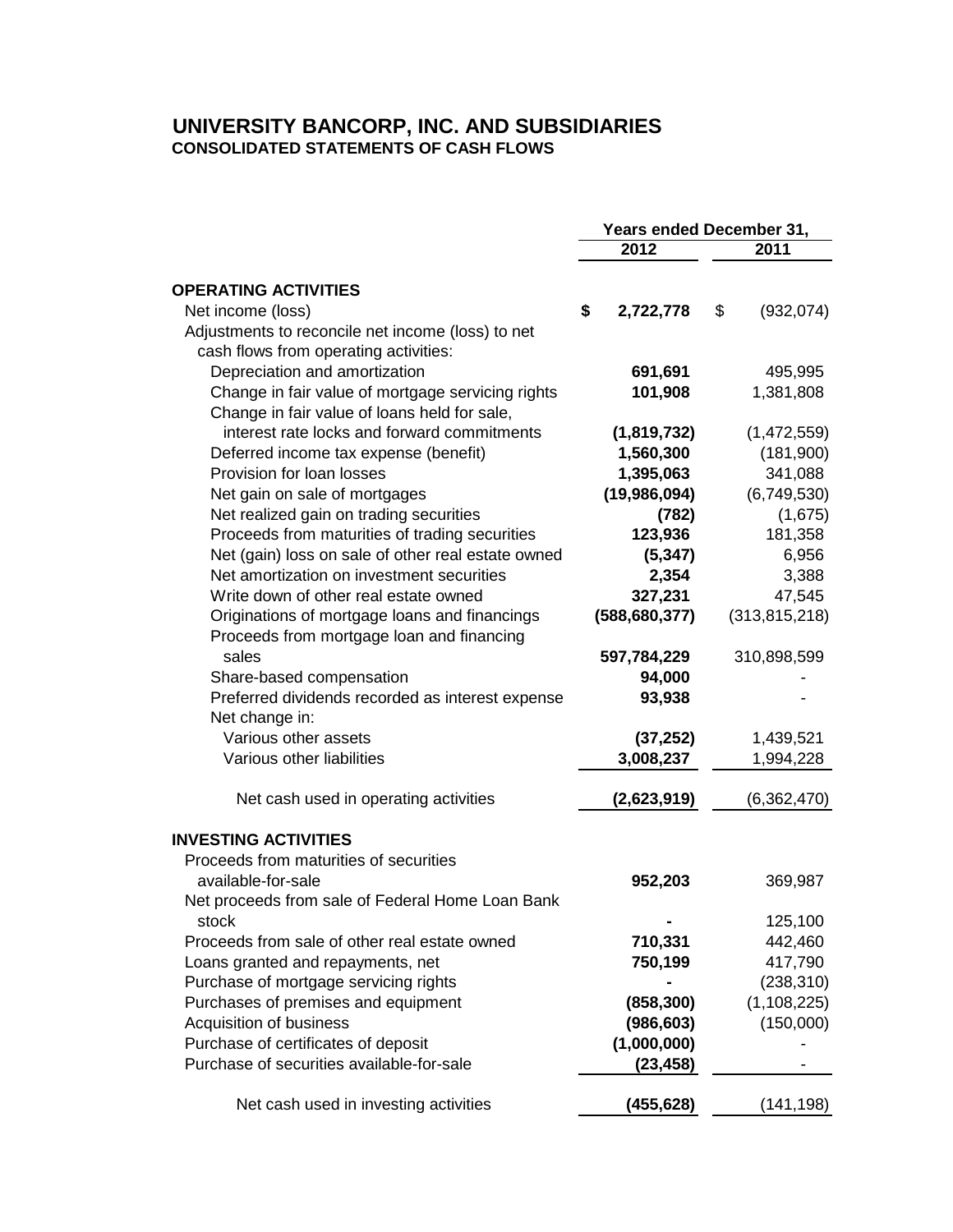|                                                             | Years ended December 31, |           |    |             |  |
|-------------------------------------------------------------|--------------------------|-----------|----|-------------|--|
|                                                             |                          | 2012      |    | 2011        |  |
| <b>FINANCING ACTIVITIES</b>                                 |                          |           |    |             |  |
| Net change in deposits                                      | \$                       | 3,672,241 | \$ | 1,912,051   |  |
| Acquisition on noncontrolling interest                      |                          | (500,000) |    |             |  |
| Exercise of stock options                                   |                          | 25,000    |    |             |  |
| Redemption of preferred stock                               |                          | (17, 820) |    |             |  |
| Contributions by noncontrolling interest                    |                          |           |    | 49,030      |  |
| Net cash provided by financing activities                   |                          | 3,179,421 |    | 1,961,081   |  |
| <b>NET CHANGE IN CASH AND CASH</b><br><b>EQUIVALENTS</b>    |                          | 99,874    |    | (4,542,587) |  |
| Cash and Cash Equivalents, Beginning of Year                |                          | 9,052,660 |    | 13,595,247  |  |
| <b>Cash and Cash Equivalents, End of Year</b>               |                          | 9,152,534 | \$ | 9,052,660   |  |
| SUPPLEMENTAL DISCLOSURE OF CASH<br><b>FLOW INFORMATION:</b> |                          |           |    |             |  |
| Cash paid during the year for:                              |                          |           |    |             |  |
| Interest                                                    | \$                       | 413,718   | \$ | 525,190     |  |
| Income taxes                                                |                          | 103,672   |    | 3,770       |  |
| SUPPLEMENTAL DISCLOSURE OF NON-CASH<br><b>TRANSACTIONS:</b> |                          |           |    |             |  |
| Mortgage loans converted to other real estate               |                          |           |    |             |  |
| owned and other assets                                      |                          | 769,393   |    | 185,595     |  |
| Dividends payable on preferred stock converted              |                          |           |    |             |  |
| to additional shares of preferred stock                     |                          | 89,220    |    | 79,910      |  |
| Issuance of common stock to acquire                         |                          |           |    |             |  |
| noncontrolling interest                                     |                          |           |    | 323,565     |  |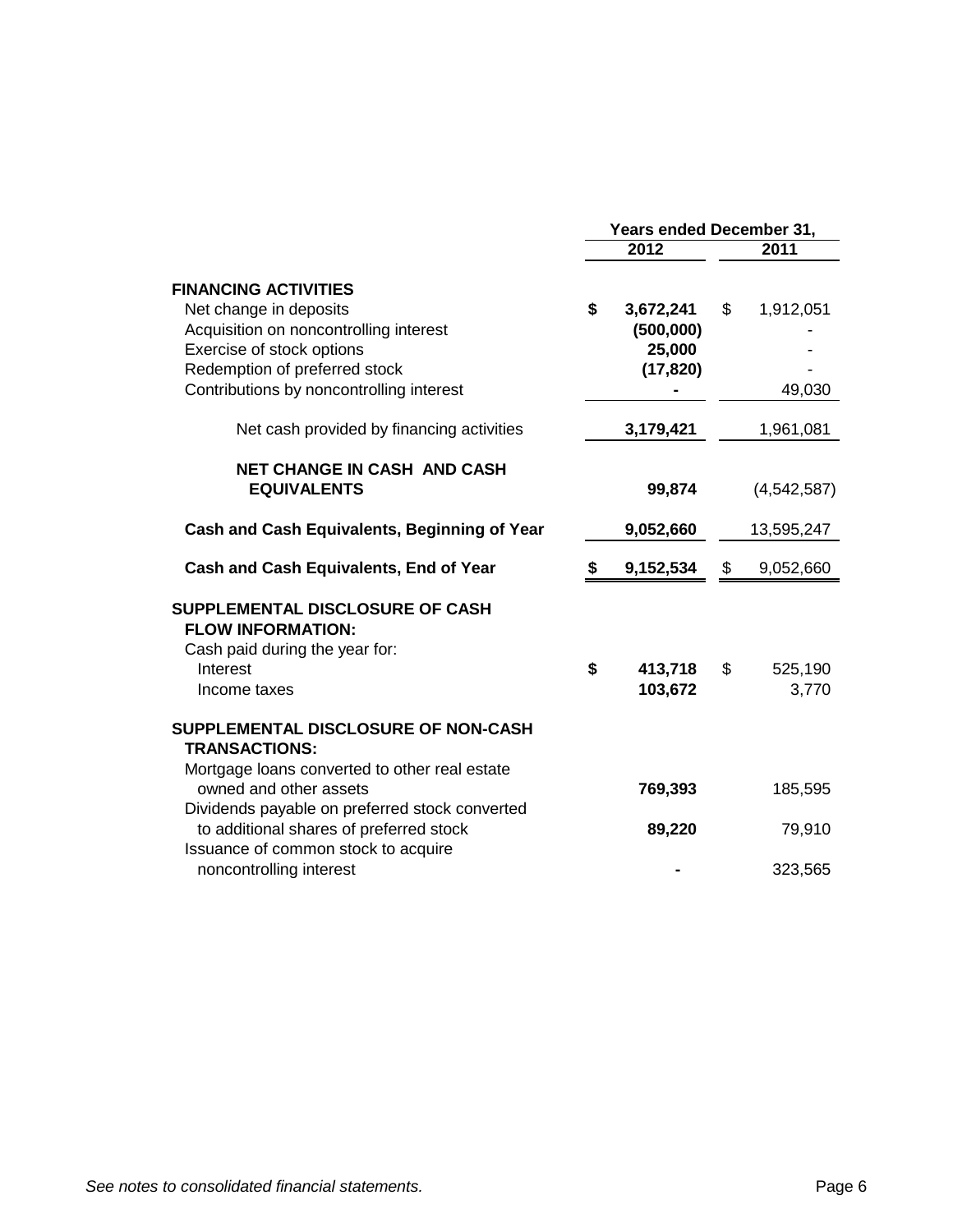### **NOTE 1 – SUMMARY OF SIGNIFICANT ACCOUNTING POLICIES**

#### **Nature of Operations and Principles of Consolidation**

The consolidated financial statements of University Bancorp, Inc. (the "Parent") include the operations of its wholly owned subsidiary, University Bank, Inc. (the "Bank"), the Bank's wholly owned subsidiaries, University Insurance & Investment Services, Inc. (the "Agency") and Hoover, LLC ("Hoover"), the Bank's two 80% owned subsidiaries, Midwest Loan Services, Inc. ("Midwest") and University Islamic Financial Corporation ("UIFC"), and the Bank's majority owned subsidiary University Lending Group, LLC ("ULG"). As of December 31, 2011, the Bank owned 87.5% of ULG, and as of December 31, 2012, the Bank owned 100% of ULG. These consolidated financial statements also include the operations of Hoover's wholly owned subsidiary, Tuomy, LLC, and the operations of the Agency's wholly owned subsidiaries which were acquired on December 27, 2012, Ann Arbor Insurance Centre, Inc. ("AAIC") and 2621 Carpenter Road, LLC. The accounts are maintained on an accrual basis in accordance with generally accepted accounting principles and predominant practices within the banking and mortgage banking industries. All significant intercompany balances and transactions have been eliminated in preparing the consolidated financial statements. University Bancorp, Inc. and Subsidiaries is herein referred to as the "Company".

The Parent is a bank holding company. University Bank, which is located in Michigan, is a full service community bank, which offers all customary banking services, including the acceptance of checking, savings and time deposits. The Bank also makes commercial, real estate, personal, home improvement, automotive and other installment, credit card and consumer loans, and provides fee based services such as annuity and mutual fund sales, stock brokerage and money management, life insurance, property casualty insurance and foreign currency exchange. The Bank's customer base is primarily located in the Ann Arbor, Michigan area.

University Bank's loan portfolio is concentrated in Ann Arbor and Washtenaw County, Michigan. While the loan portfolio is diversified, the customers' ability to honor their debts is partially dependent on the local economy. The Ann Arbor area is primarily dependent on the education, healthcare, services and manufacturing (automotive and other) industries. Most real estate loans are secured by residential or commercial real estate and business assets secure most business loans. Generally, installment loans are secured by various items of personal property.

The Agency and its subsidiaries are engaged in the sale of insurance products including life, health, property and casualty, and investment products such as annuities. The Agency is located in the Bank's Ann Arbor main office, and AAIC is located in the building owned by 2621 Carpenter Road, LLC in Ann Arbor, MI.

Hoover owns the Bank's headquarters facility. Tuomy owns commercial land with a drive through ATM and a rental building.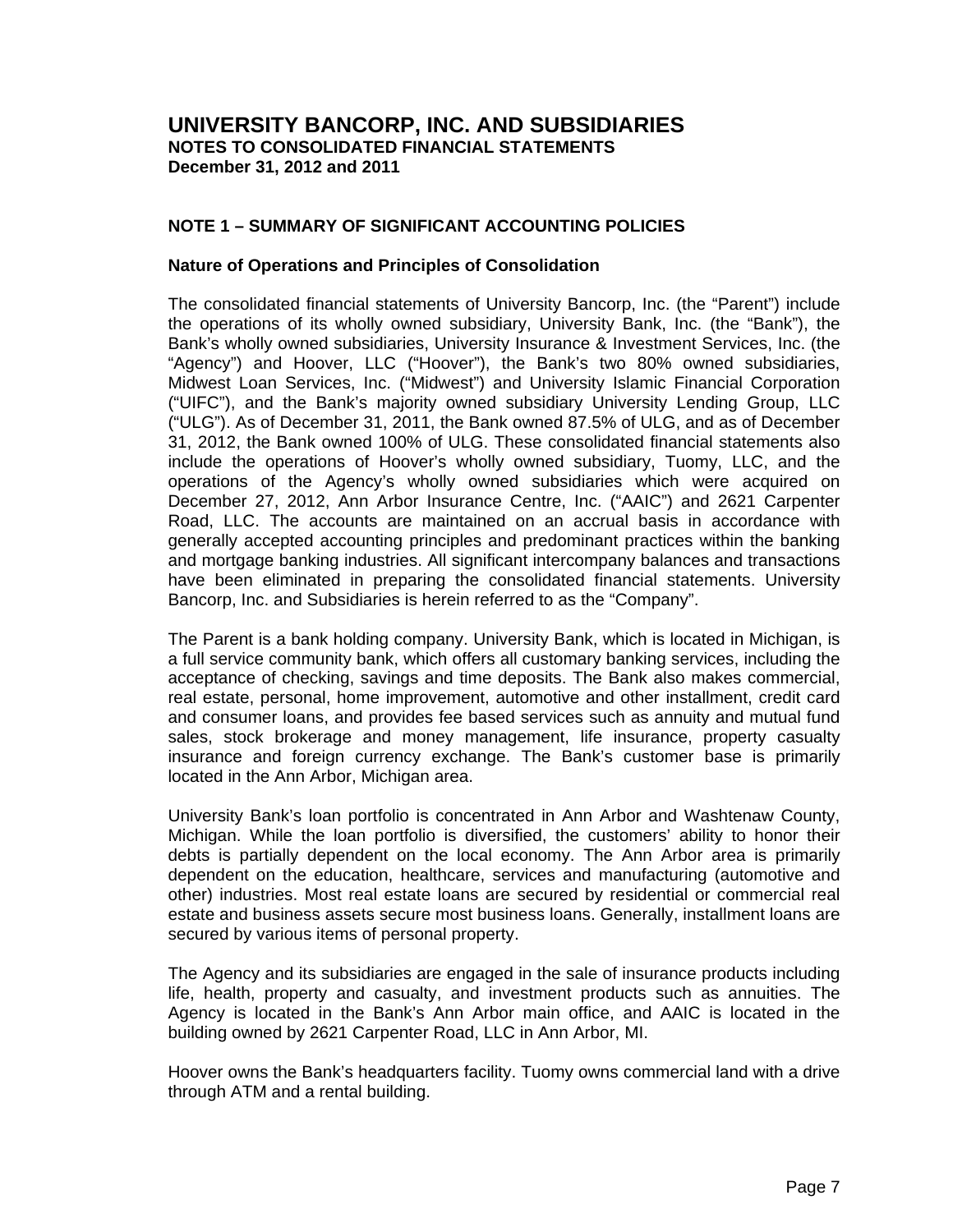### **NOTE 1 – SUMMARY OF SIGNIFICANT ACCOUNTING POLICIES** (Continued)

#### **Nature of Operations and Principles of Consolidation** (Continued)

Midwest is engaged in the business of servicing and sub-servicing residential mortgage loans. Midwest began operations in 1992 and was acquired by University Bank in December 1995. Midwest is based in Houghton, Michigan, and is also engaged in the business of marketing, originating, processing, closing and selling retail mortgage loans.

ULG commenced operations in April 2008 and is headquartered in Farmington Hills, Michigan. ULG operates in fourteen retail branches throughout Michigan, Indiana and Florida. ULG is engaged in the business of marketing, originating, processing, closing and selling retail mortgage loans. ULG is also engaged in the business of servicing mortgage loans as servicing rights are retained on selective loans that are sold.

UIFC is engaged in Islamic Banking and was formed on December 30, 2005. Its current products, which comply with federal, state and Islamic (Sharia'a) law, are deposits that are insured by the Federal Deposit Insurance Corporation (the "FDIC"), home financings (as agent for the Bank), and home financings and commercial real estate financings (as principal for its own account). The Sharia'a compliant products are offered to service the large number of Muslim customers in the general area of the Company.

There are two distinct home financing products offered, the Ijara and the Murabaha.

Under the Ijara method, a single-asset trust is established by or on behalf of the originator (Bank/UIFC), as settlor, naming a special purpose entity as the trustee. The trust is subject to the terms of the written indenture designed for this specific purpose which is used generically for all financings in the redeemable lease (Ijara) program. The funds necessary to acquire the real property are deposited into the trust by the originator, as settlor, and used to fund the purchase of the property. The trust then enters into a combination lease/contract-for-deed agreement with the lessee/purchaser. The settlor is the initial beneficiary of the trust, but the beneficial interest in the payment stream arising from the trust is assignable to third parties. The power to remove and appoint trustees is granted to the beneficiary and the beneficiary has the power to direct the trustee with respect to foreclosure of the property. These rights are assignable with the payment stream.

The terms of the lease and contract-for-deed agreements, in combination, result in a payment stream and cost of the real property that are functionally equivalent to secured real estate lending for both the lessee/purchaser and the Company. The lease payment under the lease agreement is similar to an interest payment under a conventional mortgage. The contract-for-deed payments resemble a principal payment under a conventional mortgage.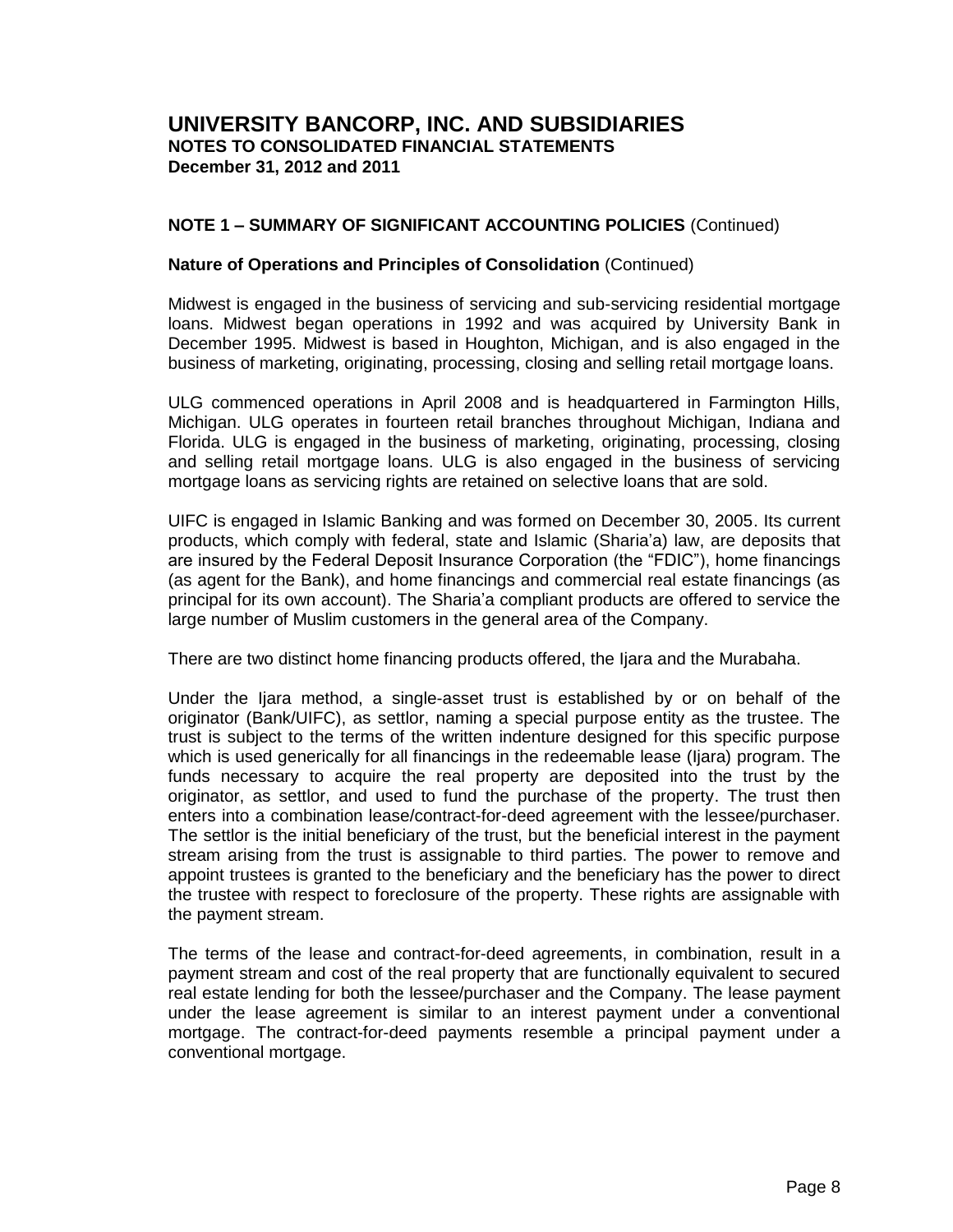### **NOTE 1 – SUMMARY OF SIGNIFICANT ACCOUNTING POLICIES** (Continued)

#### **Nature of Operations and Principles of Consolidation** (Continued)

The redeemable lease arrangement is treated as financing rather than leasing in accordance with generally accepted accounting principles ("GAAP"). A lease that transfers substantially all of the benefits and risks incident to the ownership of property should be accounted for as the acquisition of an asset by the lessee and as a financing by the lessor.

Under lease accounting standards of the Accounting Standards Codification ("ASC"), a lease would generally be accounted for as a financing if:

- 1. The underlying property is transferred to the lessee at the end of the lease, or
- 2. The lease contains a bargain purchase that is reasonably assured of being exercised, and
- 3. It is reasonably certain that the lease payments will be collected, and
- 4. No uncertainties surround the amount of un-reimbursable costs yet to be incurred by the lessor under the lease.

Accordingly, the Company's accounting for this product is essentially the same as a conventional mortgage product. To reflect the legal substance of the Ijara transactions, the Company uses the balance sheet account title "Loans and financings" instead of a typical title of "Loans". In the statement of operations, "Interest and fees on loans" is modified to state "Interest and fees on loans and financing income".

The second form of home financing is the Murabaha. This form of financing is similar to an installment sale contract. As agent for the Federal Home Loan Mortgage Corporation ("Freddie Mac"), the Bank buys a home selected by a customer and then resells it to the customer, at a selling price higher than the purchase price. The difference between the Bank's purchase price and the selling price is the profit that the ultimate holder (Freddie Mac) of the installment contract will accrete into income over the life of the contract. After the contract is executed by the Bank and the customer, Freddie Mac reimburses the Bank for its outlay of cash to purchase the home and pays the Bank a fee for originating the transaction. The customer pays Freddie Mac for the home that was purchased on an installment basis, per an agreed repayment schedule.

The Company records these contracts at fair value for the short period of time that they are held before settlement with Freddie Mac. The installment contracts are sold with servicing retained. Thus, the value of the installment contract and value of the servicing is determined to calculate the fair value and any gain or loss on the sale of the underlying installment contract. See Note 21 for additional discussion of the determination of fair value.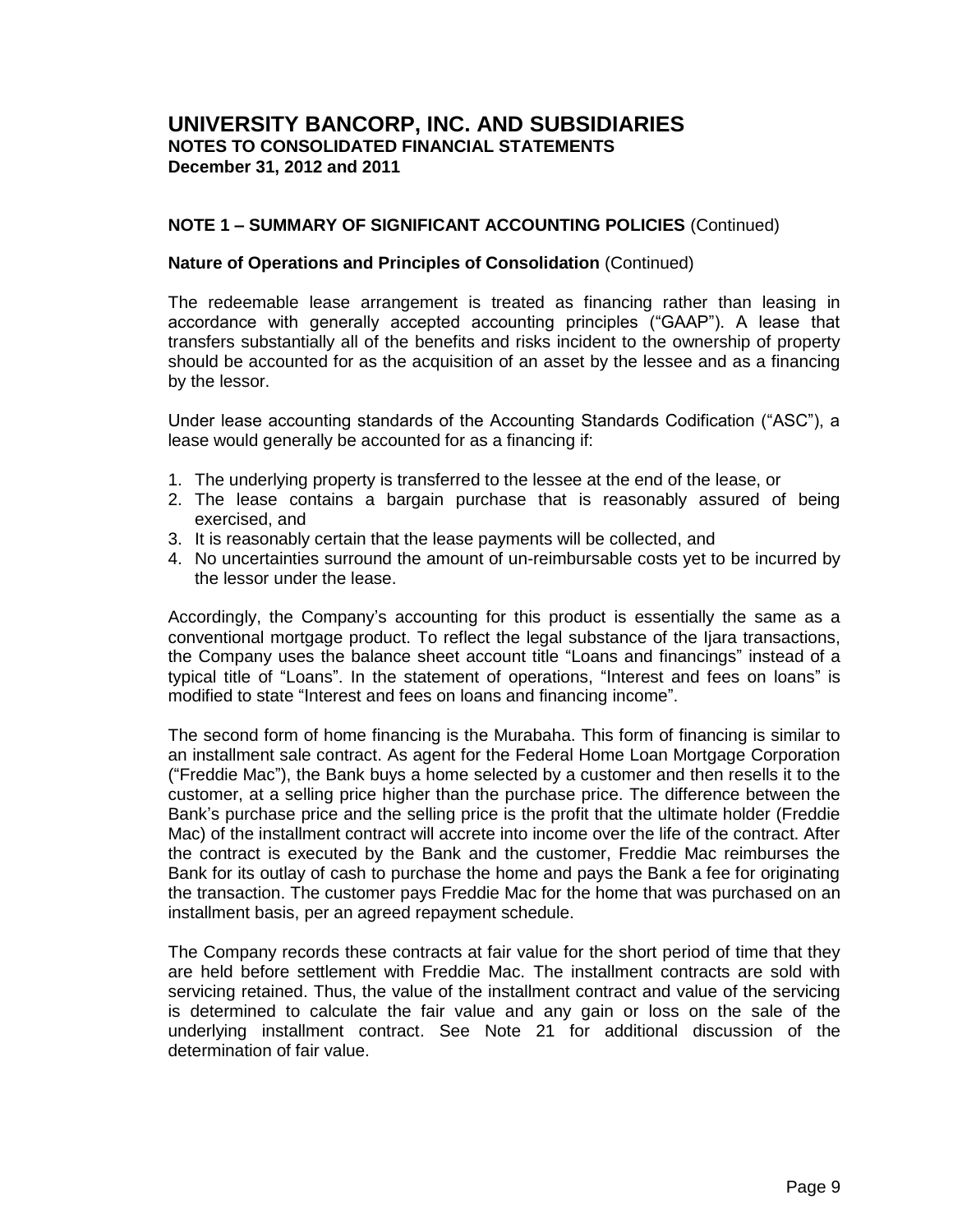### **NOTE 1 – SUMMARY OF SIGNIFICANT ACCOUNTING POLICIES** (Continued)

#### **Nature of Operations and Principles of Consolidation** (Continued)

On the liability side of the balance sheet, the Bank offers FDIC–insured deposits that are compliant with Sharia'a. These deposits are specifically invested in Sharia'a compliant investments such as, but not limited to, the Ijara. Sharia'a compliant savings, money markets and certificates of deposit pay out earnings that are derived specifically from the revenues from the Sharia'a compliant investments net of certain expenses. In compliance with the FDIC definition of a deposit, balances in these accounts, like all deposit accounts, are FDIC insured. The sharing of earnings paid out to the depositors holding these accounts can fluctuate with the net earnings of the Ijara portfolio and or other Sharia'a compliant investments. The earnings paid to the depositors are accounted for as an expense.

This expense is analogous to interest expense paid on deposits in conventional financing. To reflect the legal substance of the Sharia'a compliant deposits, the Company uses the balance sheet account title "Demand deposits – interest bearing and profit sharing" instead of the typical title of "Demand deposits – interest bearing". In the statement of operations, "Interest on deposits" is modified to state "Interest and profit sharing on deposits".

#### **Use of Estimates**

The preparation of consolidated financial statements in conformity with GAAP requires management to make estimates and assumptions based upon available information. These estimates and assumptions affect the reported amounts of assets and liabilities and disclosures of contingent assets and liabilities at the dates of the consolidated financial statements and the reported amounts of revenues and expenses during the reporting periods. Actual results could differ from those estimates.

The significant estimates incorporated into these consolidated financial statements, which are more susceptible to change in the near term, include the value of mortgage servicing rights, the allowance for loan losses, the identification and valuation of impaired loans, the valuation of other real estate owned, impairment analysis of goodwill and other intangible assets, the valuation allowance for deferred tax assets, the fair value of certain loans held for sale and derivative instruments such as mortgage interest rate locks and forward commitments, recourse liabilities related to loans sold and loans held for sale, liabilities to investors for penalties related to loss mitigation for loans subserviced, the valuation of stock options and related stock based-compensation, the fair value of assets acquired in the business combination, the fair value of the contingent earn-out liability, the determination and the fair value of other financial instruments.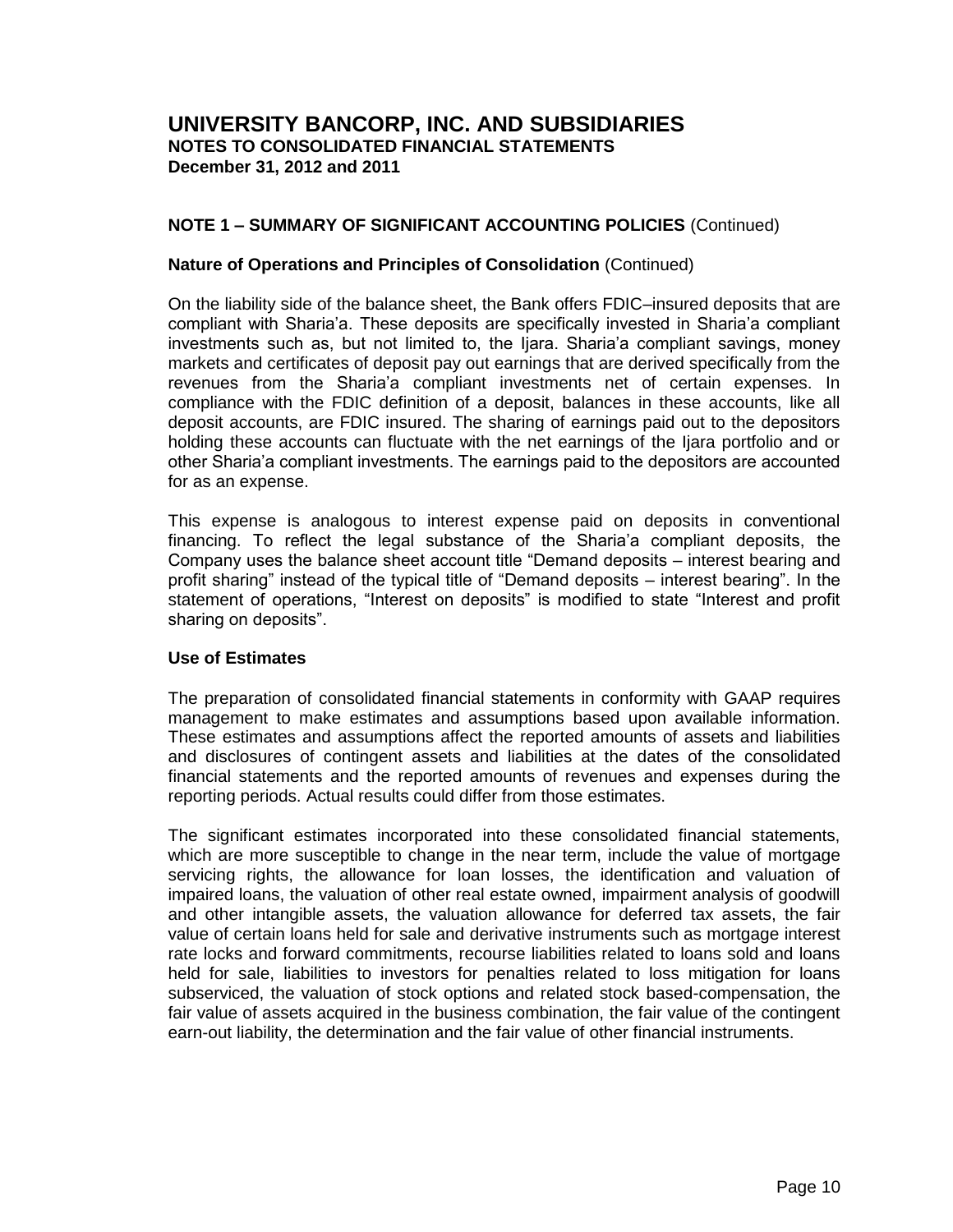### **NOTE 1 – SUMMARY OF SIGNIFICANT ACCOUNTING POLICIES** (Continued)

### **Cash Flow Reporting**

For purposes of the consolidated statements of cash flows, cash and cash equivalents is defined to include the cash on hand, interest bearing deposits in other institutions, federal funds sold and other investments with an original maturity of three months or less. Net cash flows are reported for customer loan and deposit transactions and interest bearing deposits with other banks.

#### **Securities**

Securities are classified as trading securities or available-for-sale at the date of purchase. Securities available-for-sale are carried at fair value, with unrealized holding gains and losses reported in other comprehensive income or loss. Trading securities are carried at fair value with realized gains and losses recorded in earnings. Available-forsale securities are written down to fair value through a charge to earnings when a decline in fair value is not temporary. Interest income includes amortization of purchase premium or discount. Other securities such as Federal Home Loan Bank stock are carried at cost.

#### **Federal Home Loan Bank Stock**

As a member of the Federal Home Loan Bank ("the FHLB"), the Bank is required to invest in FHLB stock, which is carried at cost since there is no readily available market value. When redeemed, the Bank receives an amount equal to the par value of the stock. Dividends paid on the FHLB stock are subject to economic events, regulatory actions and other factors.

#### **Loans and Financings**

Loans are reported at the principal balance outstanding, net of unearned interest or profit sharing, deferred loan or financing fees and costs, and an allowance for loan losses. Interest income is reported on the interest method and includes amortization of net deferred loan fees and costs over the loan term. Profit sharing flows from lease income calculated monthly and includes amortization of net deferred financing fees and costs over the term of the financing. Interest or profit sharing income is not reported when full loan repayment is in doubt, typically when payments are past due over ninety days. Payments received on such loans are reported as principal reductions, unless all interest or profit sharing and principal payments in arrears are paid in full.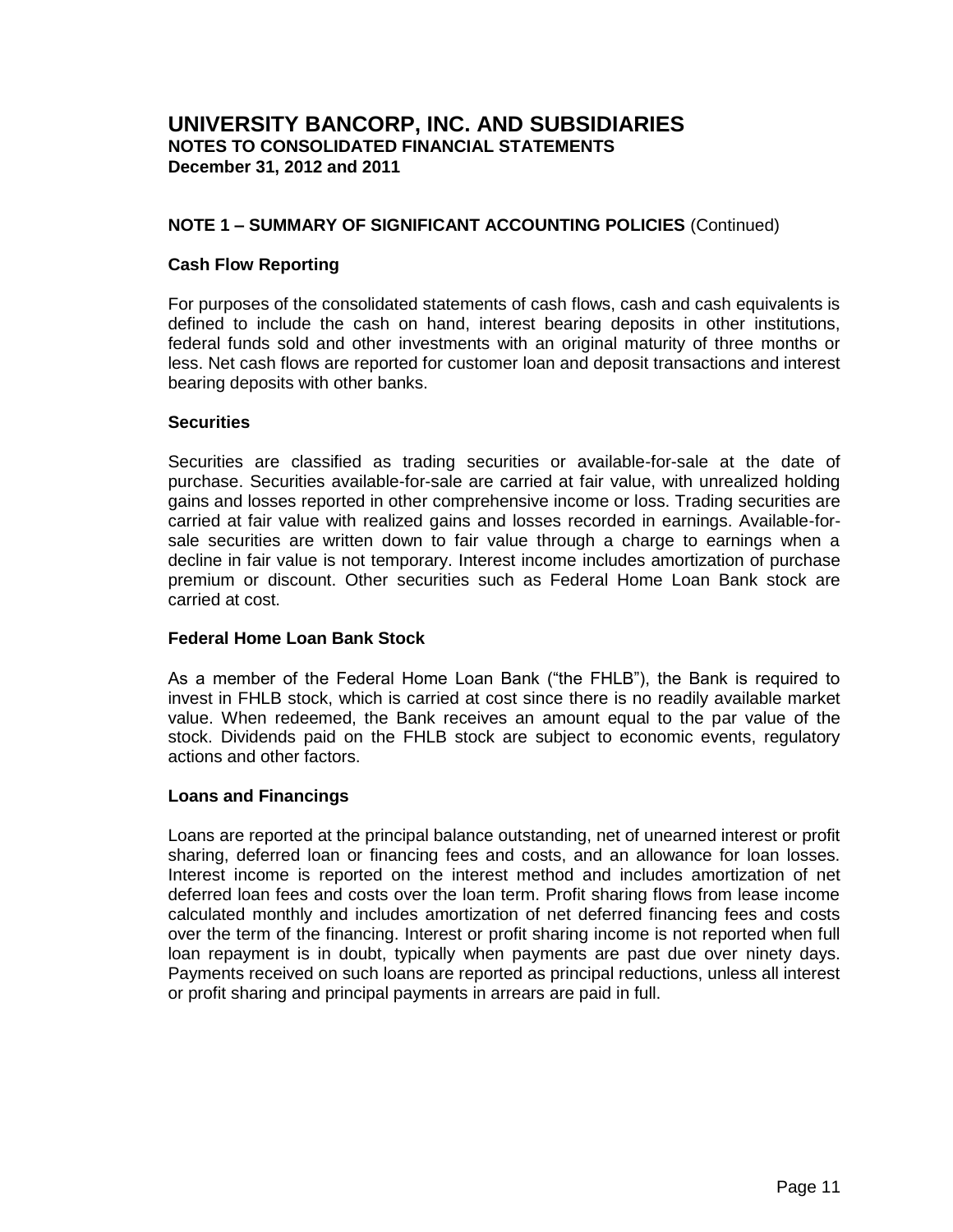### **NOTE 1 – SUMMARY OF SIGNIFICANT ACCOUNTING POLICIES** (Continued)

#### **Allowance for Loan Losses**

The allowance for loan losses is a valuation allowance for probable credit losses, increased by the provision for loan losses and recoveries and decreased by charge-offs. Management estimates the balance required based on past loan loss experience, known and inherent risks in the portfolio, information about specific borrower situations and estimated collateral values, economic conditions, and other factors. Allocations of the allowance may be made for specific loans or financings, but the entire allowance is available for any loan or financing that, in management's judgment, should be chargedoff.

Loan or financing impairment is reported when full payment under the loan terms is not expected. Impairment is evaluated in total for smaller-balance loans of similar nature such as residential mortgage, consumer, and credit card loans, and on an individual loan or financing basis for other loans or financings. If a loan or financing is impaired, a portion of the allowance is allocated so that the loan or financing is reported, net, at the present value of estimated future cash flows using the loan's or financing's existing rate or at the fair value of collateral if repayment is expected solely from the collateral. Loans or financings are evaluated for impairment when payments are delayed, typically ninety days or more, or when it is probable that all principal and interest or profit sharing amounts will not be collected according to the original terms of the loan or financing. When collection becomes remote, loans or financings are charged off.

#### **Premises and Equipment, Net**

Premises and equipment are stated at cost less accumulated depreciation and amortization. Depreciation and amortization is computed primarily on the straight-line method over the assets estimated useful lives, or for some leasehold improvements, over the term of the lease.

The Company used the following useful lives as of December 31, 2012 and 2011:

|                                    | Years                          |
|------------------------------------|--------------------------------|
| Building and building improvements | $5-39$                         |
| Leasehold improvements             | Term of lease<br>or 5-39 years |
| Equipment                          | $3-10$                         |
| <b>Furniture and fixtures</b>      | $3 - 7$                        |
| Software                           | $2 - 5$                        |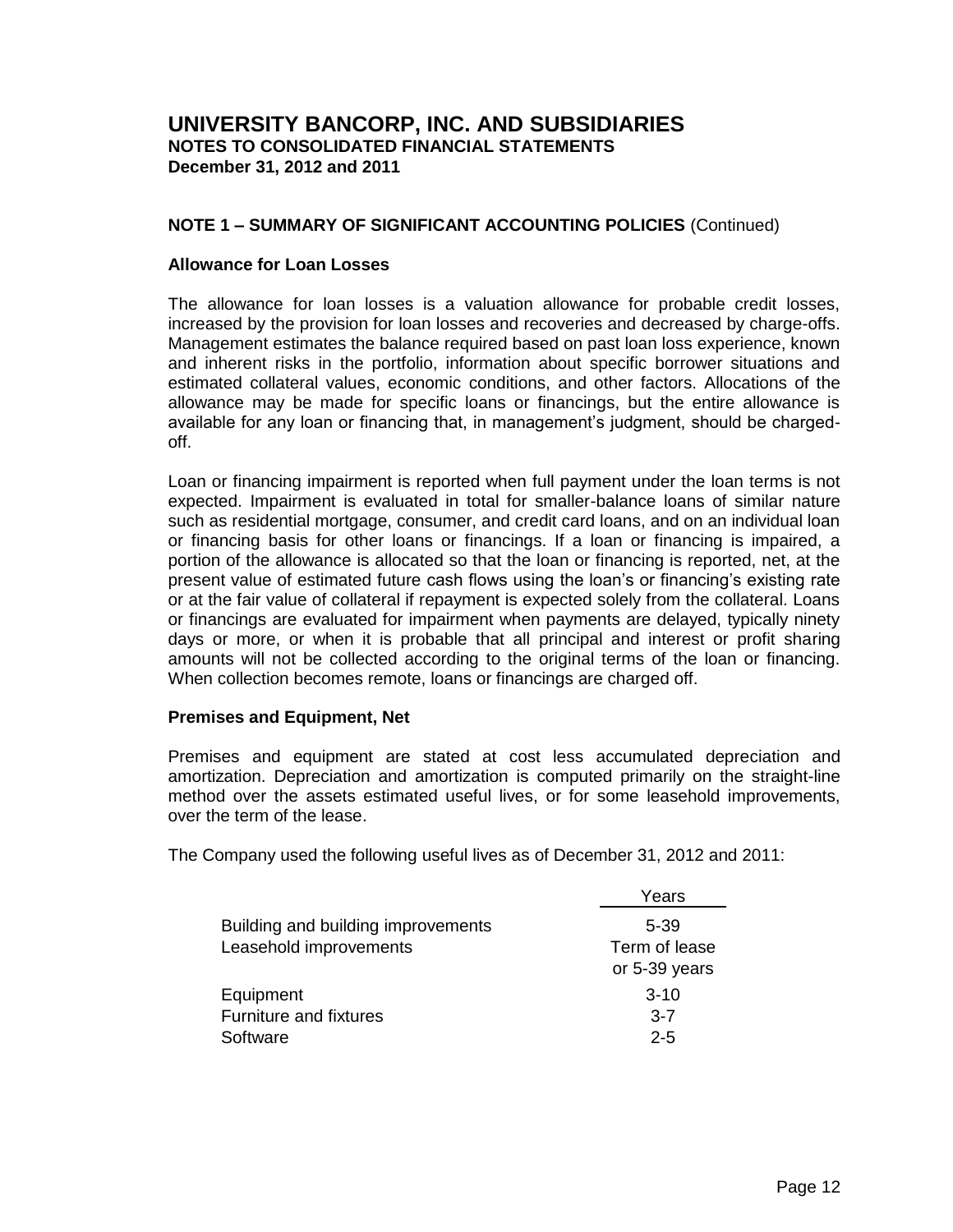### **NOTE 1 – SUMMARY OF SIGNIFICANT ACCOUNTING POLICIES** (Continued)

#### **Mortgage Banking Activities**

During 2011, the Company shifted its focus away from wholesale mortgage banking activities. The Company's mortgage banking activities now consist of retail and servicing operations. Mortgage loans held for sale are sold with selective loans having their servicing rights retained, and others on a servicing released basis. During 2011, the Company elected to record ULG and UIFC mortgage loans held for sale at fair value as discussed in Note 21. During 2011, all other loans held for sale were valued at the lower of cost or market as determined by bid prices for loans in the secondary market. During 2012, the Company elected to record all mortgage loans held for sale at fair value. Mortgage loans are sold without recourse, except in certain events as defined in the loan purchase documents.

An allowance was booked for potential recourse liabilities related to loans sold and loans held for sale in the amount of \$623,943 and \$316,783 as of December 31, 2012 and 2011, respectively.

Mortgage servicing rights ("MSRs") represent both purchased rights and the allocated value of servicing rights retained on loans or financings originated and sold. Loan servicing and sub-servicing fees are contractually based and are recognized monthly as earned over the life of the loans.

The Company accounts for its MSRs in accordance with the applicable standards under the ASC which requires that mortgage servicing rights be initially recognized at their fair value and by providing the option to either: (1) carry mortgage servicing rights at fair value with changes in fair value recognized in earnings; or (2) continue recognizing periodic amortization expense and assess the mortgage servicing rights for impairment. This option may be applied by class of servicing assets or liabilities. The Company has identified MSRs relating to mortgage loans as a class of servicing rights and has elected to apply fair value accounting to these assets.

#### **Other Real Estate Owned**

Real estate properties acquired in collection of a loan or financing are recorded at fair value upon foreclosure, establishing a new cost basis. Any reduction to fair value from the carrying value of the related loan or financing is accounted for as a loan loss. After foreclosure, management periodically performs valuations to ensure real estate is carried at the lower of cost or fair value, less estimated costs to sell. Expenses, gains and losses on disposition, and decreases in the fair value are reported in other expenses.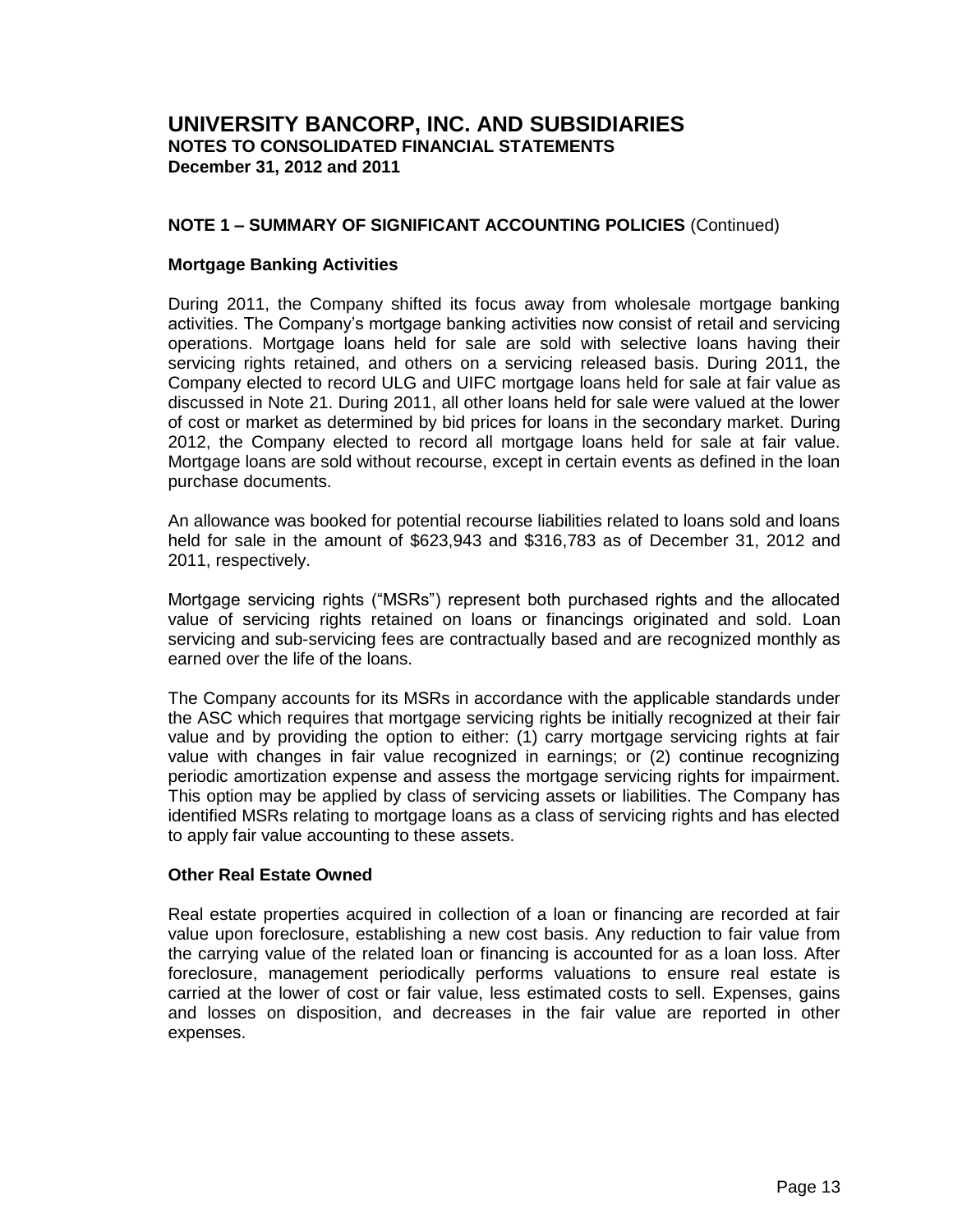### **NOTE 1 – SUMMARY OF SIGNIFICANT ACCOUNTING POLICIES** (Continued)

### **Derivative Instruments**

The Company enters into interest rate lock commitments ("IRLCs") in connection with its mortgage banking activities to fund residential mortgage loans at specified times in the future. IRLCs that relate to the origination of mortgage loans that will be held for sale are considered derivative instruments under the ASC. As such, these IRLCs are recorded at fair value (see Note 21) with changes in fair value recorded in earnings.

Outstanding IRLCs expose the Company to the risk that the price of the loans underlying the commitments might decline from inception of the interest rate lock to the funding of the loan. To protect against this risk, the Company utilizes forward loan sales commitments to economically hedge the risk of potential changes in the value of the loans that would result from the commitments. These forward commitments are valued at fair value (see Note 21) with net changes in fair value recorded in earnings. The Company documents its risk management strategy and hedge effectiveness at the inception of and during the term of the IRLCs and forward sales commitments within the portfolio.

### **Goodwill**

The Company evaluates the carrying value of goodwill during each quarter of each year and between quarterly evaluations if events occur or circumstances change that would more likely than not reduce the fair value of the reporting unit below its carrying amount. When evaluating whether goodwill is impaired, the Company compares the fair value of the reporting unit to which the goodwill is assigned to the reporting unit's carrying amount, including goodwill. An impairment loss would be recognized when the carrying amount of goodwill exceeds its fair value. The Company's evaluations of goodwill completed during 2012 and 2011 resulted in no impairment losses.

### **Long-Lived Assets**

Management periodically reviews the potential impairment of long-lived assets to assess recoverability. If a long-lived asset is deemed to be impaired, the write-down is recorded as a periodic expense. There was no impairment recorded during 2012 or 2011.

#### **Income Taxes**

Deferred income tax assets and liabilities are recorded for estimated future tax consequences attributable to the differences between the financial carrying amounts of existing assets and liabilities and their respective tax bases. Deferred income taxes are to be computed on the liability method and deferred tax assets are recognized only when realization is certain. Deferred income tax assets and liabilities are measured using the tax rate in effect for the year in which those temporary differences are expected to turn around. If necessary, a valuation allowance is booked to reduce net deferred tax assets to a net amount that is more likely than not to be realized.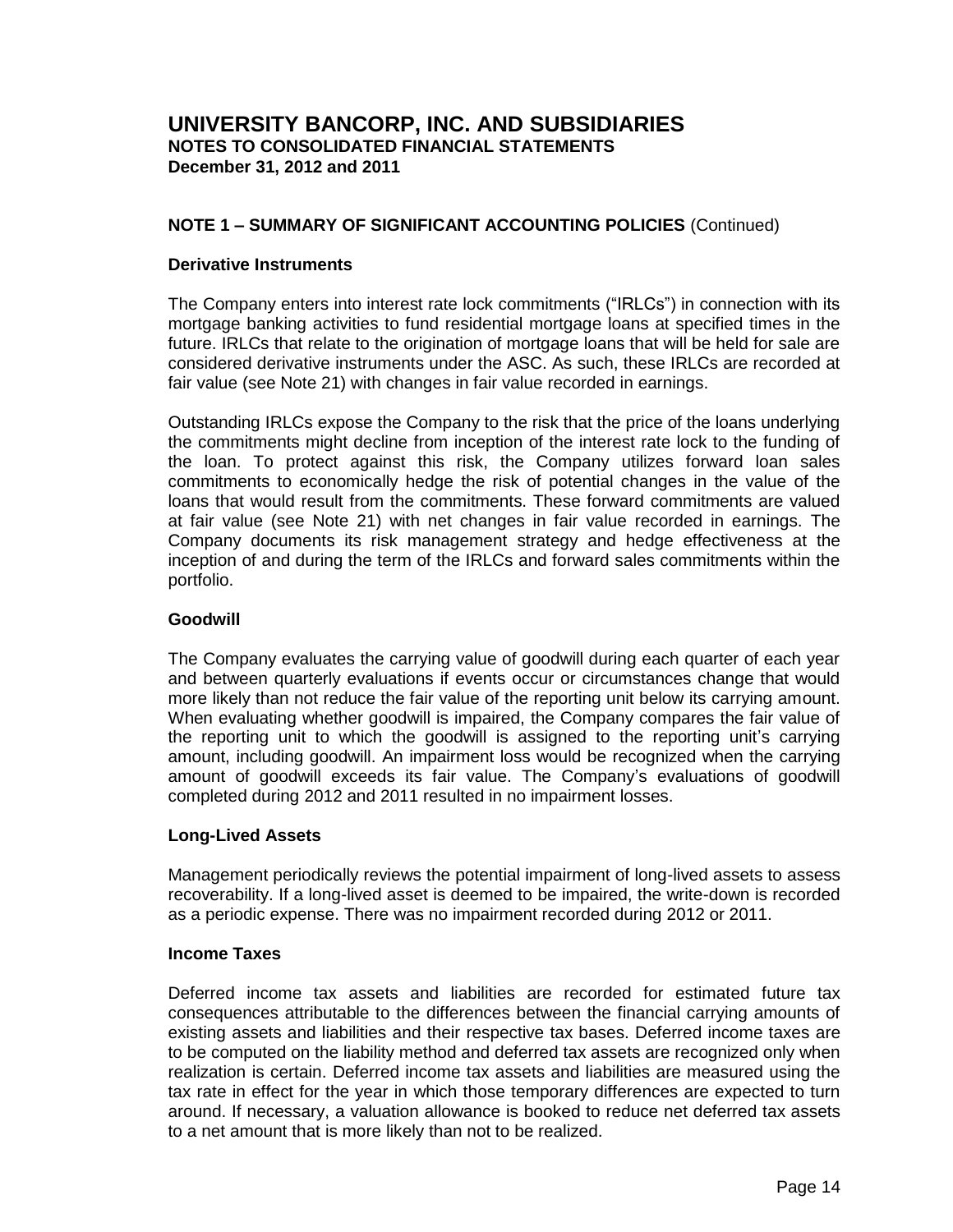### **NOTE 1 – SUMMARY OF SIGNIFICANT ACCOUNTING POLICIES** (Continued)

#### **Income Taxes** (Continued)

The ASC standards regarding accounting for uncertainty in income taxes clarifies the accounting for income taxes by prescribing the minimum recognition threshold an income tax position is required to meet before being recognized in the financial statements and applies to all income tax positions. Each income tax position is assessed using a two-step process. A determination is first made as to whether it is more likely than not that the income tax position will be sustained, based upon technical merits, upon examination by the taxing authorities. If the income tax position is expected to meet the more likely than not criteria, the benefit recorded in the financial statements equals the largest amount that is greater than 50% likely to be realized upon its ultimate settlement. At December 31, 2012 and 2011, there was no accrual for uncertain tax positions.

None of the Company's federal or state income tax returns are currently under examination by the Internal Revenue Service ("IRS") or state authorities. However, fiscal years 2009 and later remain subject to examination by the IRS and its respective states.

The Company's major state tax expense is in the state of Michigan. Under Michigan tax law, the Company is subject to a franchise tax. It is management's policy to include the franchise tax in other operating expenses. The Michigan statute calls for a "joint and severally liable" unitary tax on entities which are commonly controlled and have intercompany "flow of value" transactions. Hence, the Company pays this tax on a consolidated basis just as it pays its federal tax on a consolidated basis.

The Parent and the Bank have a tax sharing agreement with some of its subsidiaries in which the subsidiaries record their share of federal and state taxes in accordance with the tax sharing agreements.

#### **Reclassifications**

Certain amounts in the 2011 consolidated financial statements have been reclassified to conform to presentation adopted in 2012.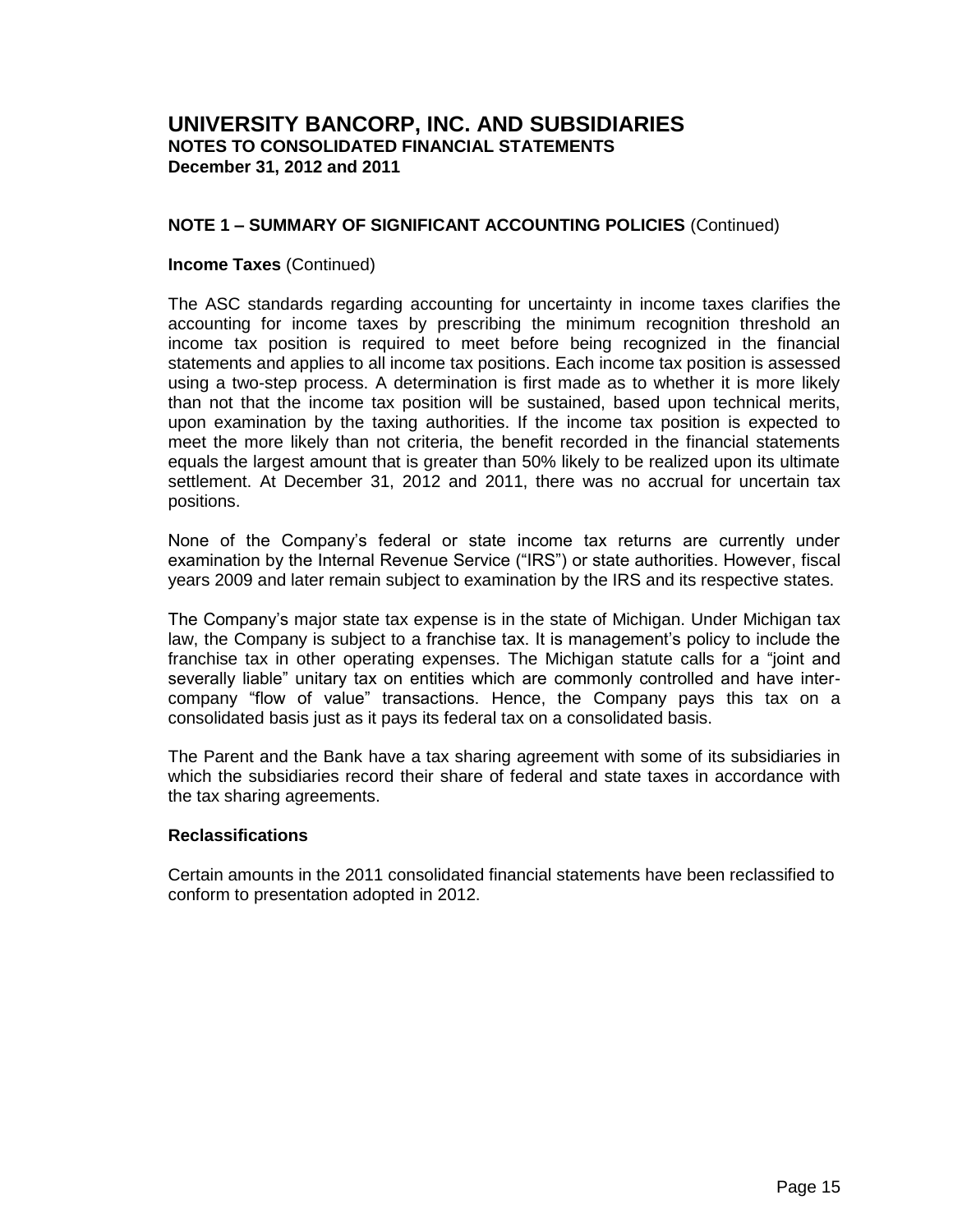### **NOTE 1 – SUMMARY OF SIGNIFICANT ACCOUNTING POLICIES** (Continued)

#### **Subsequent Events**

The Company has performed a review of events subsequent to the balance sheet date through April 24, 2013, the date the consolidated financial statements were available to be issued.

### **NOTE 2 – RESTRICTIONS ON CASH AND AMOUNTS DUE FROM BANKS**

The Bank is required to maintain average balances on hand or with the Federal Reserve Bank. At December 31, 2012 and 2011, this reserve requirement amounted to \$2,140,000 and \$1,962,000, respectively.

#### **NOTE 3 – INVESTMENT SECURITIES**

#### **Trading Securities**

The Bank's trading securities portfolio had a net accumulated unrealized gain of \$34,116 and \$33,333 at December 31, 2012 and 2011, respectively.

Trading securities consist of the following:

|                             | December 31, |  |         |  |
|-----------------------------|--------------|--|---------|--|
|                             | 2012         |  | 2011    |  |
| U.S. agency mortgage-backed |              |  |         |  |
| securities                  | 662,058      |  | 785,211 |  |

#### **Available-for-Sale Securities**

The following is a summary of the amortized cost, gross unrealized gains, gross unrealized losses and fair value of securities available-for-sale.

Securities available-for-sale at December 31, 2012 consists of the following:

|                       | Amortized | Unrealized | Fair      |
|-----------------------|-----------|------------|-----------|
|                       | Cost      | Gain       | Value     |
| U.S. agency mortgage- |           |            |           |
| backed securities     | 1,562,134 | 65,646     | 1,627,780 |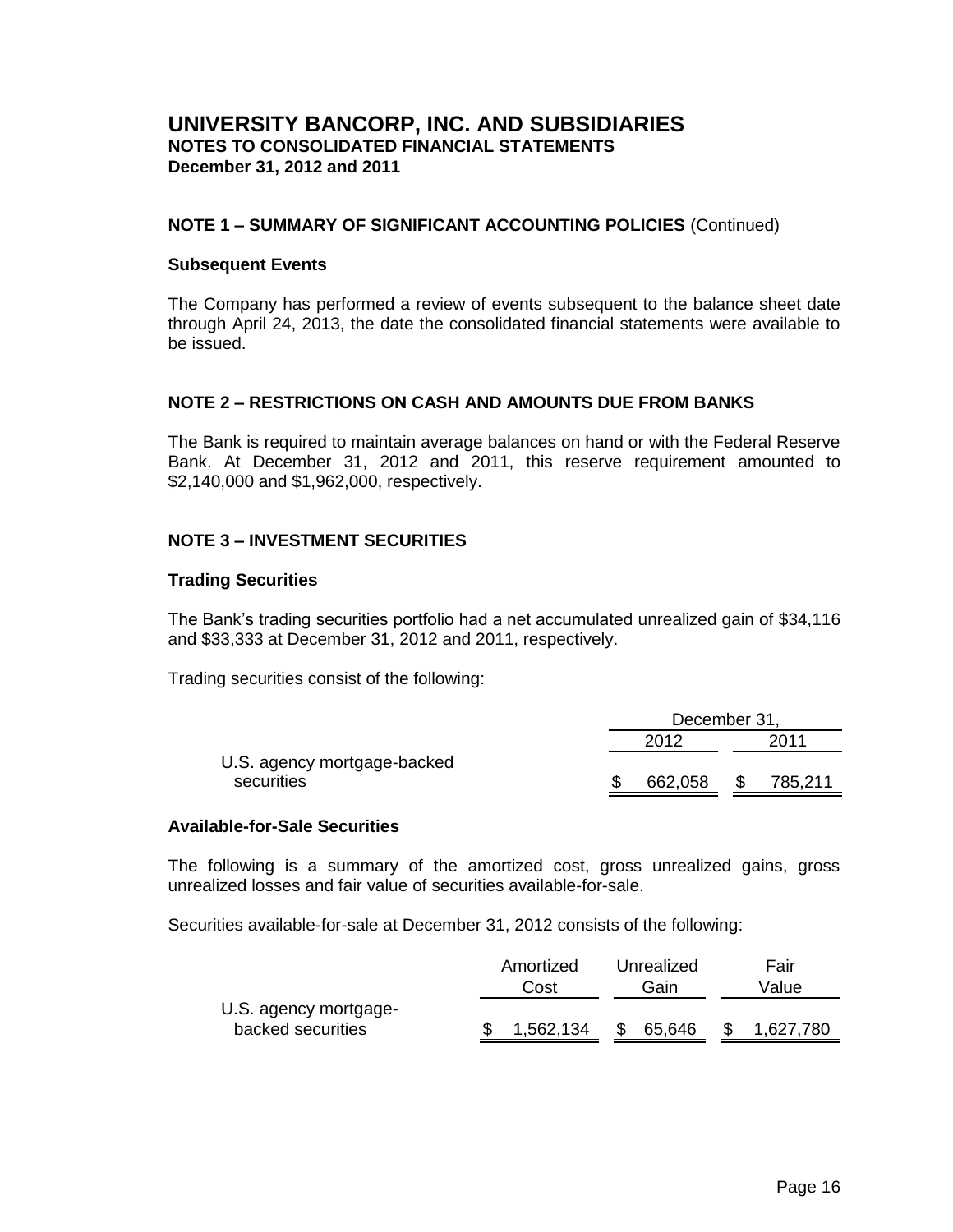### **NOTE 3 – INVESTMENT SECURITIES** (Continued)

Securities available-for-sale at December 31, 2011 consists of the following:

|                       | Amortized | Unrealized   | Fair      |
|-----------------------|-----------|--------------|-----------|
|                       | Cost      | Gain         | Value     |
| U.S. agency mortgage- |           |              |           |
| backed securities     | 2,493,234 | \$<br>88,027 | 2,581,261 |

At December 31, 2012 and 2011, the fair value of trading and available-for-sale securities pledged to secure certain borrowings were \$2,289,838 and \$3,366,472, respectively. The balance of these borrowings at both December 31, 2012 and 2011 was \$-0-.

Actual maturities may differ from contractual maturities because issuers and borrowers may have the right to call or prepay obligations with or without call or prepayment penalties. Proceeds from pay downs of mortgage-backed securities amounted to \$1,076,139 and \$551,345 for the years ended December 31, 2012 and 2011, respectively.

### **NOTE 4 – LOANS AND FINANCINGS, NET**

Major classifications of loans are as follows:

|                                                                      |                                                  | December 31,                                      |  |  |  |  |
|----------------------------------------------------------------------|--------------------------------------------------|---------------------------------------------------|--|--|--|--|
|                                                                      | 2012                                             | 2011                                              |  |  |  |  |
| Commercial<br>Residential real estate<br>Installment<br>Credit cards | \$32,095,307<br>22,521,766<br>123,392<br>161,856 | \$ 32,009,552<br>24,955,987<br>291,845<br>473,727 |  |  |  |  |
| Gross Ioans                                                          | 54,902,321                                       | 57,731,111                                        |  |  |  |  |
| Allowance for loan losses                                            | (1, 158, 182)                                    | (1,072,317)                                       |  |  |  |  |
| Net loans                                                            | 53,744,139                                       | 56,658,794<br>S                                   |  |  |  |  |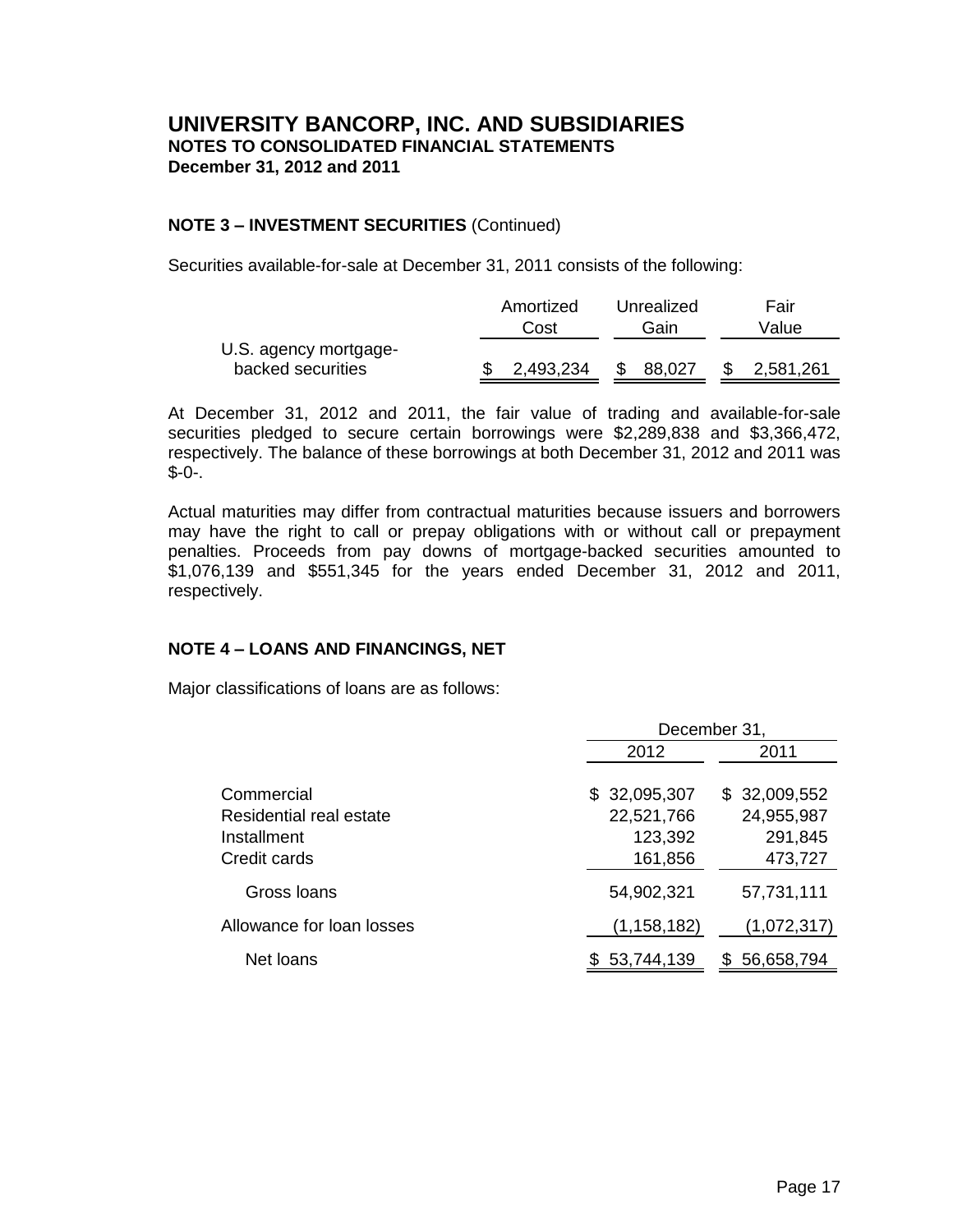### **NOTE 4 – LOANS AND FINANCINGS, NET** (Continued)

Changes in the allowance for loan losses were as follows:

|                                 | December 31,   |            |  |  |  |  |
|---------------------------------|----------------|------------|--|--|--|--|
|                                 | 2012           | 2011       |  |  |  |  |
| Balance, beginning of year      | 1,072,317<br>S | 1,349,838  |  |  |  |  |
| Provision charged to operations | 1,395,063      | 341,088    |  |  |  |  |
| Recoveries                      | 12,819         | 285,044    |  |  |  |  |
| Charge-offs                     | (1,322,017)    | (903, 653) |  |  |  |  |
| Balance, end of year            | 1,158,182      | 1,072,317  |  |  |  |  |

Information regarding impaired loans is as follows:

|                                       | December 31, |           |    |           |  |  |
|---------------------------------------|--------------|-----------|----|-----------|--|--|
|                                       |              | 2012      |    | 2011      |  |  |
| Impaired loans:                       |              |           |    |           |  |  |
| Loans with allowance allocated        | S            | 1,281,325 | \$ | 3,135,596 |  |  |
| Amount of allowance for loan losses   |              |           |    |           |  |  |
| allocated                             | \$           | 325,160   | \$ | 740,114   |  |  |
| Impaired loans:                       |              |           |    |           |  |  |
| Average balance during the year       | \$           | 813,684   | \$ | 4,460,262 |  |  |
| Interest income recognized thereon    | \$           | 91,219    | \$ | 248,705   |  |  |
| Cash basis interest income recognized | \$           | 84,743    | \$ | 230,806   |  |  |

The following tables present informative data by class of loan and financings regarding their age and interest or financing income accrual status at December 31, 2012 and 2011 (in thousands):

|                                      |                            | Past Due |            |    |                          |    | <b>Total Loans</b>                                   |                                                            |                       |
|--------------------------------------|----------------------------|----------|------------|----|--------------------------|----|------------------------------------------------------|------------------------------------------------------------|-----------------------|
| December 31, 2012                    | Current                    |          | 30-59 Days |    | 60-89 Days               |    | $\geq 90$ Days                                       | <b>Total Past Due</b>                                      | and<br>Financings     |
| Commercial<br>Commercial real estate | \$<br>$2,181$ \$<br>29,914 |          |            | \$ | ٠                        | \$ | $\overline{\phantom{0}}$<br>$\overline{\phantom{0}}$ | \$<br>$\overline{\phantom{0}}$<br>$\overline{\phantom{0}}$ | \$<br>2,181<br>29,914 |
| Consumer<br>Credit card              | 123<br>162                 |          |            |    | $\overline{\phantom{0}}$ |    |                                                      |                                                            | 123<br>162            |
| Residential mortgage<br>loans        | 22.306                     |          | 104        |    | 60                       |    | 52                                                   | 216                                                        | 22,522                |
| Total                                | 54,686 \$                  |          | 104S       |    | 60 \$                    |    | 52S                                                  | 216S                                                       | 54,902                |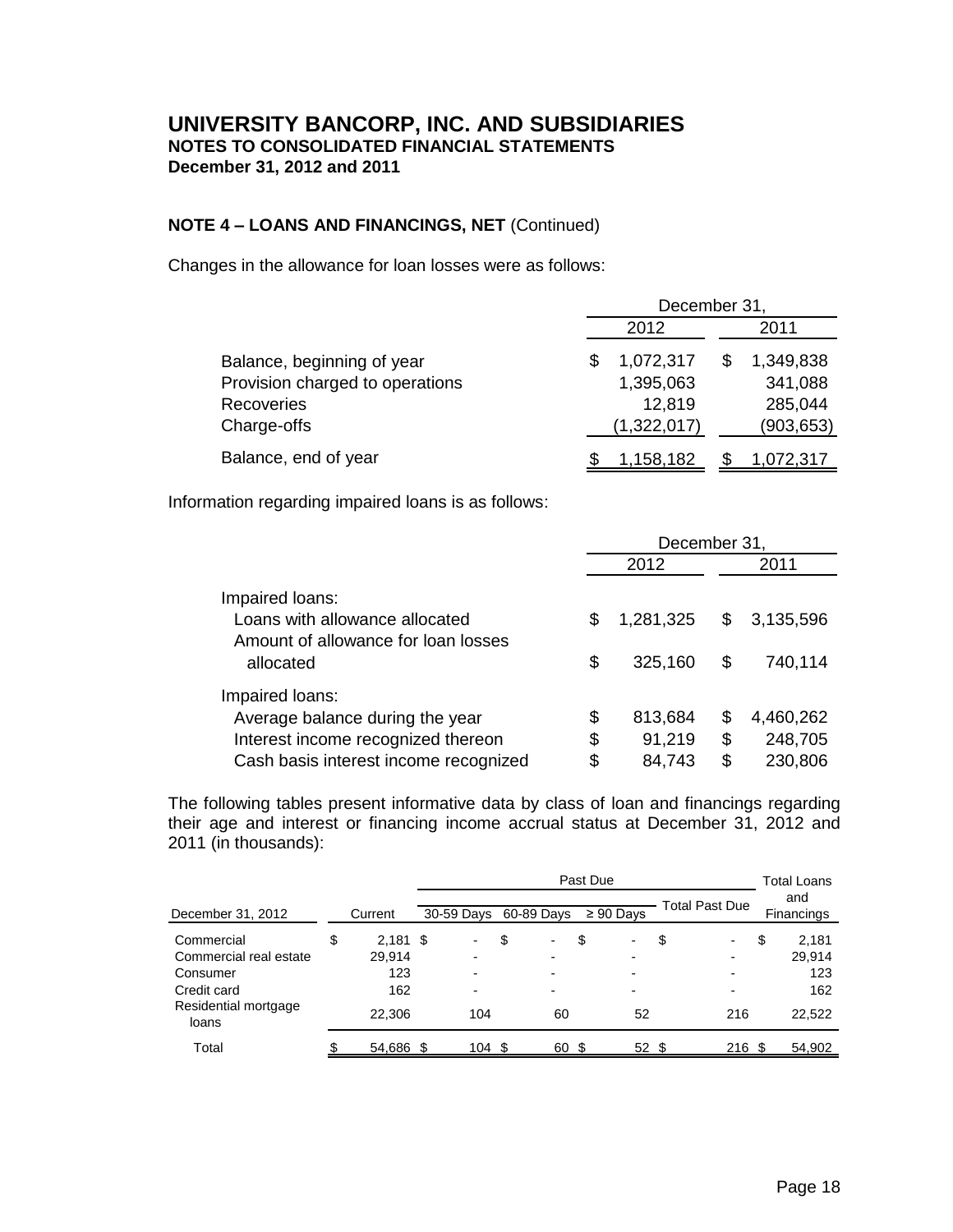|                                                                 |                                          |            |            | Past Due |                                     |                                 |                       |                       | <b>Total Loans</b>                                        |
|-----------------------------------------------------------------|------------------------------------------|------------|------------|----------|-------------------------------------|---------------------------------|-----------------------|-----------------------|-----------------------------------------------------------|
| December 31, 2011                                               | Current                                  | 30-59 Days | 60-89 Days |          | $\geq 90$ Days                      |                                 | <b>Total Past Due</b> |                       | and<br>Financings                                         |
| Commercial<br>Commercial real estate<br>Consumer<br>Credit card | \$<br>$3,039$ \$<br>27,501<br>292<br>474 | 523        | \$         | \$       | 946                                 | \$                              | 1,469                 | \$                    | 3,039<br>28,970<br>292<br>474                             |
| Residential mortgage<br>loans                                   | 23,793                                   | 507        |            |          | 656                                 |                                 | 1,163                 |                       | 24,956                                                    |
| Total                                                           | \$<br>55,099 \$                          | 1,030 \$   |            | \$       | $1,602$ \$                          |                                 | 2,632 \$              |                       | 57,731                                                    |
|                                                                 |                                          |            |            |          |                                     | <b>Accrual Status</b>           |                       |                       |                                                           |
| December 31, 2012                                               |                                          |            |            |          | <b>Total Loans</b><br><b>Status</b> | and Financings<br>on Nonaccrual |                       | and Still<br>Accruing | Loans and<br><b>Financings Past</b><br>Due $\geq 90$ Days |
| Commercial<br>Commercial real estate<br>Consumer<br>Credit card |                                          |            |            | \$       |                                     |                                 | \$                    |                       |                                                           |
| Residential mortgage loans                                      |                                          |            |            |          |                                     | 40                              |                       |                       | 52                                                        |
| Total                                                           |                                          |            |            |          |                                     | 40                              | \$                    |                       | 52                                                        |
|                                                                 |                                          |            |            |          |                                     | <b>Accrual Status</b>           |                       |                       |                                                           |
| December 31, 2011                                               |                                          |            |            |          | <b>Total Loans</b><br><b>Status</b> | and Financings<br>on Nonaccrual |                       | and Still<br>Accruing | Loans and<br><b>Financings Past</b><br>Due $\geq 90$ Days |
| Commercial<br>Commercial real estate<br>Consumer<br>Credit card |                                          |            |            | \$       |                                     | 946                             | \$                    |                       |                                                           |
| Residential mortgage loans                                      |                                          |            |            |          |                                     |                                 |                       |                       | 656                                                       |
| Total                                                           |                                          |            |            | \$       |                                     | 946 \$                          |                       |                       | 656                                                       |

# **NOTE 4 – LOANS AND FINANCINGS, NET** (Continued)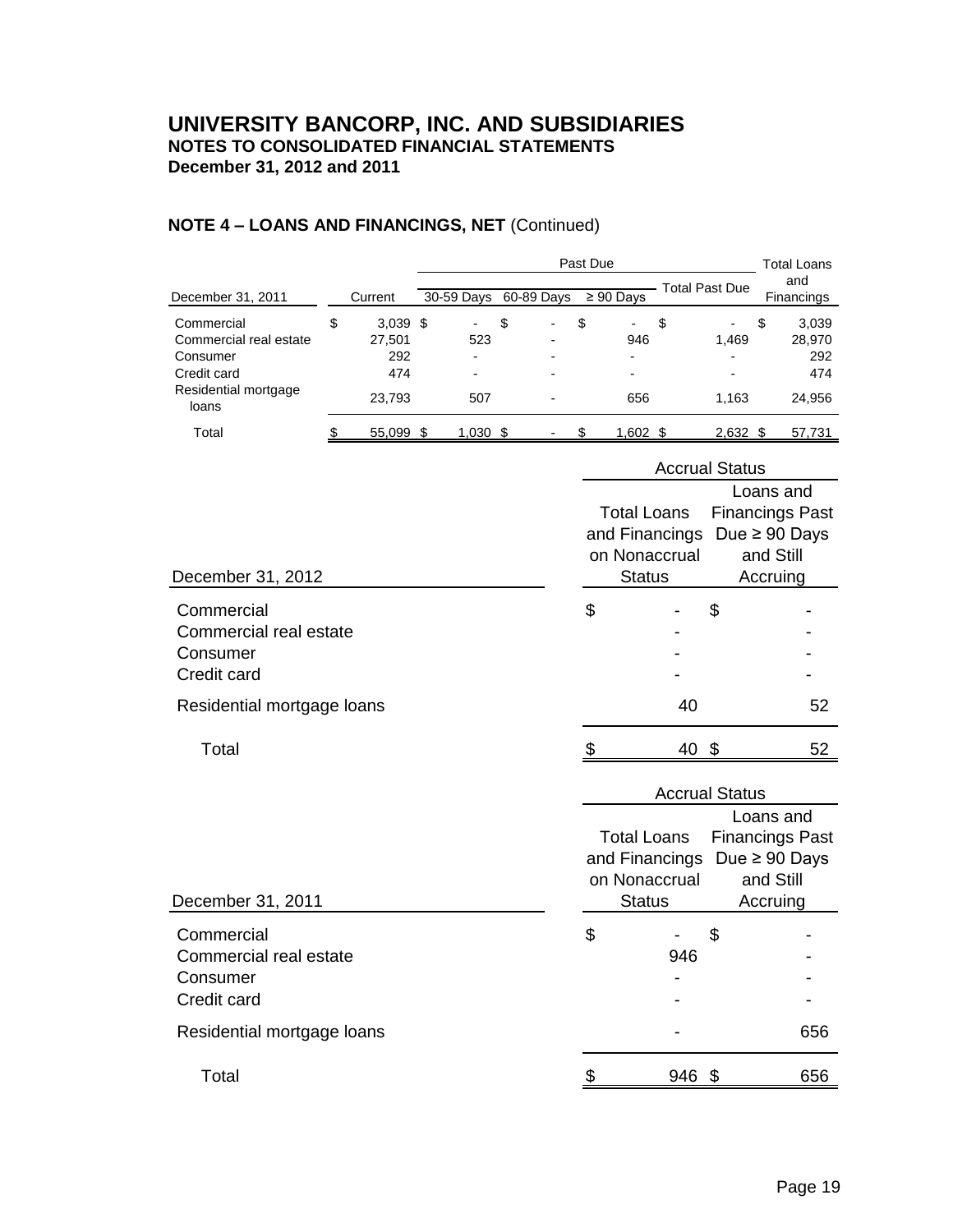### **NOTE 5 – MORTGAGE BANKING ACTIVITIES**

Midwest provides sub-servicing of real estate mortgage loans for several financial institutions. The unpaid principal balance of these loans was approximately \$12.2 billion and \$10.2 billion as of December 31, 2012 and 2011, respectively. The value of these mortgage servicing rights are not included in the accompanying consolidated financial statements.

University Bank, Midwest, UIFC and ULG sell residential mortgage loans to the secondary market with servicing rights retained for selective loans. These loans are owned by other institutions and are not included in the Company's consolidated balance sheets, but the mortgage servicing rights are included in the accompanying consolidated financial statements. Such mortgage loans have been sold predominately without recourse or with limited recourse. The unpaid principal balance of these loans was \$539.7 million and \$394.5 million at December 31, 2012 and 2011, respectively.

Custodial escrow balances maintained in connection with these loans were \$158.6 million and \$142.6 million, at December 31, 2012 and 2011, respectively, and were not included in the accompanying consolidated financial statements.

The following summarizes the activity relating to mortgage servicing rights:

|                                                                      | December 31,           |   |                      |  |  |
|----------------------------------------------------------------------|------------------------|---|----------------------|--|--|
|                                                                      | 2012                   |   | 2011                 |  |  |
| Balance, January 1<br>Amount capitalized<br>Sale of servicing rights | 2,452,156<br>1,613,222 | S | 2,929,514<br>904,450 |  |  |
| Change in fair value                                                 | (101,908)              |   | (1,381,808)          |  |  |
| Balance, December 31                                                 | 3,963,470              |   | 2,452,156            |  |  |

The Company enters into IRLCs in connection with its mortgage banking activities to fund residential mortgage loans at specified times in the future. As of December 31, 2012 and 2011, IRLCs amounted to \$42.5 million and \$32.7 million, respectively, of which management estimated \$34.6 million and \$24.3 million, respectively, to eventually close and be funded. These IRLCs were recorded in assets in the consolidated balance sheets at a fair value of \$830,813 and \$671,312 as of December 31, 2012 and 2011, respectively.

The Company also utilizes forward loan sales commitments in order to economically hedge the risk of potential changes in the value of the loans that would result from the IRLCs. Forward sales commitments to fund loans at specified rates amounted to \$27.4 million and \$24.6 million as of December 31, 2012 and 2011, respectively, which were recorded in liabilities in the consolidated balance sheets at a fair value of \$43,367 and \$110,331 as of December 31, 2012 and 2011, respectively.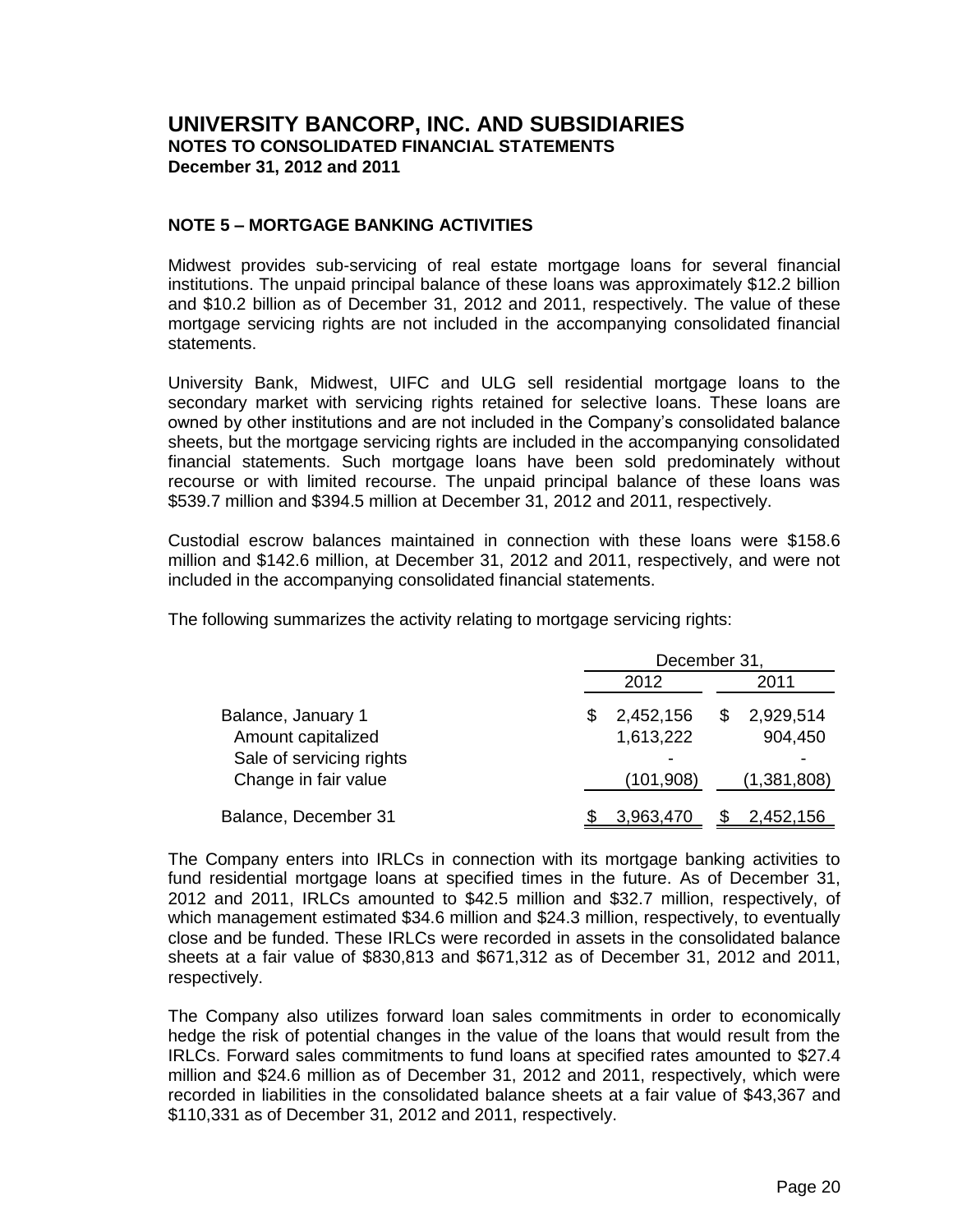### **NOTE 5 – MORTGAGE BANKING ACTIVITIES** (Continued)

The net change in fair value of the IRLCs and the related forward loan sales commitments held at December 31, 2012 and 2011 resulted in a gain of \$226,465 and \$453,969, respectively, which has been recognized in other income in the consolidated statements of operations. These gains are due principally to the inclusion of day one gains associated with the adoption of fair value accounting as discussed in Note 21. Prior to companies being permitted to adopt fair value accounting, the recognition of such day one gains was prohibited and these gains were not recognized until realized through the sale of the related loans.

Market interest rate conditions can quickly affect the fair value of mortgage servicing rights, IRLCs, and forward loan sales commitments in a positive or negative fashion, as long-term interest rates rise and fall. See Note 21 for further discussion of management's assumptions used in determination of fair value of these assets and liabilities.

### **NOTE 6 – PREMISES AND EQUIPMENT, NET**

Premises and equipment consist of the following:

|                                             | December 31, |             |  |             |  |  |
|---------------------------------------------|--------------|-------------|--|-------------|--|--|
|                                             | 2012         |             |  | 2011        |  |  |
| Land                                        | \$           | 562,500     |  | 375,000     |  |  |
| Buildings and improvements                  |              | 2,787,699   |  | 2,165,251   |  |  |
| Furniture, fixtures, equipment and software |              | 6,211,494   |  | 5,635,594   |  |  |
| Less accumulated depreciation and           |              | 9,561,693   |  | 8,175,845   |  |  |
| amortization                                |              | (5,125,571) |  | (4,433,880) |  |  |
| Premises and equipment, net                 |              | 4,436,122   |  | 3,741,965   |  |  |

Depreciation and amortization expense related to premises and equipment amounted to \$691,691 and \$495,995 for the years ended December 31, 2012 and 2011, respectively.

Midwest, UIFC and ULG each lease office space for their respective operations. ULG and UIFC also lease office space for its retail branches. All of the retail branch lease agreements are short-term in nature, with some being month-to-month, and some allowing the Company to break the lease with both, a notice ranging from thirty to ninety days, and a fee. The Company leases various other facilities at varying rates on a month-to-month basis. Total rent expense for all operating leases was approximately \$664,000 and \$436,000 in 2012 and 2011, respectively.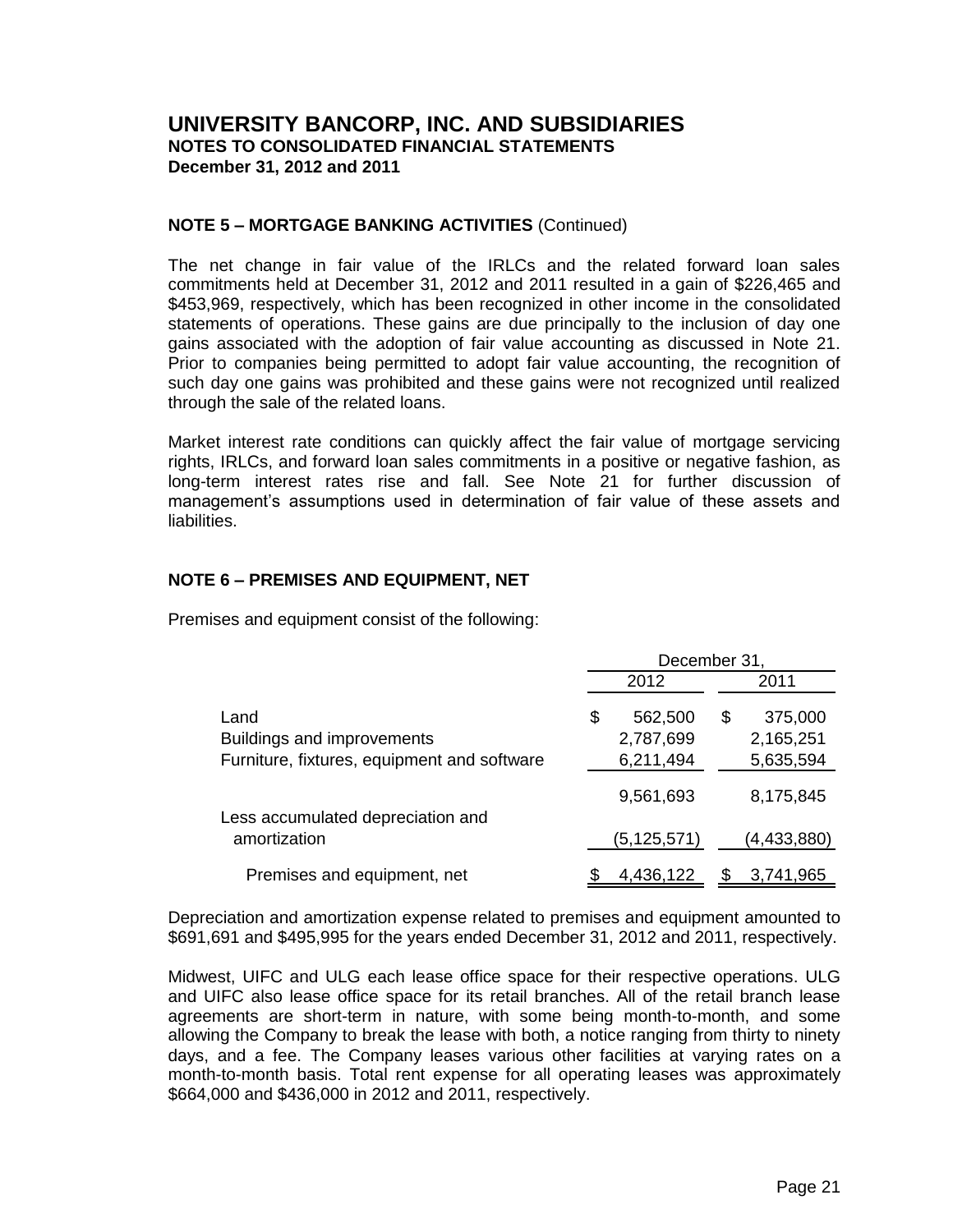#### **NOTE 6 – PREMISES AND EQUIPMENT, NET** (Continued)

The following table summarizes the future minimum payments under the contractual obligations of the Company as of December 31, 2012:

| Year ended December 31,      |    | Amount                                  |
|------------------------------|----|-----------------------------------------|
| 2013<br>2014<br>2015<br>2016 | \$ | 453,697<br>208,384<br>188,299<br>24,435 |
|                              | S  | 874,815                                 |

### **NOTE 7 – GOODWILL**

The following table summarizes goodwill by subsidiary:

|                        | December 31,             |    |                                     |  |
|------------------------|--------------------------|----|-------------------------------------|--|
|                        | 2012                     |    | 2011                                |  |
| Midwest<br><b>AAIC</b> | \$<br>103,914<br>252,396 | \$ | 103,914<br>$\overline{\phantom{a}}$ |  |
|                        | 356,310                  |    | 103,914                             |  |

As discussed in Note 22, during 2012, the Company recorded goodwill related to its acquisition of AAIC and 2621 Carpenter Road, LLC.

### **NOTE 8 – CUSTOMER RELATIONSHIPS**

During 2012, the Company acquired customer relationships of \$498,000 as part of the acquisition of AAIC and 2621 Carpenter Road, LLC discussed in Note 22. These customer relationships will be amortized on a straight-line basis over their estimated economic lives, which were determined to be five years. As the acquisition occurred at the end of 2012, no amortization expense related to these customer relationships was recorded during 2012. Amortization expense related to these customer relationships is expected to be \$99,600 in each of the next five years.

#### **NOTE 9 – TIME DEPOSITS**

Time deposit liabilities issued in denominations of \$100,000 or more were \$5,687,282 and \$8,743,584 at December 31, 2012 and 2011, respectively.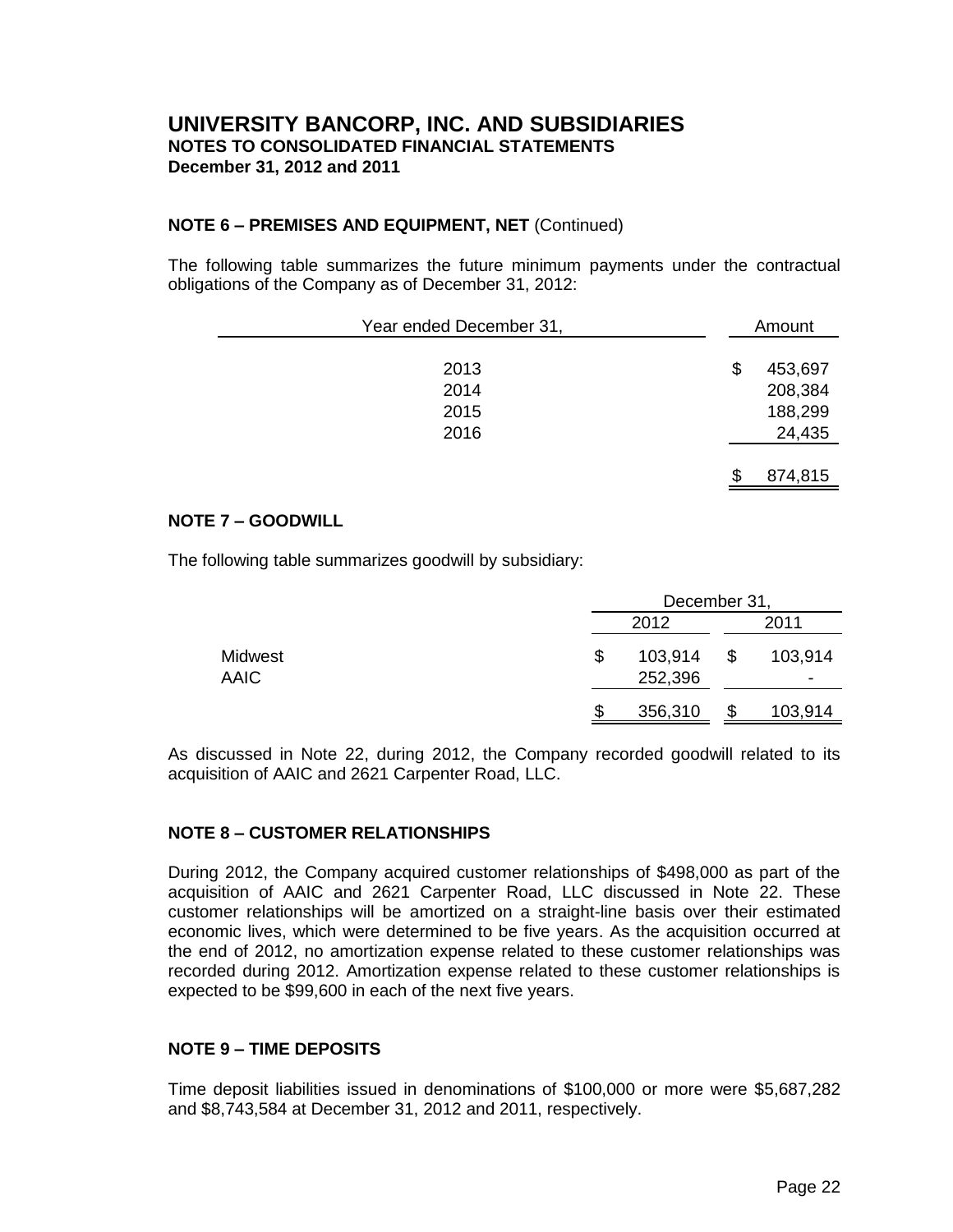### **NOTE 9 – TIME DEPOSITS** (Continued)

At December 31, 2012, stated maturities of time deposits were:

| Year ended December 31, | Amount          |
|-------------------------|-----------------|
| 2013                    | \$<br>4,959,688 |
| 2014                    | 1,711,982       |
| 2015                    | 133,402         |
| 2016                    | 639,227         |
| 2017 and thereafter     | 1,200,170       |
|                         | 8,644,469       |

### **NOTE 10 – INCOME TAXES**

Income tax expense (benefit) for the years ended December 31, 2012 and 2011 is summarized as follows:

|                                            | December 31. |   |           |  |  |
|--------------------------------------------|--------------|---|-----------|--|--|
|                                            | 2012         |   | 2011      |  |  |
| Current                                    | 395,585      | S |           |  |  |
| Deferred                                   | 1,651,300    |   | (272,900) |  |  |
| Increase (decrease) in valuation allowance | (91,000)     |   | 91,000    |  |  |
| Income tax expense (benefit)               | 1,955,885    |   | (181,900) |  |  |

The effective tax rate differs from the statutory income tax rate as a result of permanent differences in accounting for certain income and expense items for financial and tax reporting purposes and the change in the valuation allowance. Based on management's estimates of future income, during 2012, management decreased the valuation allowance in order to increase the related deferred tax assets to an amount that is more likely than not to be realized.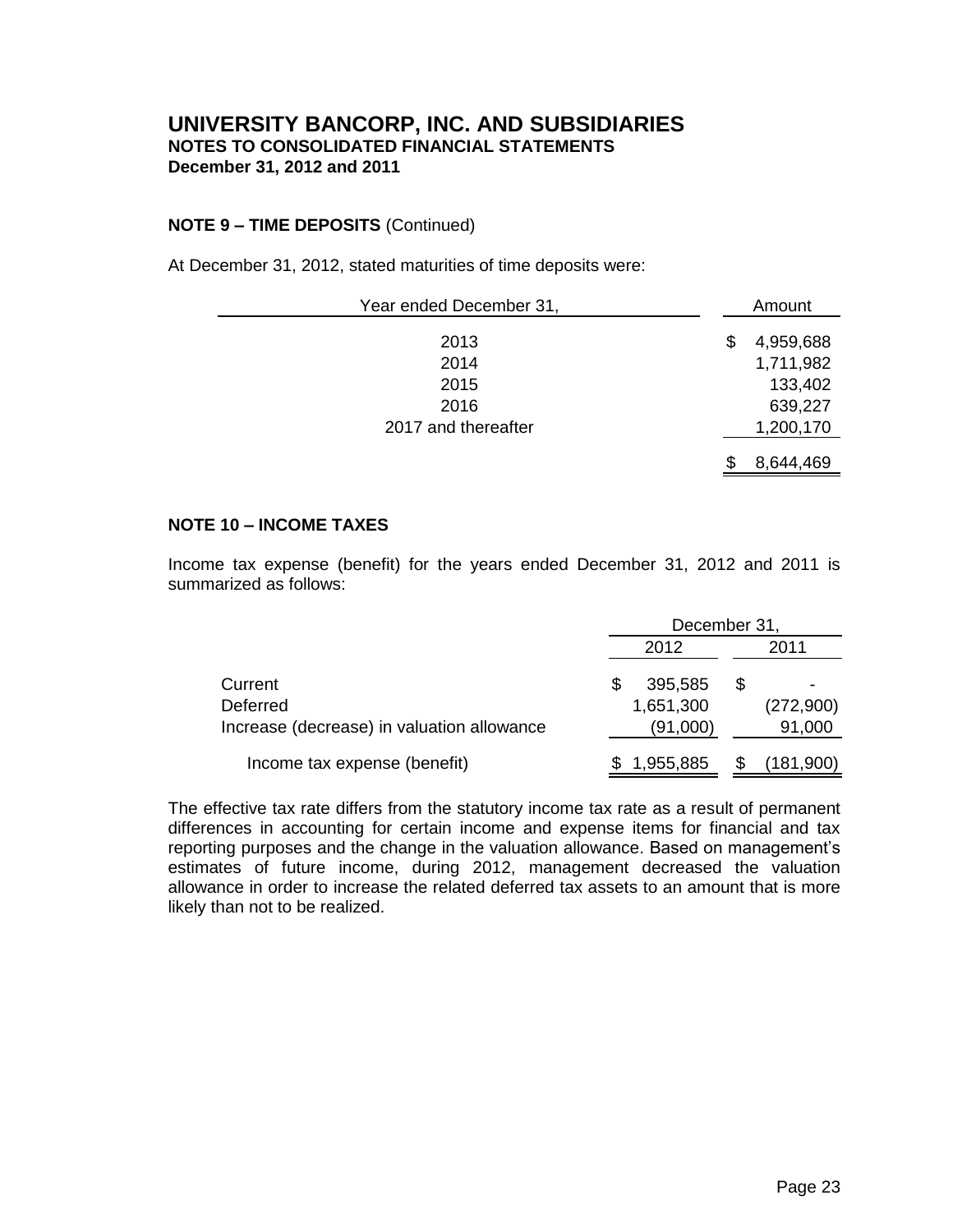### **NOTE 10 – INCOME TAXES** (Continued)

Significant components of the Company's deferred income tax assets and liabilities as of December 31, 2012 and 2011 are as follows:

|                                    | December 31, |            |    |                |  |
|------------------------------------|--------------|------------|----|----------------|--|
|                                    | 2012         |            |    | 2011           |  |
| Deferred income tax assets:        |              |            |    |                |  |
| Allowance for loan losses and      |              |            |    |                |  |
| recourse liabilities               | \$           | 423,747    | \$ | 236,477        |  |
| Net operating loss carry-forward   |              |            |    | 907,652        |  |
| Tax credit carry-forward           |              | 1,046,197  |    | 1,241,866      |  |
| Other real estate owned            |              | 66,896     |    | 9,468          |  |
| Donation carry-forward             |              |            |    | 7,705          |  |
| Premises and equipment             |              | 15,488     |    | 33,425         |  |
| Other                              |              | 77,751     |    | 17,929         |  |
| Deferred tax asset                 |              | 1,630,079  |    | 2,454,522      |  |
| Deferred income tax liabilities:   |              |            |    |                |  |
| Mortgage servicing rights          |              | 1,347,580  |    | 754,440        |  |
| <b>Basis in ULG</b>                |              |            |    | 390,302        |  |
| Derivatives and LHFS               |              | 812,636    |    | 127,107        |  |
| <b>Customer relationships</b>      |              | 169,320    |    |                |  |
| Other                              |              | 13,418     |    | 10,723         |  |
| Deferred tax liability             |              | 2,342,954  |    | 1,282,572      |  |
|                                    |              | (712, 875) |    | 1,171,950      |  |
| <b>Valuation allowance</b>         |              |            |    | (91,000)       |  |
|                                    |              |            |    |                |  |
| Net deferred tax asset (liability) | \$           | (712, 875) | \$ | 1,080,950      |  |
|                                    |              |            |    | Date of        |  |
|                                    |              | Amount     |    | expiration     |  |
| Low income housing credits         | \$           | 944,615    |    | Beginning 2018 |  |
| Minimum tax credits                | \$           | 101,582    |    | N/A            |  |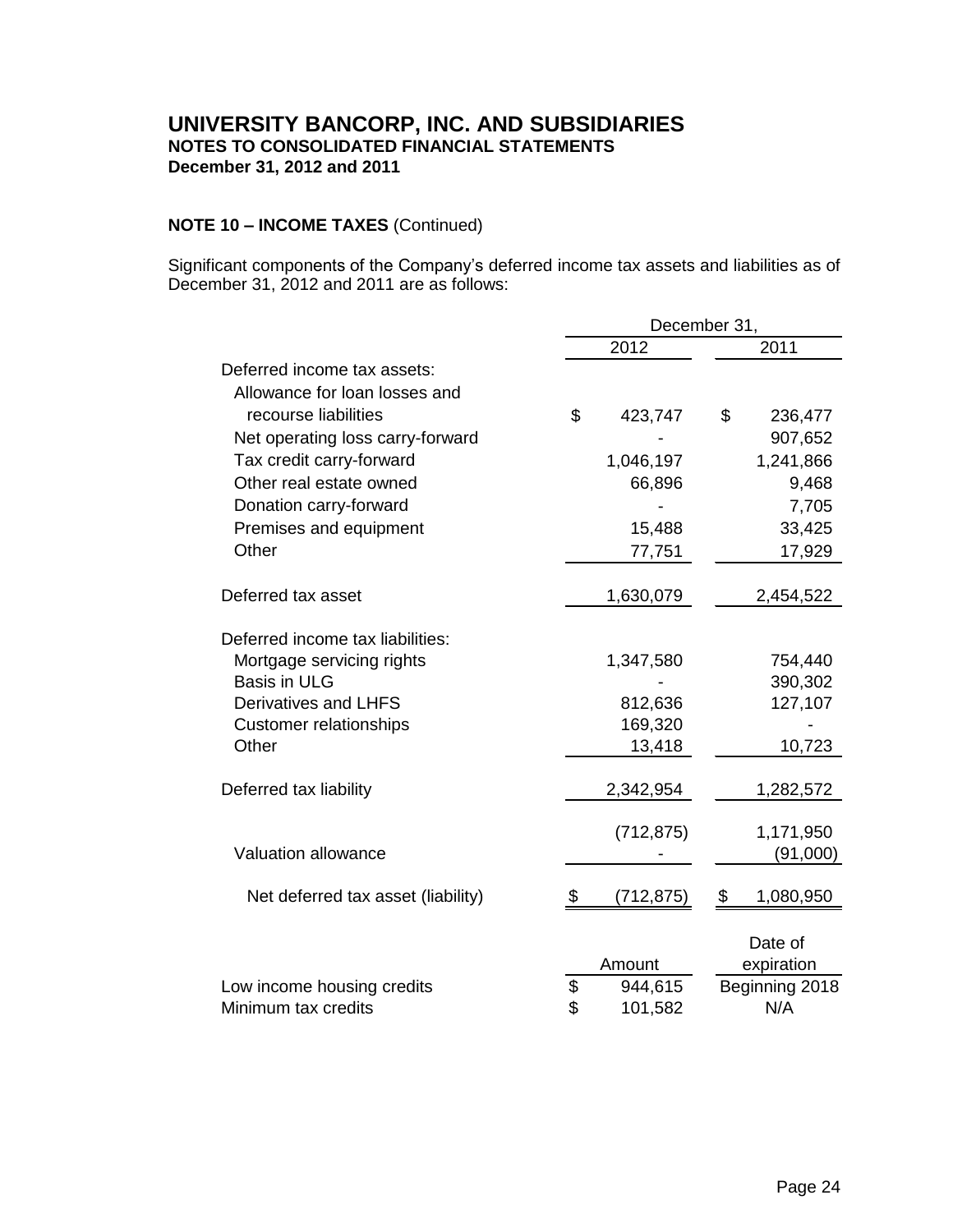### **NOTE 11 – PREFERRED STOCK SUBJECT TO MANDATORY REDEMPTION**

As of December 31, 2012 and 2011, the Company had 500,000 shares of preferred stock authorized with a \$.001 par value per share. There were 103,145 and 96,005 shares of this preferred stock issued and outstanding as of December 31, 2012 and 2011, respectively. The shares have a \$10 per share liquidation value and accrue dividends quarterly at an annual rate of 9%. Additional shares of preferred stock are issued semi-annually for unpaid accrued dividends. As of December 31, 2011, the preferred stock was mandatorily redeemable by the Company no later than April 30, 2012, at \$10 per share plus all accrued and unpaid dividends through the redemption date. During 2012, all of the preferred shareholders agreed to extend the mandatory redemption date to April 30, 2014, except for one shareholder, whose 1,782 preferred shares were redeemed in 2012 for \$17,820.

During 2012 and 2011, the Company declared preferred dividends of \$93,938 and \$82,590, respectively. Generally accepted accounting principles require these dividends to be reflected as interest expense. As a result, they have been included in other interest in the consolidated statement of operations and comprehensive income (loss). As of December 31, 2012 and 2011, the Company had unpaid preferred dividends of \$46,797 and \$42,610, respectively, which are included in accrued expenses and other liabilities in the consolidated balance sheets. The amount the Company would be required to pay to redeem the stock at December 31, 2012 is \$1,031,450 plus accrued dividends of \$46,797.

### **NOTE 12 – STOCK OPTIONS**

In 1995, the Company adopted a stock option and stock award plan ("the 1995 Stock Plan"), which provides for the grant of incentive stock options, as defined in Section 422(b) of the Internal Revenue Code of 1986, as amended, as well as the grant of nonqualified stock options and other stock awards. The Plan provides for the grant to officers, directors and key employees of the Company, and independent contractors providing services to the Company, of options to purchase common stock and other awards of common stock.

The exercise price of options granted under the Plan shall be determined by the Board of Directors, or a compensation committee thereof. Options shall expire on the date specified by the Board of Directors or such committee, but not more than 10 years from the date of grant (or five years from the date of grant for incentive stock options if the grantee owned 10% of the Company's voting stock at the date of grant). The 1995 Stock Plan terminated on November 15, 2006; however, all outstanding options under the Plan remain outstanding until expiration, exercise or forfeiture. Options continue to be granted outside of the 1995 Stock Plan.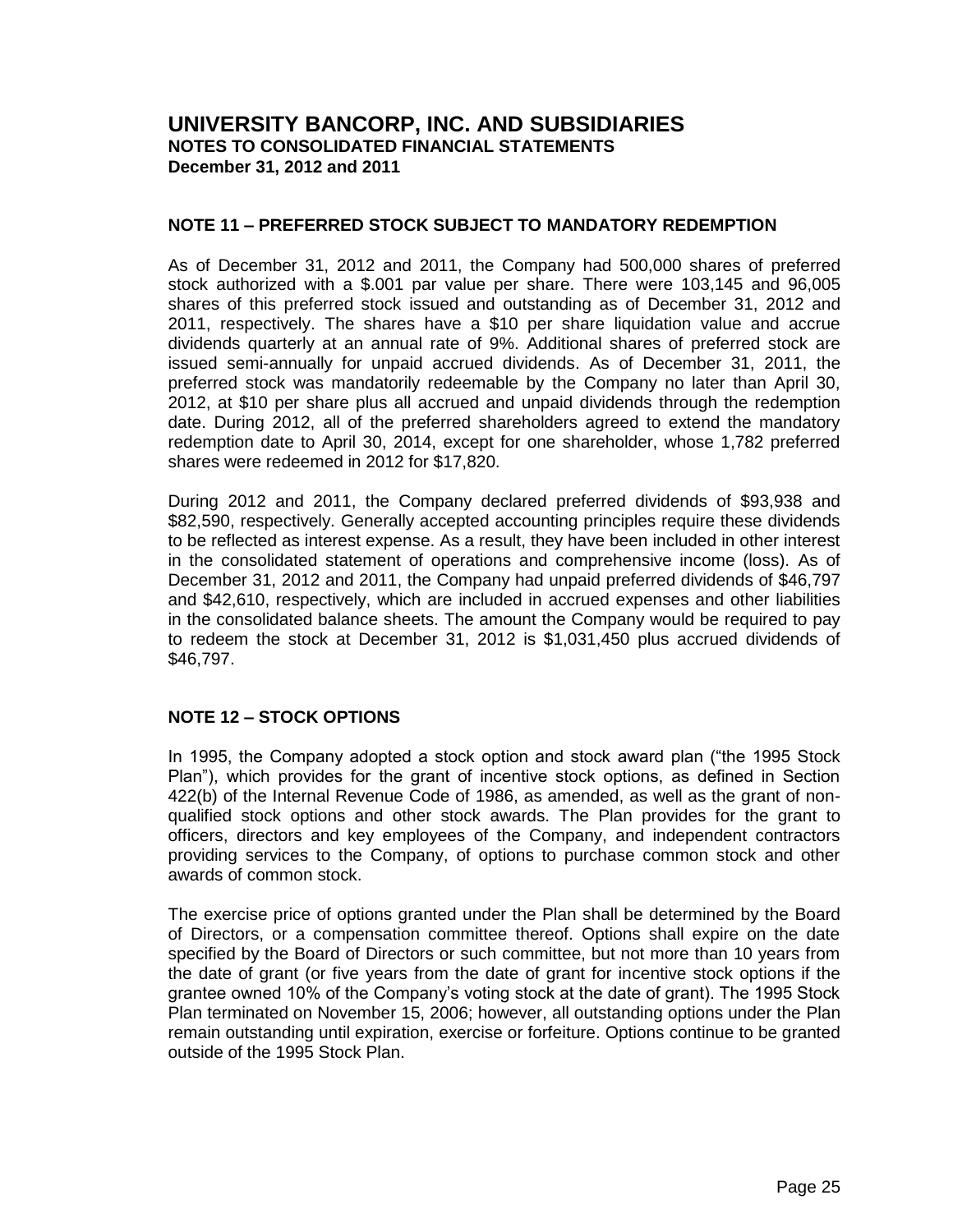### **NOTE 12 – STOCK OPTIONS** (Continued)

The following tables summarize the activity relating to options to purchase the Company's common stock:

|                                                                                                                      | <b>Number</b><br>of<br><b>Options</b>      |    | Weighted<br>Average<br>Exercise<br>Price |
|----------------------------------------------------------------------------------------------------------------------|--------------------------------------------|----|------------------------------------------|
| Outstanding at January 1, 2011<br>Granted<br>Exercised<br><b>Expired or forfeited</b>                                | 173,563                                    | \$ | 1.85                                     |
| Outstanding at December 31, 2011<br>Granted<br>Exercised<br>Expired or forfeited                                     | 173,563<br>183,662<br>(25,000)<br>(75,000) |    | 1.85<br>1.80<br>1.00<br>1.33             |
| Outstanding at December 31, 2012                                                                                     | 257,225                                    | S  | 2.14                                     |
| At December 31, 2012:<br>Number of options immediately exercisable<br>Weighted average exercise price of immediately |                                            |    | 257,225                                  |
| exercisable options                                                                                                  |                                            |    | \$2.14                                   |
| Range of exercise price of options outstanding                                                                       |                                            |    | $$1.00 - $3.50$                          |
| Weighted average remaining life of options outstanding                                                               |                                            |    | 3.1 years                                |

During 2012 and 2011, the Company received cash of \$25,000 and \$-0-, respectively, related to the exercise of options. As of the exercise date, the intrinsic value of the options exercised in 2012 was approximately \$5,000.

In accordance with the ASC, the Company is required to recognize the compensation cost relating to share-based payment transactions in the consolidated financial statements. That cost is to be measured based on the fair value of the equity or liability instruments issued. The fair value of the Company's options was determined pursuant to the Black-Scholes model at the date of issuance. As the options vested, the Company recognized compensation expense in earnings. The options that were granted in 2012 were fully vested at the grant date. The Company recognized share-based compensation expense of \$94,000 and \$-0- during the years ended December 31, 2012 and 2011, respectively. The weighted-average grant-date fair value of stock options granted during 2012 was \$0.51 per option. As of December 31, 2012 and 2011, all outstanding options were fully vested.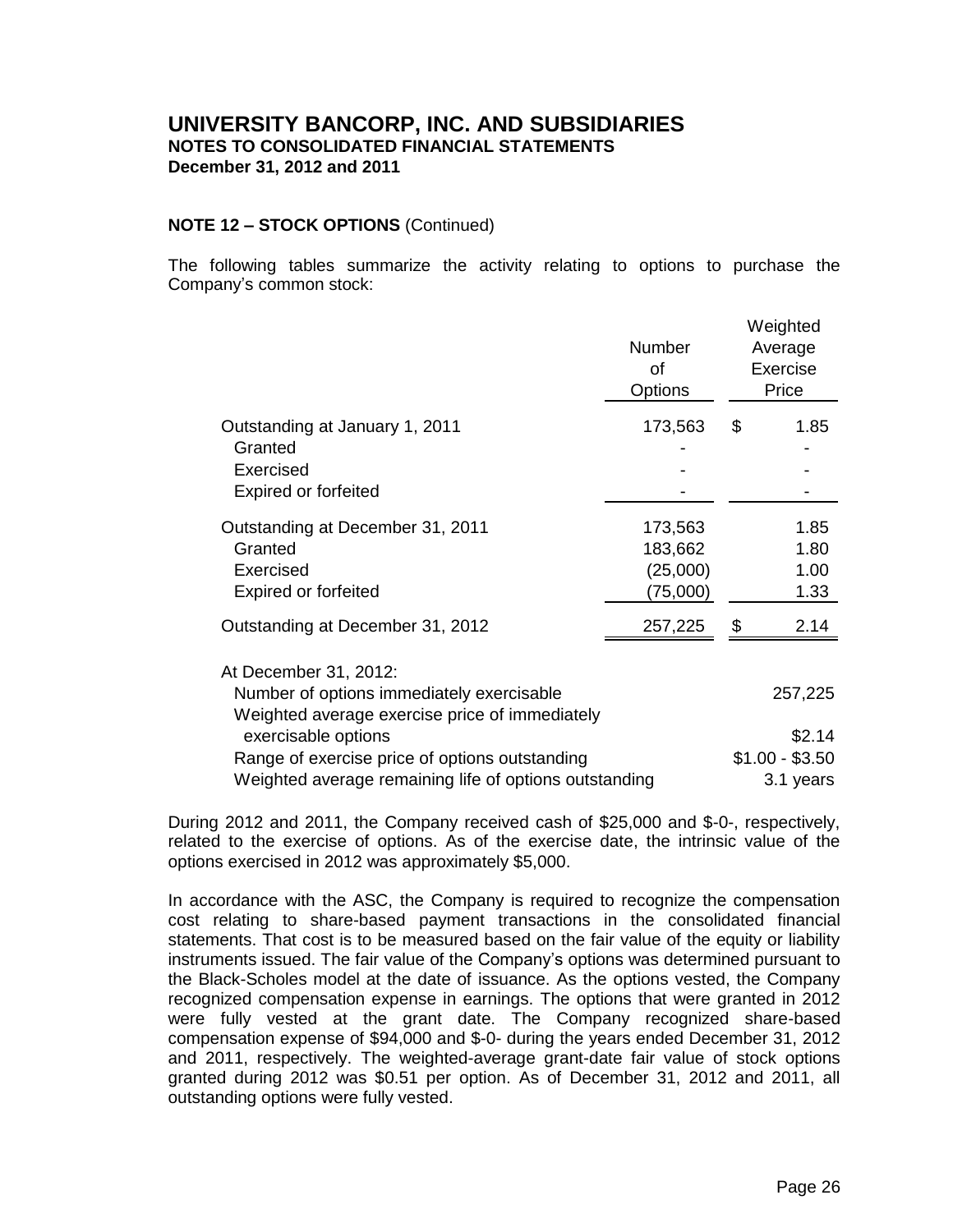### **NOTE 12 – STOCK OPTIONS** (Continued)

The Black-Scholes option pricing model values options based on the stock price at the grant date, expected term of the option, expected volatility of the stock, expected dividend payments and risk-free interest rate over the expected term of the option. The assumptions used in the Black-Scholes model were as follows for the options granted in 2012:

| Risk-free interest rate | $0.3\%$ - $0.9\%$ |
|-------------------------|-------------------|
| Expected volatility     | 53%               |
| Expected term           | $2 - 5$ years     |
| Expected dividend yield | $0\%$             |

The Black-Scholes option valuation model was developed for estimating the fair value of traded options that have no vesting restrictions and are fully transferable. Because option valuation models require the use of subjective assumptions, changes in these assumptions can materially affect the fair value of the options. As the Company's options do not have the characteristics of traded options, the option valuation models do not necessarily provide a reliable measure of the fair value of its options.

### **NOTE 13 – EMPLOYEE STOCK OWNERSHIP PLAN ("ESOP")**

The Company has a noncontributory ESOP covering all full-time employees after one year of service and upon reaching the age of twenty-one. The employees' share in the Company's contribution is based on their current compensation as a percentage of the total employee compensation. As shares are contributed to the Plan they are allocated to employees and compensation expense is recorded at the shares' fair value. The Company made no contributions during the years ended December 31, 2012 and 2011.

The annual contribution to the ESOP is at the discretion of the Board of Directors. Assets of the Plan are comprised entirely of 62,349 shares of the Company's stock at December 31, 2012 and 2011, all of which were fully allocated at December 31, 2012. Upon retirement from the Plan, participants can receive distributions of their allocated shares of the Company's stock. The assets of the ESOP are held in trust and were valued at \$148,391 and \$87,289 at December 31, 2012 and 2011, respectively.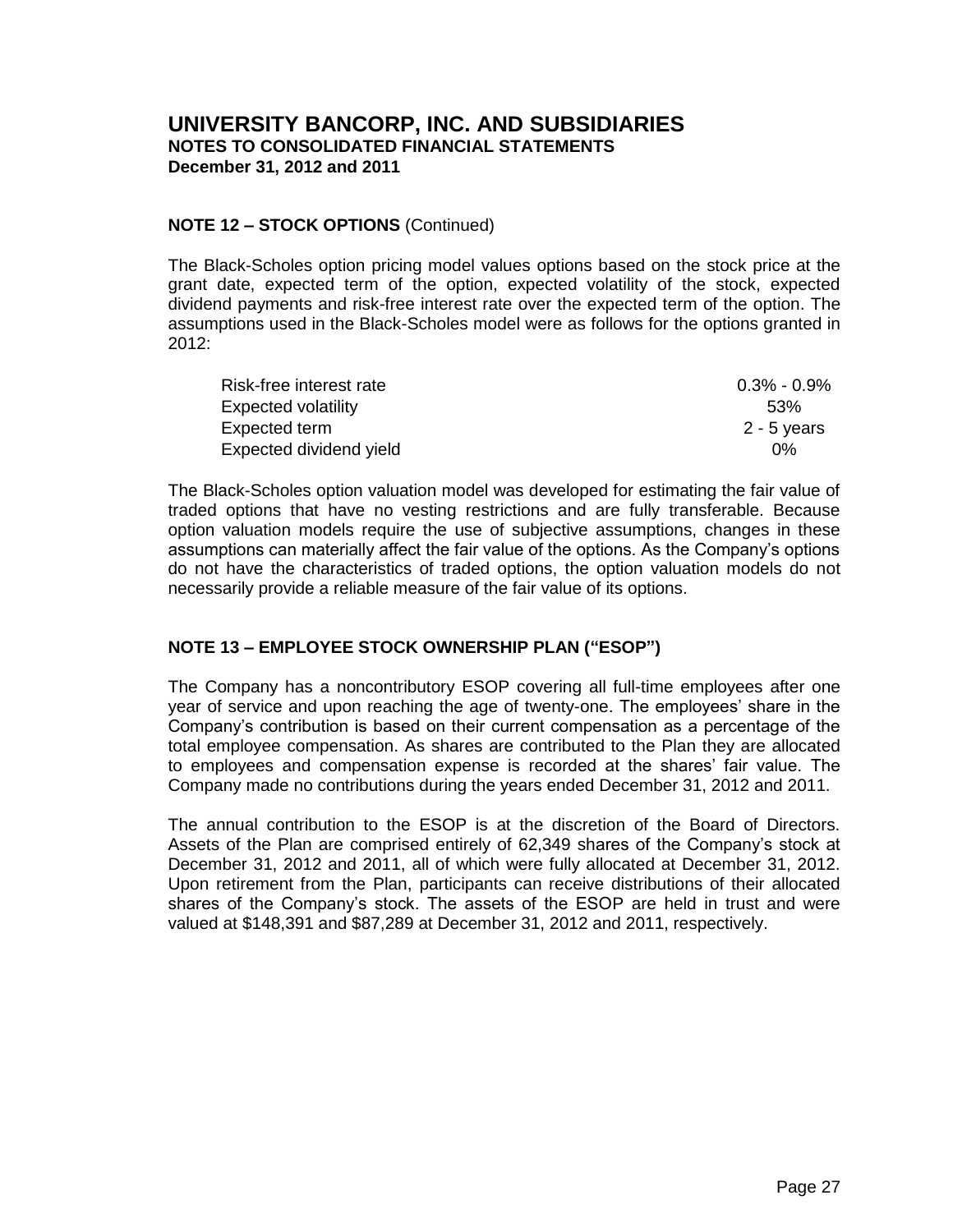### **NOTE 14 – NONCONTROLLING INTEREST**

The Bank owns an 80% interest in the common stock of Midwest, with the remaining 20% owned by the President of Midwest. At December 31, 2012 and 2011, total equity of Midwest was \$9,320,688 and \$7,847,816, respectively, resulting in a \$1,864,141 and \$1,569,563 noncontrolling interest reflected in the Company's consolidated balance sheets, respectively.

Also, included in the consolidated financial statements are the results for UIFC. The Bank owns 80% of the common stock of UIFC. An outside investor owns the remaining 20%. At December 31, 2012 and 2011, total equity of UIFC was \$44,420,635 and \$42,946,468, respectively, which includes \$10,000,000 in common stock and \$33,315,000 of preferred stock as of both December 31, 2012 and 2011. The noncontrolling interest at December 31, 2012 and 2011 was \$2,221,204 and \$1,926,553, respectively.

UIFC has an agreement that calls for UIFC to pay a consulting fee to the UIFC noncontrolling interest based on UIFC standalone taxable income. These fees are included in other operating expenses and amounted to \$52,615 and \$-0- for the years ended December 31, 2012 and 2011, respectively. UIFC is only required to pay a cumulative amount of \$500,000 to the noncontrolling interest under this agreement. As of December 31, 2012, UIFC had paid a cumulative amount of \$52,615.

Also, included in the consolidated financial statements are the results for ULG. As of December 31, 2010, the Bank owned 50.01% of ULG. During 2011, the Company acquired 37.5% of the noncontrolling interest in ULG in exchange for \$249,370 and 366,720 shares of University Bancorp, Inc. common stock. As a result, as of December 31, 2011 the Bank owned 87.5% of ULG, with the remaining amounts owned by an executive of ULG. During 2012, the Company acquired the remaining 12.5% for \$500,000. As a result, as of December 31, 2012, the Company owned 100% of ULG.

At December 31, 2011, total members' equity of ULG was \$1,361,658. At December 31, 2011, the noncontrolling interest was \$-0- because under certain provisions, the ULG noncontrolling interest was to incur losses associated with the startup of the retail branches in 2011, but would be the first to recoup the losses once income was earned.

In accordance with ULG's operating agreement that in effect while there was a noncontrolling interest, ULG was to make annual distributions to its members to be used to pay the members' tax liability associated with the members' ownership in ULG. ULG made no distributions to the noncontrolling interest during the years ended December 31, 2012 and 2011.

The results of Midwest's, UIFC's, and ULG's operations for the years ended December 31, 2012 and 2011 are included in the Company's consolidated statements of operations.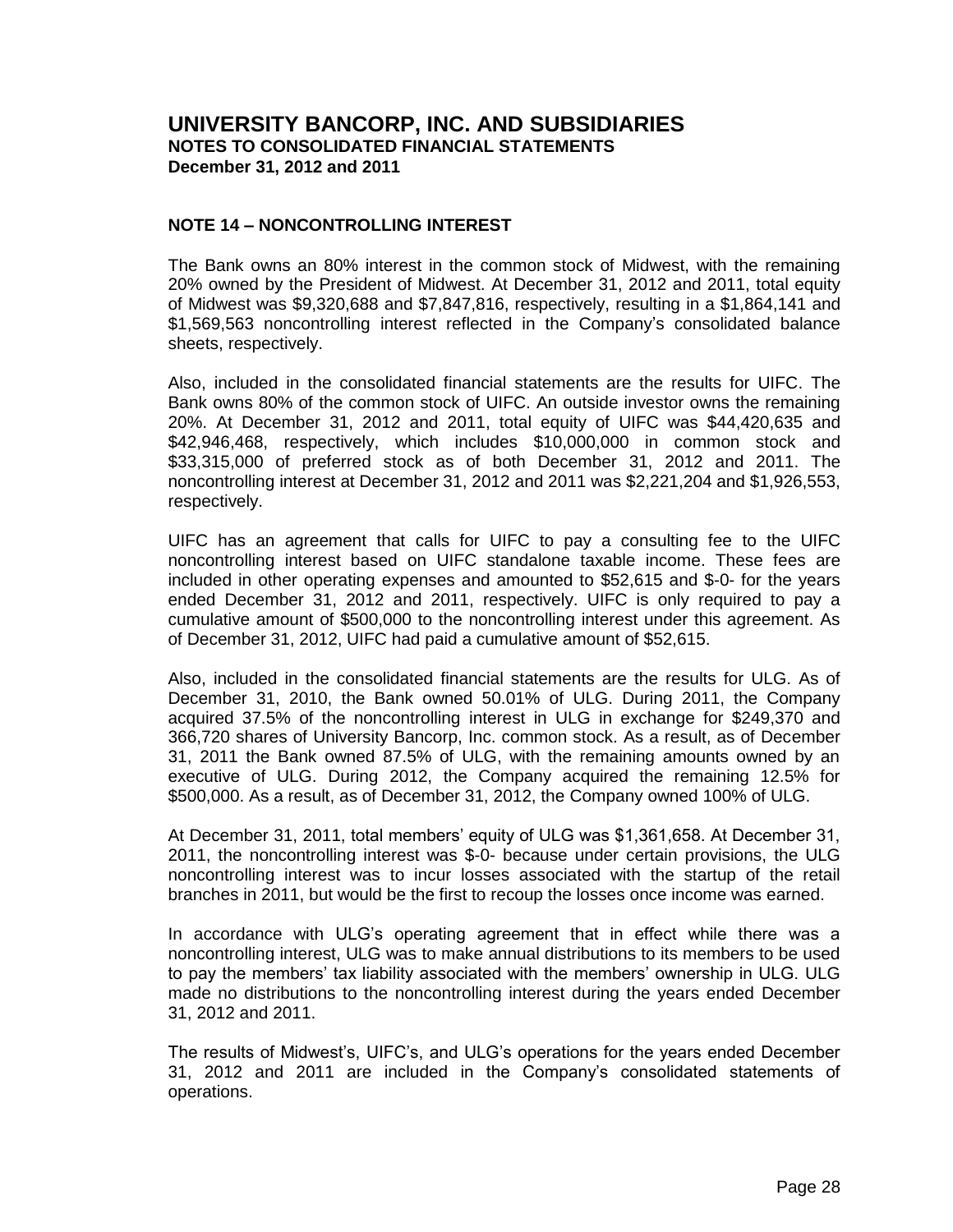### **NOTE 15 – EMPLOYEE RETIREMENT PLAN**

The Bank has a 401(K) plan (the "Plan") that allows employees of the Bank and the Bank's subsidiaries to contribute up to 15% of salary pre-tax, to the allowable limit prescribed by the Internal Revenue Service. Management has discretion to make matching contributions to the Plan. The Bank made no matching contributions during the years ended December 31, 2012 and 2011.

#### **NOTE 16 – COMMITMENTS AND CONTINGENCIES**

#### **Commitments**

The Bank is party to financial instruments with off-balance sheet risk in the normal course of business to meet the financing needs of its customers. These financial instruments include commitments to fund lines of credit and credit card limits. The Bank's exposure to credit loss in the event of non-performance is equal to or less than the contractual amount of these instruments. The Bank follows the same credit policy to make such commitments as that followed by loans recorded in the consolidated financial statements.

The following is a summary of commitments:

|                                                     | December 31, |                    |                        |  |  |
|-----------------------------------------------------|--------------|--------------------|------------------------|--|--|
|                                                     |              | 2011               |                        |  |  |
| Unused lines of credit<br>Unused credit card limits | S            | 747,483<br>686,646 | \$1,609,744<br>569,683 |  |  |
|                                                     |              | 1,434,129          | \$2,179,427            |  |  |

#### **Contingencies**

On September 26, 2012, the Bank entered into a consent agreement with the FDIC and the OFIR to cease and desist from certain unsafe and unsound banking practices and violations as defined in the order. The order requires that management of the Bank coordinate the performance of certain assessments, along with the implementation of certain compliance, operational and procedural changes within specified periods of time as defined in the order.

The Company has been party to various legal claims that have arisen from time to time in the normal course of business, which, in the opinion of management, will not have a material effect on the Company's consolidated financial statements.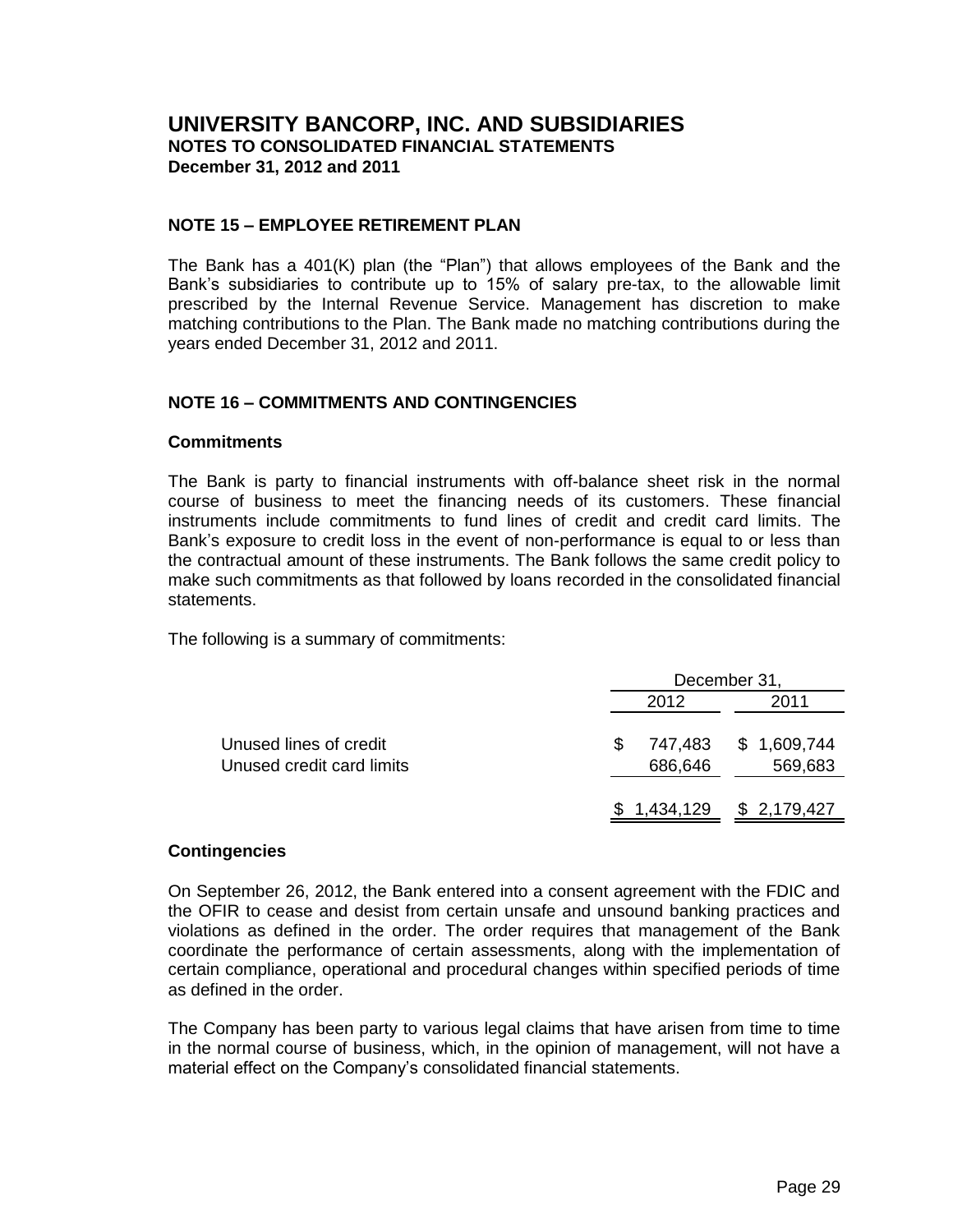### **NOTE 17 – RELATED PARTY TRANSACTIONS**

Available lines of credit to related parties at December 31, 2012 and 2011 amounted to \$125,000 and \$161,000, of which \$46,834 and \$94,806 had been borrowed against, respectively. The Company has closed and sold related party loans during the normal course of business. These loans were performing pursuant to terms at December 31, 2012 and 2011.

The Bank had demand deposits of \$601,190 and \$295,722 from directors, officers and their affiliates as of December 31, 2012 and 2011, respectively. The Bank also holds demand deposits from various employees in the normal course of business.

#### **NOTE 18 – FEDERAL HOME LOAN BANK ADVANCES**

The Bank has a line of credit available from the FHLB. The limit on this line was \$3,000,000 as of both December 31, 2012 and 2011. There were no advances on this line of credit as of December 31, 2012 and 2011. Borrowings are secured by the pledge of specific mortgage loans held for investment along with FHLB stock, trading securities, and available-for-sale securities. As of both December 31, 2012 and 2011, the Bank had \$3,000,000 of unutilized and available credit under the line of credit.

### **NOTE 19 – REGULATORY MATTERS**

#### **Dividend Restriction**

Banking regulations require the maintenance of certain capital levels and limits the amount of dividends that may be paid by a bank to a holding company or by a holding company to shareholders. The Bank is currently required to get written consent prior to declaring or paying any dividend. The Bank paid no dividends to the holding company, University Bancorp, Inc., during 2012 and 2011. University Bancorp, Inc. did not pay any dividends to common shareholders during 2012 or 2011.

#### **Regulatory Capital Requirements**

The Bank is subject to various regulatory capital requirements administered by the federal banking agencies. Failure to meet minimum capital requirements can initiate certain mandatory and possibly additional, discretionary actions by regulators that, if undertaken, could have a direct material effect on the Company's consolidated financial statements. Under capital adequacy guidelines and the regulatory framework for prompt corrective action, the Bank must meet specific capital guidelines that involve quantitative measures of the Bank's assets, liabilities, and certain off-balance-sheet items as calculated under regulatory accounting practices. The Bank's capital amounts and classification are also subject to qualitative judgments by regulators about components, risk weightings, and other factors.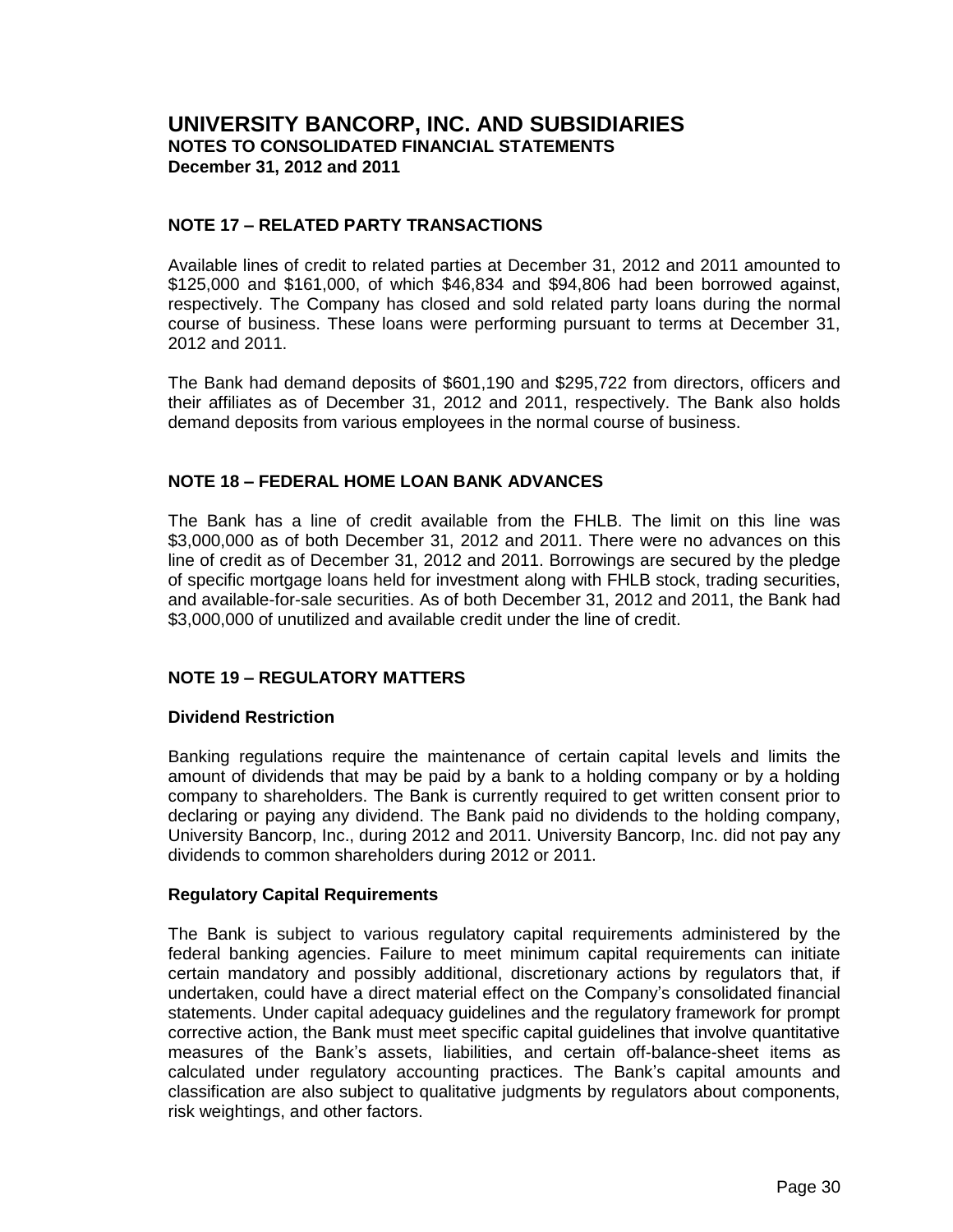### **NOTE 19 – REGULATORY MATTERS** (Continued)

#### **Regulatory Capital Requirements** (Continued)

The Bank is also subject to prompt corrective action capital requirement regulations set forth by the FDIC. The FDIC requires the Bank to maintain a minimum of total capital and Tier 1 capital (as defined) to risk-weighted assets (as defined), and of Tier 1 capital (as defined) to average total assets (as defined). As of December 31, 2012 and 2011, respectively, the Bank met all capital adequacy requirements to which it is subject.

The Bank's required and actual ratios and amounts of Tier 1 leverage, Tier 1 riskweighted and total risk-weighted capital are as follows:

|                           |    |            |        | To Be Adequately |                          | To Be Well |                          |        |
|---------------------------|----|------------|--------|------------------|--------------------------|------------|--------------------------|--------|
|                           |    |            |        |                  | Capitalized Under        |            | <b>Capitalized Under</b> |        |
|                           |    |            |        |                  | <b>Prompt Corrective</b> |            | <b>Prompt Corrective</b> |        |
|                           |    | Actual     |        |                  | <b>Action Provisions</b> |            | <b>Action Provisions</b> |        |
|                           |    | Amount     | Ratios |                  | Amount                   | Ratios     | Amount                   | Ratios |
| As of December 31, 2012:  |    |            |        |                  |                          |            |                          |        |
| Total capital             |    |            |        |                  |                          |            |                          |        |
| (to risk-weighted assets) | S. | 12,362,000 | 15.54% | \$               | 10,343,000               | 13.00%     | \$<br>10,343,000         | 13.00% |
| Tier 1 capital            |    |            |        |                  |                          |            |                          |        |
| (to risk-weighted assets) |    | 11,365,000 | 14.29% |                  | 3,182,000                | 4.00%      | 4,773,000                | 6.00%  |
| Tier 1 capital            |    |            |        |                  |                          |            |                          |        |
| (to average assets)       |    | 11,365,000 | 9.69%  |                  | 9,679,000                | 8.25%      | 9,679,000                | 8.25%  |
| As of December 31, 2011:  |    |            |        |                  |                          |            |                          |        |
| Total capital             |    |            |        |                  |                          |            |                          |        |
| (to risk-weighted assets) | \$ | 10,741,000 | 16.51% | \$               | 8,457,000                | 13.00%     | \$<br>8,457,000          | 13.00% |
| Tier 1 capital            |    |            |        |                  |                          |            |                          |        |
| (to risk-weighted assets) |    | 9,922,000  | 15.25% |                  | 2,602,000                | 4.00%      | 3,903,000                | 6.00%  |
| Tier 1 capital            |    |            |        |                  |                          |            |                          |        |
| (to average assets)       |    | 9,922,000  | 8.90%  |                  | 9,192,000                | 8.25%      | 9,192,000                | 8.25%  |
|                           |    |            |        |                  |                          |            |                          |        |

#### **NOTE 20 – OTHER CAPITAL REQUIREMENTS**

The Bank, Midwest and ULG are subject to certain capital requirements in connection with seller/servicer agreements that these entities have entered into with secondary market investors. Failure to maintain minimum capital requirements could result in these entities' inability to originate and service loans for the respective investor and, therefore, could have a direct material effect on the Company's consolidated financial statements.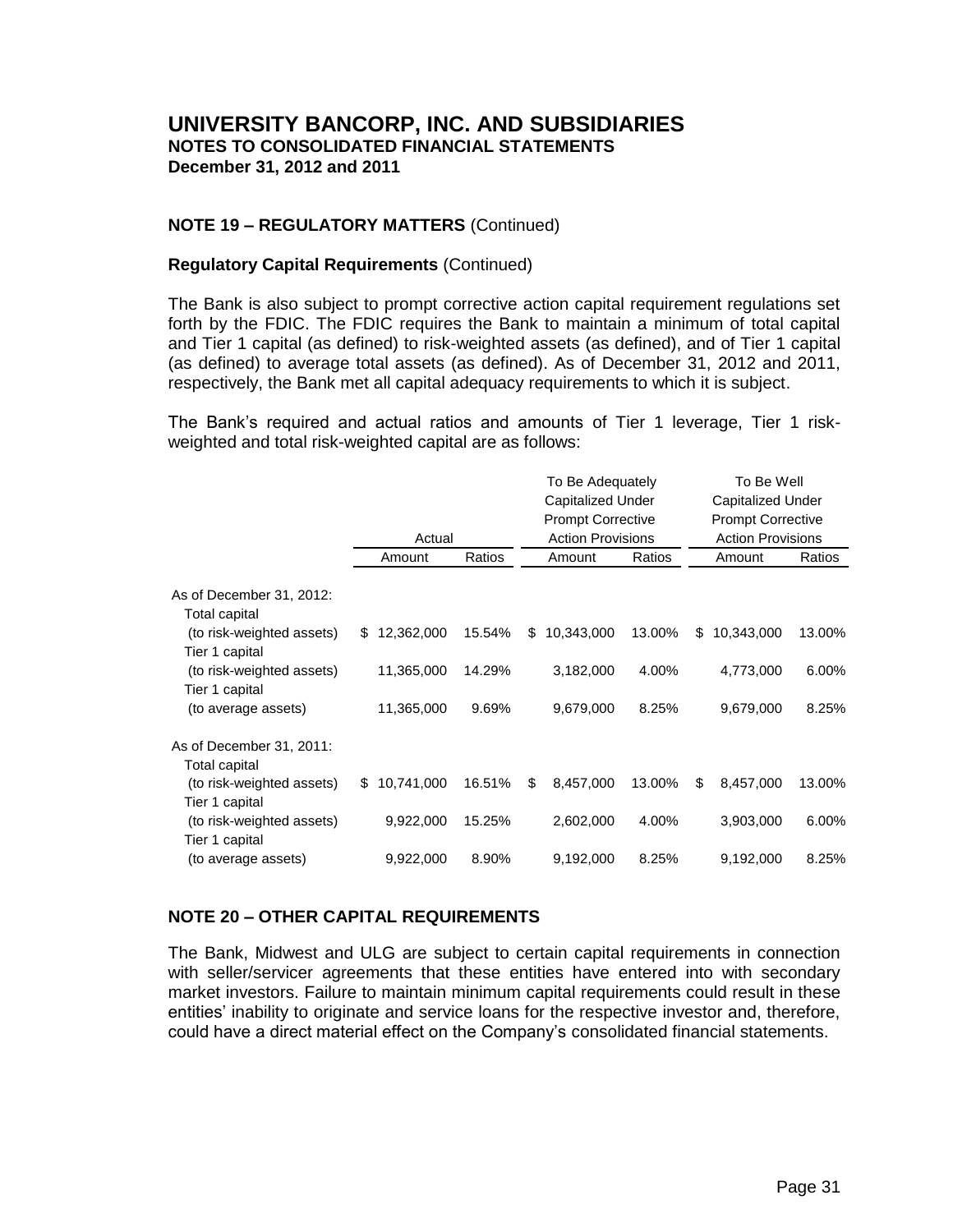#### **NOTE 20 – OTHER CAPITAL REQUIREMENTS** (Continued)

The Bank's, Midwest's and ULG's actual capital amounts and the minimum amounts required for capital adequacy purposes, by investor, are as follows as of December 31, 2012 and 2011:

|                                         | Actual<br>Capital | Minimum<br>Capital |  |
|-----------------------------------------|-------------------|--------------------|--|
|                                         |                   |                    |  |
| As of December 31, 2012:<br><b>Bank</b> |                   |                    |  |
| <b>HUD</b>                              | \$<br>12,680,998  | \$<br>1,000,000    |  |
| <b>FHLMC</b>                            | 12,680,998        | 3,102,557          |  |
| <b>FNMA</b>                             | 12,680,998        | 2,502,342          |  |
| <b>Midwest</b>                          |                   |                    |  |
| <b>HUD</b>                              | \$<br>9,095,155   | \$<br>1,000,000    |  |
| <b>FHLMC</b>                            | 9,095,155         | 2,504,473          |  |
| <b>FNMA</b>                             | 9,095,155         | 2,978,363          |  |
| <b>ULG</b>                              |                   |                    |  |
| <b>HUD</b>                              | \$<br>5,519,664   | \$<br>1,000,000    |  |
|                                         | Actual            | Minimum            |  |
|                                         | Capital           | Capital            |  |
| As of December 31, 2011:<br><b>Bank</b> |                   |                    |  |
| <b>HUD</b>                              | 10,493,791<br>\$  | \$<br>1,000,000    |  |
| <b>FHLMC</b>                            | 10,493,791        | 2,000,000          |  |
| <b>FNMA</b>                             | 10,493,791        | 2,585,316          |  |
| <b>Midwest</b>                          |                   |                    |  |
| <b>HUD</b>                              | \$<br>7,847,829   | \$<br>1,000,000    |  |
| <b>FHLMC</b>                            | 7,847,829         | 2,000,000          |  |
| <b>FNMA</b>                             | 7,847,829         | 3,033,128          |  |
| <b>ULG</b>                              |                   |                    |  |
| <b>HUD</b>                              | \$<br>1,361,658   | \$<br>1,000,000    |  |

As of December 31, 2012 and 2011, Midwest and ULG were also each required to have a minimum of \$200,000 in liquid assets under HUD liquidity requirements. As of December 31, 2011, Midwest was in compliance with this requirement, but ULG was not. As a result, in accordance with HUD requirements, management instituted a corrective action plan to become compliant, and was compliant as of December 31, 2012. Midwest was also compliant as of December 31, 2012.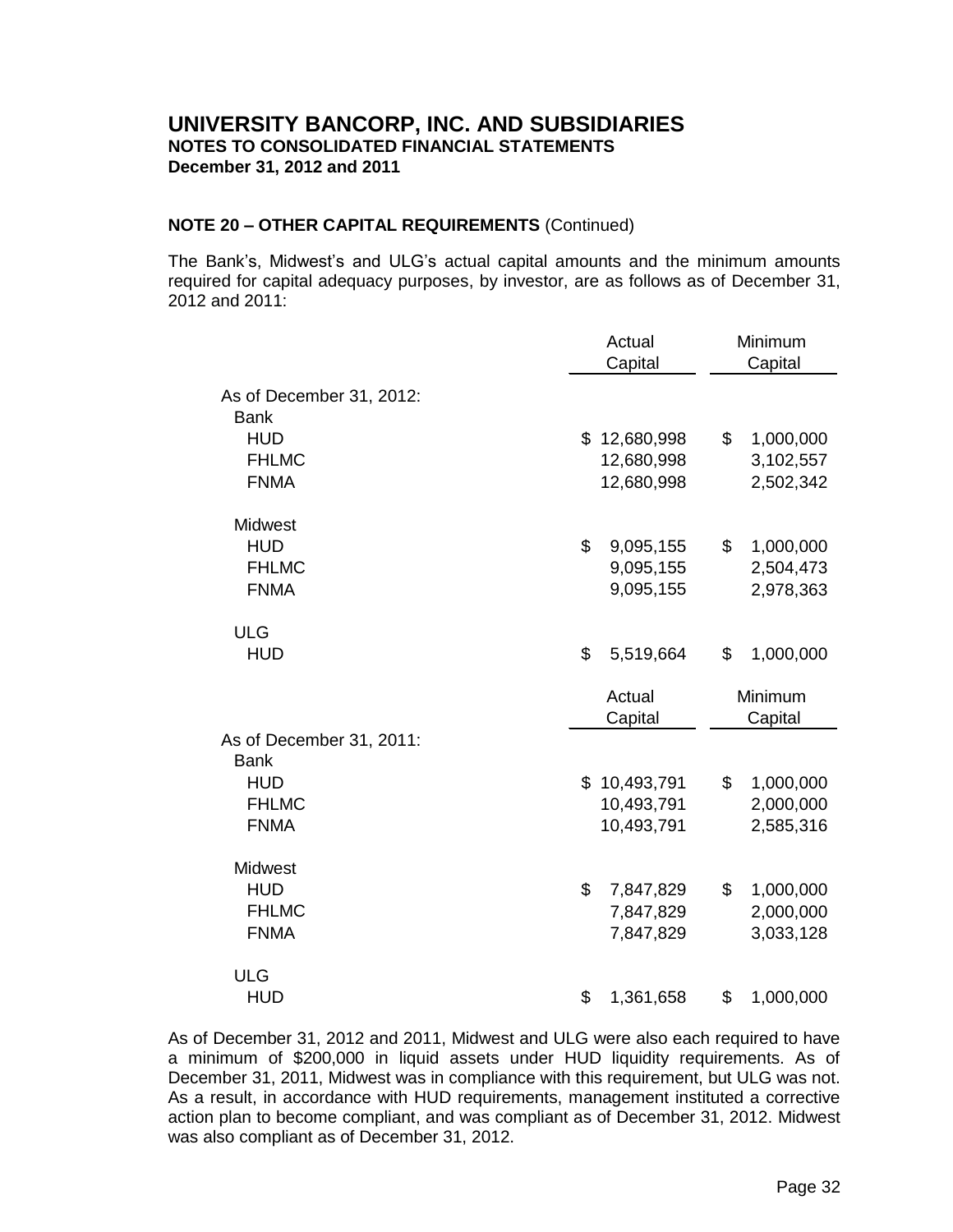### **NOTE 21 - FAIR VALUE MEASUREMENTS**

The ASC standards provide a single definition of fair value, together with a framework for measuring it, and require additional disclosure about the use of fair value to measure assets and liabilities. The standards also emphasize that fair value is a market-based measurement, not an entity-specific measurement, and sets out a fair value hierarchy with the highest priority being quoted prices in active markets. Under the standards, fair value measurements are disclosed by level within that hierarchy.

The fair value standards define fair value as the price that would be received to sell an asset or paid to transfer a liability in an orderly transaction between market participants. A fair value measurement assumes that the transaction to sell the asset or transfer the liability occurs in the principal market for the asset or liability or, in the absence of a principal market, the most advantageous market for the asset or liability. The price in the principal (or most advantageous) market used to measure the fair value of the asset or liability shall not be adjusted for transaction costs. An orderly transaction is a transaction that assumes exposure to the market for a period prior to the measurement date to allow for marketing activities that are usual and customary for transactions involving such assets and liabilities; it is not a forced transaction. Market participants are buyers and sellers in the principal market that are (i) independent, (ii) knowledgeable, (iii) able to transact and (iv) willing to transact.

The fair value standards require the use of valuation techniques that are consistent with the market approach, the income approach and/or the cost approach. The market approach uses prices and other relevant information generated by market transactions involving identical or comparable assets and liabilities. The income approach uses valuation techniques to convert future amounts, such as cash flows or earnings, to a single present amount on a discounted basis. The cost approach is based on the amount that currently would be required to replace the service capacity of an asset (replacement cost). Valuation techniques should be consistently applied. Inputs to valuation techniques refer to the assumptions that market participants would use in pricing the asset or liability.

Inputs may be observable, meaning those that reflect the assumptions market participants would use in pricing the asset or liability developed based on market data obtained from independent sources, or unobservable, meaning those that reflect the reporting entity's own assumptions about the assumptions market participants would use in pricing the asset or liability developed based on the best information available in the circumstances.

In that regard, the standards establish a fair value hierarchy for valuation inputs that gives the highest priority to quoted prices in active markets for identical assets or liabilities and the lowest priority to unobservable inputs. Determining which hierarchical level an asset or liability falls within requires significant judgment. The Company's management evaluates its hierarchy disclosures.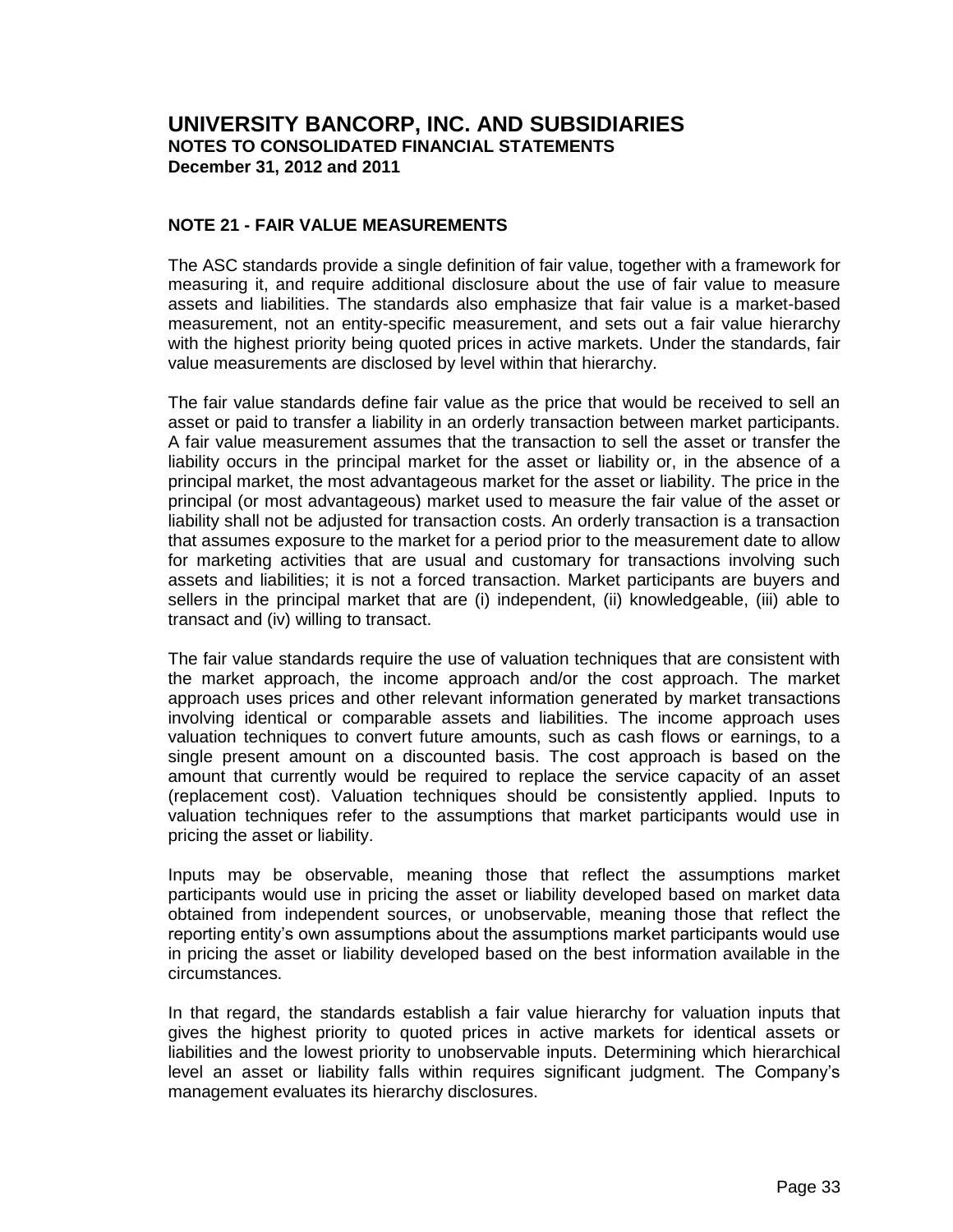### **NOTE 21 - FAIR VALUE MEASUREMENTS** (Continued)

Hierarchical levels, as defined by the standards and directly related to the amount of subjectivity associated with the inputs to fair valuation of these assets and liabilities are as follows:

Level 1: Quoted prices in active markets for identical assets or liabilities.

Level 2: Observable inputs other than Level 1 prices such as quoted prices for similar assets or liabilities; quoted prices in markets that are not active; or other inputs that are observable or can be corroborated by observable market data for substantially the full term of the assets or liabilities.

Level 3: Unobservable inputs that are supported by little or no market activity and are significant to the fair value of the assets or liabilities.

Because valuation methodologies require the use of subjective assumptions, changes in these assumptions can materially affect fair value. Furthermore, the reported fair value amounts have not been comprehensively revalued since the presentation dates, and therefore, estimates of fair value after the balance sheet date may differ significantly from the amounts presented herein. A description of the valuation methodologies used by the Company for instruments measured at fair value, as well as the general classification of such instruments pursuant to the valuation hierarchy, is set forth below.

#### *Trading and Available-for-Sale Securities*

The fair value of the securities represents the amount the Company would realize upon sale of the mortgage backed securities currently in the portfolio. The Company receives current market values from The Federal Home Loan Bank on a monthly basis as part of its collateral positions. The securities are then marked to market every month based on these values. These securities are considered to be level 2 assets in the valuation hierarchy. Net unrealized gains and losses on available-for-sale securities are included in other comprehensive income. Net unrealized gains and losses on trading securities are included in earnings.

#### *Loans Held for Sale*

The Company elected to account for its loans held for sale at fair value under the ASC standards that permit the Company to choose to measure eligible items at fair value at specified election dates. Unrealized gains and losses on items for which the fair value measurement option has been elected are reported in earnings at each subsequent reporting date. The fair value option (i) may be applied instrument by instrument, with certain exceptions, thus the Company may record identical financial assets and liabilities at fair value or by another measurement basis permitted under GAAP, (ii) is irrevocable (unless a new election date occurs) and (iii) is applied only to entire instruments and not to portions of instruments.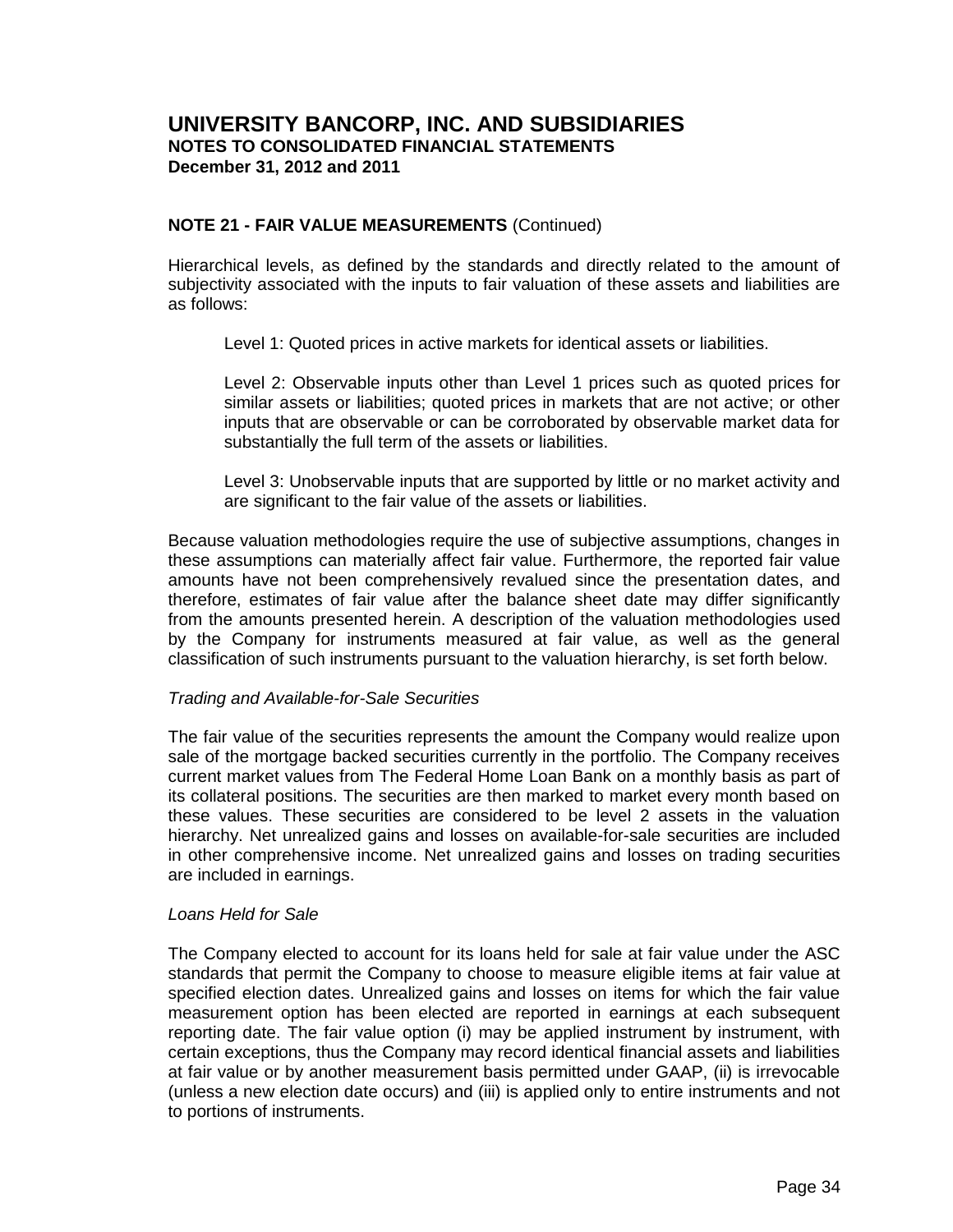### **NOTE 21 - FAIR VALUE MEASUREMENTS** (Continued)

Loans held for sale are recorded at fair value based on quoted market prices, where available, or are determined by discounting cash flows using interest rates approximating the Company's current origination rates for similar loans and adjusted to reflect the inherent credit risk. In most situations, these loans are locked into buckets to be sold under forward loan sales commitments (as discussed below), in which case the fair value of these loans held for sale are approximated by the value to be received soon thereafter under the forward sales commitments. Loans held for sale are considered to be level 2 assets in the valuation hierarchy. Net changes in the fair value of the Company's loans held for sale are included in earnings. The net gain on change in fair value of loans held for sale at December 31, 2012 and 2011 was \$1,593,267 and \$1,018,590, respectively, which is included in other income in the consolidated statements of operations.

#### *Mortgage Servicing Rights*

The Company accounts for MSRs at fair value in accordance with the ASC standards for servicing rights as discussed in Note 1. The fair value of MSRs represents the amount that the Company would receive upon the sale of the MSRs. The Company receives an independent valuation of its MSRs on a quarterly basis. The fair value of MSRs is determined by projecting cash flows which are then discounted to estimate an expected fair value. The fair value of MSRs is impacted by a variety of factors, including prepayment assumptions, discount rates, delinquency rates, contractual specified servicing fees and underlying portfolio characteristics. Because these inputs are not transparent in market trades, MSRs are considered to be level 3 assets in the valuation hierarchy. Net changes in fair value of MSRs are included in earnings.

#### *Derivatives – Interest Rate Lock Commitments and Forward Commitments*

The Company enters into IRLCs in connection with its mortgage banking activities to fund mortgage loans at specified times in the future. IRLCs that relate to the origination of mortgage loans that will be held for sale are considered derivative instruments as discussed in Note 1. As such, in accordance with ASC standards for derivative instruments, these IRLCs are recorded at fair value with changes in fair value recorded in earnings.

The Company estimates the fair value of an IRLC subsequent to inception of the commitment. In estimating the fair value of an IRLC, the Company assigns a probability to the loan commitment based on an expectation that it will be exercised and the loan will be funded. The fair value of IRLCs, while based on interest rates observable in the market, is highly dependent on the ultimate closing of the loans. These "pull-through" rates are based on ULG's historical data and reflect an estimate of the likelihood that a commitment will ultimately result in a closed loan.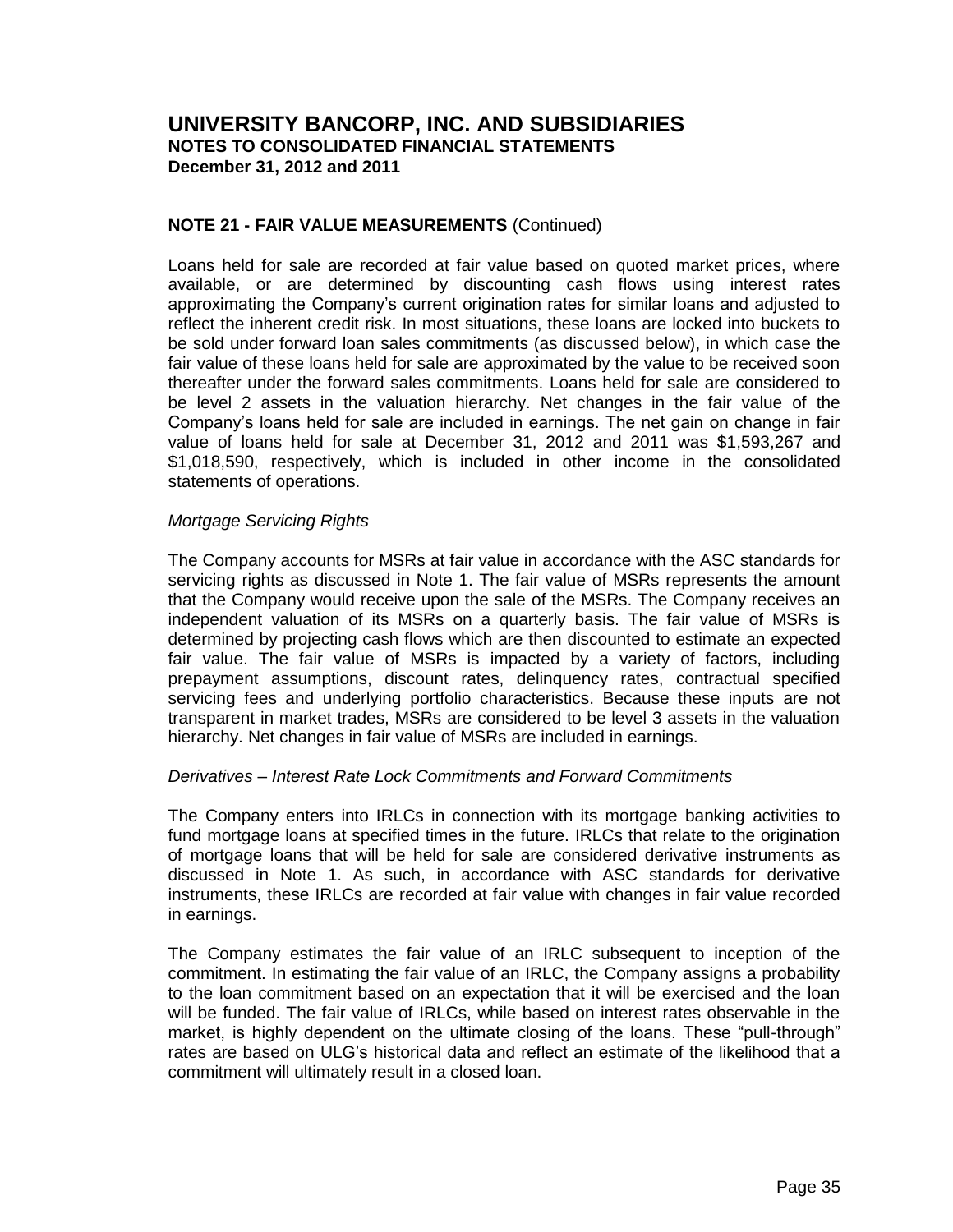### **NOTE 21 - FAIR VALUE MEASUREMENTS** (Continued)

Also, the fair value of these commitments is derived from the fair value of the related mortgage loans which is based on unobservable data. Because these inputs are not transparent in market trades, IRLCs are considered to be level 3 assets or liabilities in the valuation hierarchy. Changes in the fair value of the IRLCs are recognized based on interest rate changes, changes in the probability that the commitment will be exercised, and the passage of time. Changes from the expected future cash flows related to the customer relationship or loan servicing are excluded from the valuation of IRLCs.

Outstanding IRLCs expose the Company to the risk that the price of the loans underlying the commitments might decline from inception of the interest rate lock to the funding of the loan. To protect against this risk, the Company utilizes forward loan sales commitments to economically hedge the risk of potential changes in the value of the loans that would result from the commitments. These forward sales commitments are considered derivative instruments as discussed in Note 1, and hence are valued at fair value with changes in fair value recorded in earnings.

The fair value of forward sales commitments is based primarily on the fluctuation of interest rates between the date on which the particular forward sales commitment was entered into and year end. Forward commitments are considered to be level 3 assets or liabilities in the valuation hierarchy.

#### *Other Real Estate Owned*

Real estate properties acquired in collection of a loan are recorded at fair value upon foreclosure, establishing a new cost basis. After foreclosure, management periodically performs valuations to ensure real estate is carried at lower of cost or fair value, less estimated costs to sell. Fair value of the collateral is estimated by considering appraisals, which are updated on a periodic basis to reflect current housing market conditions.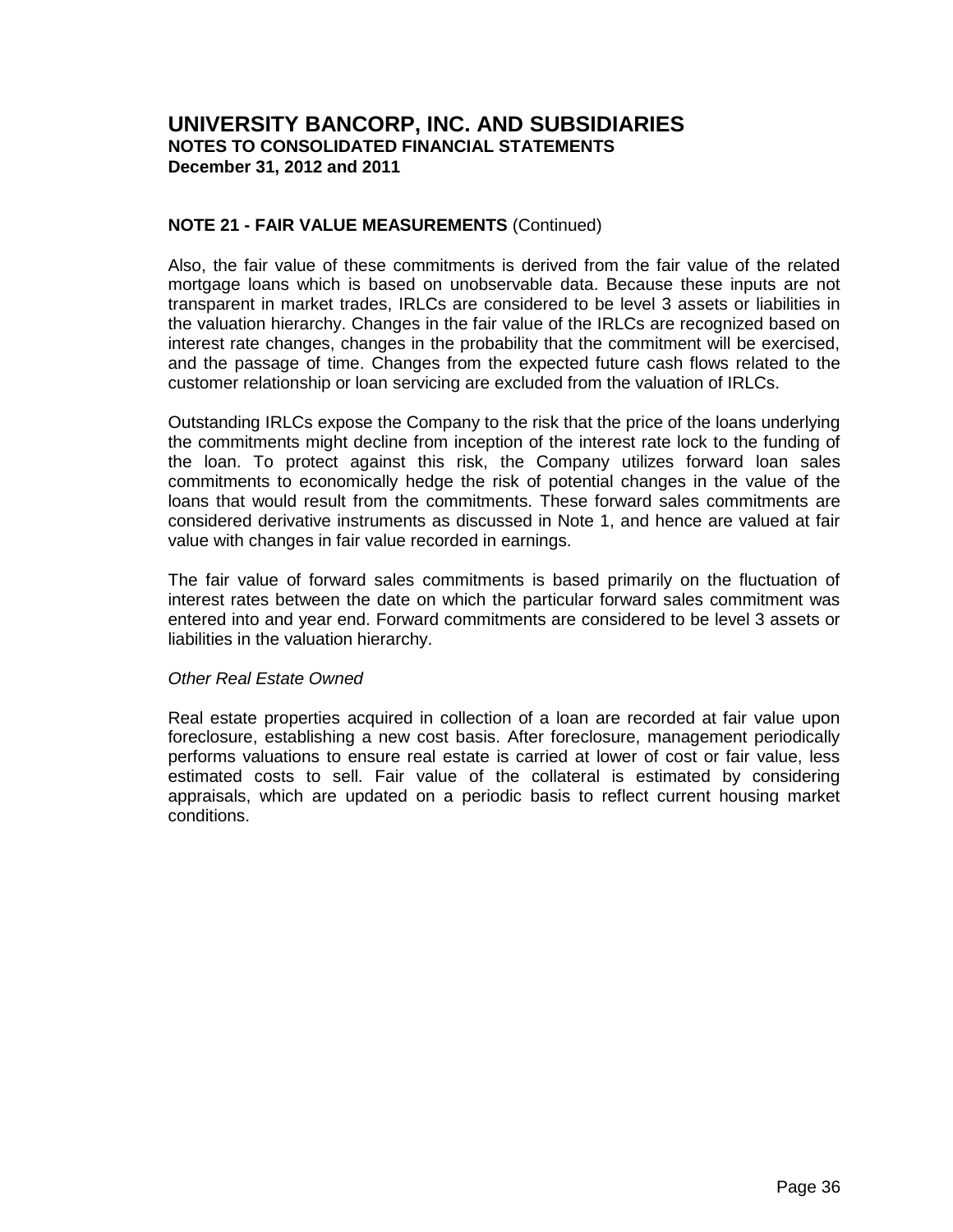### **NOTE 21 - FAIR VALUE MEASUREMENTS** (Continued)

The following tables summarize financial assets and liabilities measured at fair value on a recurring basis as of December 31, 2012 and 2011, segregated by the level of the valuation inputs within the fair value hierarchy utilized to measure fair value:

|                                 | <b>Quoted Prices In</b>   |                           |        | <b>Significant Other</b> | Significant |              |  |
|---------------------------------|---------------------------|---------------------------|--------|--------------------------|-------------|--------------|--|
|                                 | <b>Active Markets for</b> |                           |        | Observable               |             | Unobservable |  |
|                                 |                           | <b>Identical Assets</b>   |        | Inputs                   |             | Inputs       |  |
|                                 |                           | (Level 1)                 |        | (Level 2)                |             | (Level 3)    |  |
| December 31, 2012               |                           |                           |        |                          |             |              |  |
| Assets:                         |                           |                           |        |                          |             |              |  |
| Trading and available-for-sale  |                           |                           |        |                          |             |              |  |
| securities                      | \$                        |                           | \$     | 2,289,838                | \$          |              |  |
| Loans held for sale             |                           |                           |        | 43,645,515               |             |              |  |
| Mortgage servicing rights       |                           |                           |        |                          |             | 3,963,470    |  |
| Interest rate lock commitments  |                           |                           |        |                          |             | 830,813      |  |
| Total assets at fair value      | \$                        |                           | \$     | 45,935,353 \$            |             | 4,794,283    |  |
| Liabilities:                    |                           |                           |        |                          |             |              |  |
| Forward sales commitments       | \$                        |                           | \$     |                          | \$          | 43,367       |  |
|                                 |                           |                           |        |                          |             |              |  |
|                                 |                           | <b>Quoted Prices In</b>   |        | <b>Significant Other</b> |             | Significant  |  |
|                                 |                           | <b>Active Markets for</b> |        | Observable               |             | Unobservable |  |
|                                 |                           | <b>Identical Assets</b>   | Inputs |                          | Inputs      |              |  |
|                                 |                           | (Level 1)                 |        | (Level 2)                |             | (Level 3)    |  |
| December 31, 2011               |                           |                           |        |                          |             |              |  |
| Assets:                         |                           |                           |        |                          |             |              |  |
| Trading and available-for-sale  |                           |                           |        |                          |             |              |  |
| securities                      | \$                        |                           | \$     | 3,366,472                | \$          |              |  |
| Loans held for sale - ULG, UIFC |                           |                           |        | 29,858,888               |             |              |  |
| Mortgage servicing rights       |                           |                           |        |                          |             | 2,452,156    |  |
| Interest rate lock commitments  |                           |                           |        |                          |             | 671,312      |  |
|                                 |                           |                           |        |                          |             |              |  |
| Total assets at fair value      | $\mathfrak{S}$            |                           | \$     | 33,225,360               | \$          | 3,123,468    |  |
| Liabilities:                    |                           |                           |        |                          |             |              |  |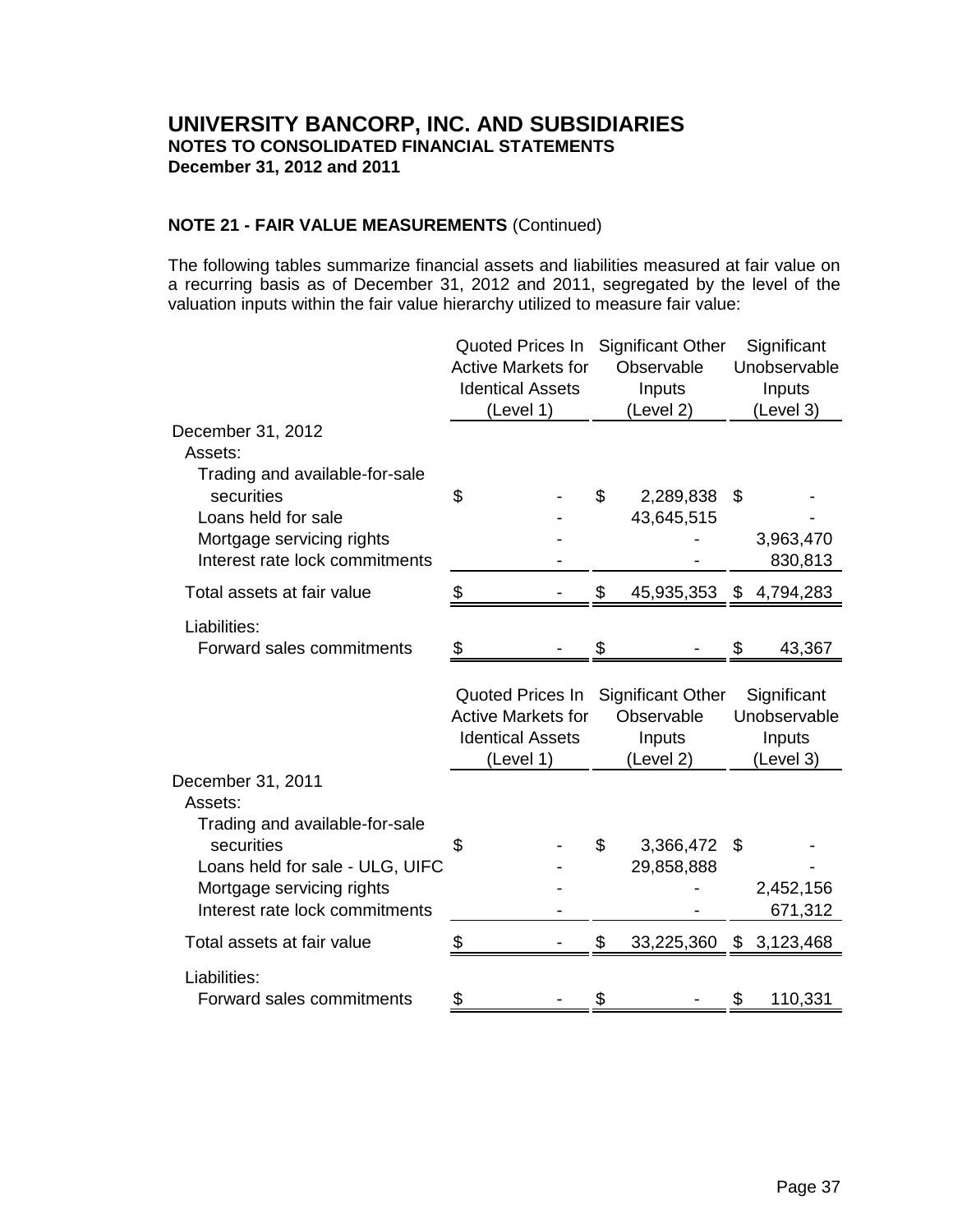### **NOTE 21 - FAIR VALUE MEASUREMENTS** (Continued)

The table below includes a roll forward of the fair value of financial instruments that are classified by the Company within level 3 of the valuation hierarchy:

|                                                               | Mortgage<br>Servicing<br><b>Rights</b> | Interest Rate<br>Lock<br>Commitments | Forward<br><b>Sales</b><br>Commitments |  |  |
|---------------------------------------------------------------|----------------------------------------|--------------------------------------|----------------------------------------|--|--|
| Fair value at January 1, 2011<br>Purchases, sales, issuances, | \$2,929,514                            | \$<br>105,342                        | -\$<br>1,670                           |  |  |
| settlements, net                                              | 904,450                                | (105,342)                            | (1,670)                                |  |  |
| Net gains (losses)                                            | (1,381,808)                            | 671,312                              | (110, 331)                             |  |  |
| Fair value December 31, 2011                                  | 2,452,156                              | 671,312                              | (110, 331)                             |  |  |
| Purchases, sales, issuances,                                  |                                        |                                      |                                        |  |  |
| settlements, net                                              | 1,613,222                              | (671, 312)                           | 110,331                                |  |  |
| Net gains (losses)                                            | (101, 908)                             | 830,813                              | (43, 367)                              |  |  |
| Fair value December 31, 2012                                  | \$3,963,470                            | \$<br>830,813                        | \$<br>(43,367)                         |  |  |

The following table summarizes financial assets and liabilities measured at fair value on a nonrecurring basis:

|                                                         |                                                      |  |                      | Quoted Prices In Significant Other | Significant            |
|---------------------------------------------------------|------------------------------------------------------|--|----------------------|------------------------------------|------------------------|
|                                                         | <b>Active Markets for</b><br><b>Identical Assets</b> |  | Observable<br>Inputs |                                    | Unobservable<br>Inputs |
|                                                         | (Level 1)                                            |  | (Level 2)            |                                    | (Level 3)              |
| Year ended December 31, 2012<br>Other real estate owned |                                                      |  |                      | 489,471 \$                         |                        |
| Year ended December 31, 2011                            |                                                      |  |                      |                                    |                        |
| Other real estate owned                                 |                                                      |  |                      | 185,595                            |                        |

Other ASC standards require disclosure of the fair value of financial assets and financial liabilities, including those financial assets and financial liabilities that are not measured and reported at fair value on a recurring basis or non-recurring basis. The methodologies for estimating the fair value of financial assets and financial liabilities that are measured at fair value on a recurring or non-recurring basis are discussed above. The estimated fair value approximates carrying value for cash and due from banks, certificates of deposit, and Federal Home Loan Bank stock. The methodologies for other financial assets and financial liabilities are discussed below.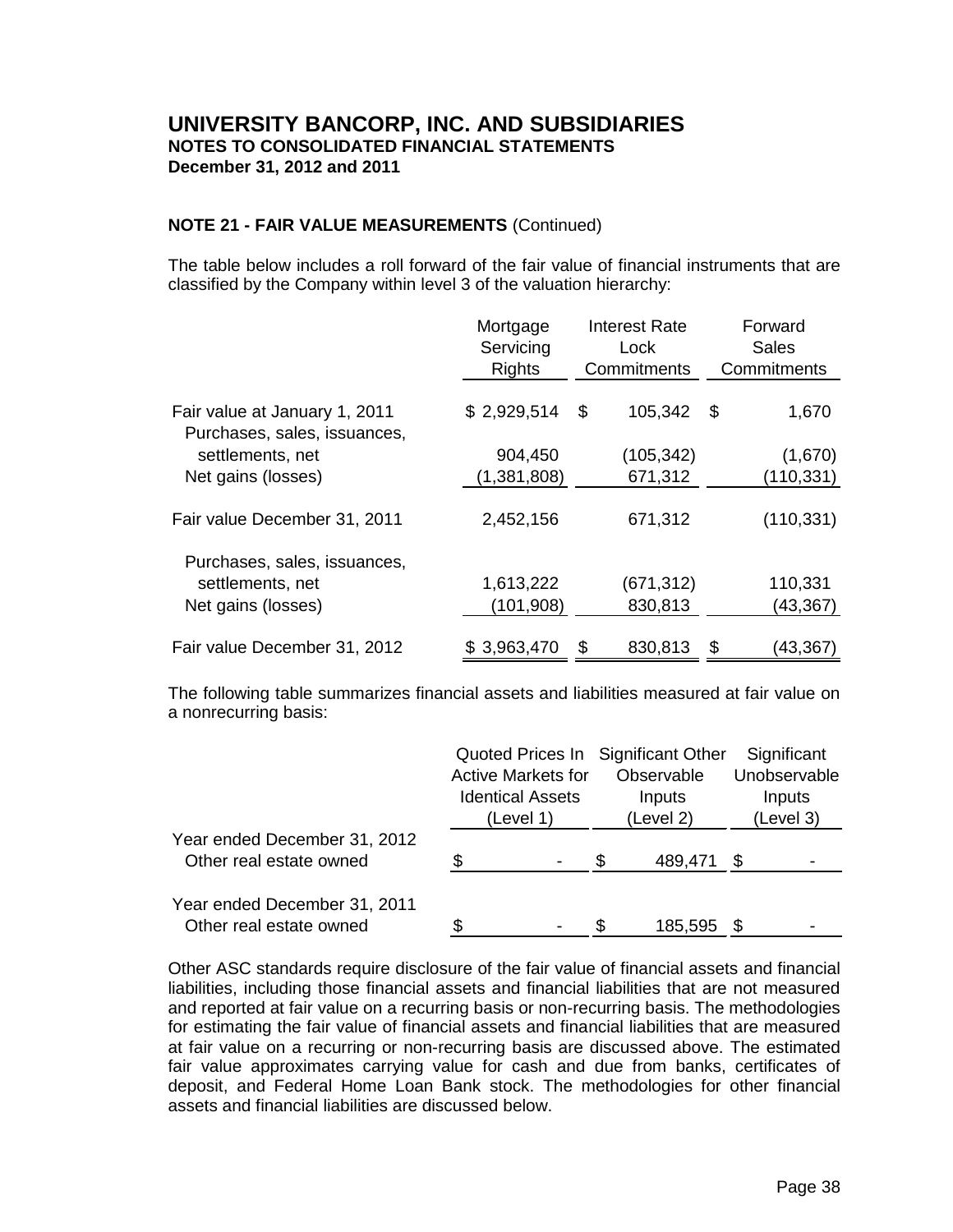#### **NOTE 21 - FAIR VALUE MEASUREMENTS** (Continued)

*Loans and Financings Held for Sale, At Lower of Cost or Market and Loans and Financings, Net*

The fair value of fixed-rate loans is estimated by discounting the future cash flows for each loan category using the current rates at which similar loans would be made to borrowers with similar credit ratings and for the same remaining maturities. These loans are considered to be level 2 assets in the valuation hierarchy. The fair value of adjustable-rate loans is assumed to approximate their carrying amount.

#### *Deposits*

The fair value of demand deposits and savings accounts is the amount payable on demand at the reporting date. The fair value of time deposits is estimated by discounting the future cash flows using the market rates offered for similar deposits with the same remaining maturities. These time deposits are considered to be level 2 liabilities in the valuation hierarchy.

The estimated fair values of financial instruments as of December 31, 2012 and 2011 are as follows (in thousands):

|                                    |          | December 31, |    |                   |      |          |    |            |  |
|------------------------------------|----------|--------------|----|-------------------|------|----------|----|------------|--|
|                                    | 2012     |              |    |                   | 2011 |          |    |            |  |
|                                    | Carrying |              |    | Estimated         |      | Carrying |    | Estimated  |  |
|                                    |          | Amount       |    | <b>Fair Value</b> |      | Amount   |    | Fair Value |  |
| Significant financial assets:      |          |              |    |                   |      |          |    |            |  |
| Cash and due from banks            | \$       | 9,153        | \$ | 9.153             | \$   | 9,053    | \$ | 9,053      |  |
| Certificates of deposit            |          | 7,250        |    | 7,250             |      | 6,250    |    | 6,250      |  |
| <b>Trading securities</b>          |          | 662          |    | 662               |      | 785      |    | 785        |  |
| Securities available-for-sale      |          | 1,628        |    | 1,628             |      | 2,581    |    | 2,581      |  |
| Federal Home Loan Bank stock       |          | 1,072        |    | 1,072             |      | 1,072    |    | 1,072      |  |
| Loans and financings, held for     |          |              |    |                   |      |          |    |            |  |
| sale, at lower of cost or market   |          |              |    |                   |      | 2,617    |    | 2,666      |  |
| Loans and financings, held for     |          |              |    |                   |      |          |    |            |  |
| sale, at fair value                |          | 43,646       |    | 43,646            |      | 29,859   |    | 29,859     |  |
| Loans and financings, net          |          | 53,744       |    | 54,629            |      | 56,659   |    | 56,657     |  |
| Mortgage servicing rights          |          | 3,963        |    | 3,963             |      | 2,452    |    | 2,452      |  |
| Derivatives                        |          | 831          |    | 831               |      | 671      |    | 671        |  |
| Significant financial liabilities: |          |              |    |                   |      |          |    |            |  |
| Deposits:                          |          |              |    |                   |      |          |    |            |  |
| Demand - non-interest bearing      | \$       | 77,499       | \$ | 77,499            | \$   | 59,181   | \$ | 59,181     |  |
| Demand - interest bearing          |          |              |    |                   |      |          |    |            |  |
| and profit sharing                 |          | 21,754       |    | 21,754            |      | 31,406   |    | 31,406     |  |
| Savings                            |          | 271          |    | 271               |      | 314      |    | 314        |  |
| Time                               |          | 8,644        |    | 8,887             |      | 13,595   |    | 13,832     |  |
| Derivatives                        |          | 43           |    | 43                |      | 110      |    | 110        |  |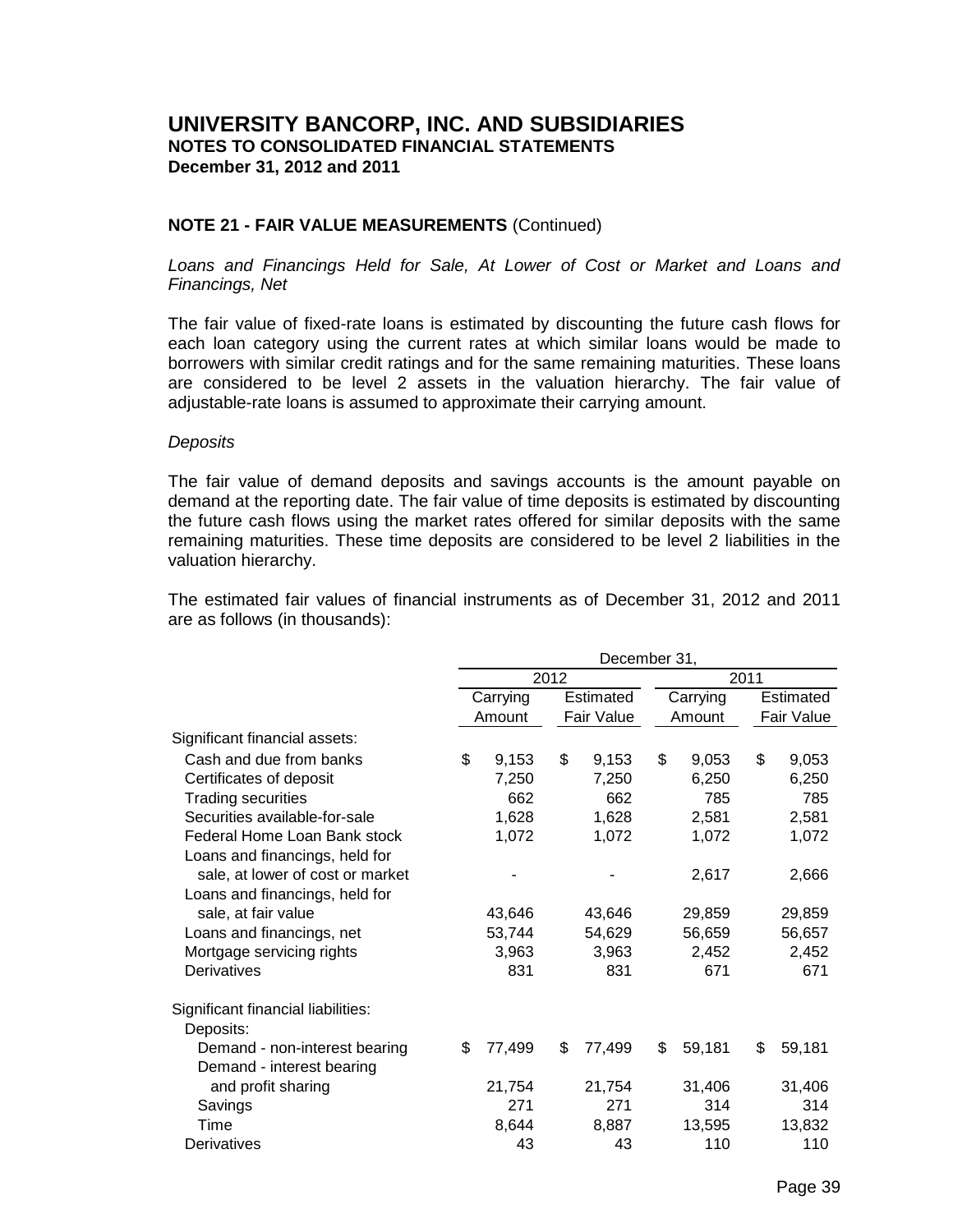### **NOTE 22 – BUSINESS COMBINATIONS**

#### *Ann Arbor Insurance Centre, Inc. and 2621 Carpenter Road, LLC*

On December 27, 2012, the Company completed an acquisition through which UIIS acquired the 100% of the stock of AAIC, an insurance agency, and 100% of the membership interest of 2621 Carpenter Road, LLC, which owns the building and property at which AAIC operates. The acquisition was made to enable the Company to expand the insurance products that it can offer to its existing and new customers, and to expand the customer base of the Company.

The following table summarizes the consideration paid for the net assets acquired through the acquisition:

| Consideration:                    |     |           |
|-----------------------------------|-----|-----------|
| Cash                              | \$. | 684,477   |
| Forgiveness of seller mortgage    |     | 302,126   |
| Contingent earn-out arrangement   |     | 153,310   |
|                                   |     |           |
| Fair value of total consideration |     | 1,139,913 |

The following table summarizes the fair value of assets acquired and liabilities assumed that were recognized at the acquisition date:

| Accounts receivable           | \$<br>27,000 |
|-------------------------------|--------------|
| Prepaid expenses              | 11,289       |
| Premises and equipment        | 527,548      |
| <b>Customer relationships</b> | 498,000      |
| Other liability               | (7,000)      |
| Deferred tax liability        | (169, 320)   |
|                               |              |
| Total identifiable net assets | 887,517      |
| Goodwill                      | 252,396      |
|                               |              |
|                               | 1,139,913    |

The contingent earn-out arrangement requires the Company to pay the seller an earnout amount based on AAIC's retention rate of customers since acquisition. The potential amount of all future payments that the Company would be required to make under this arrangement was between \$0 and \$153,310.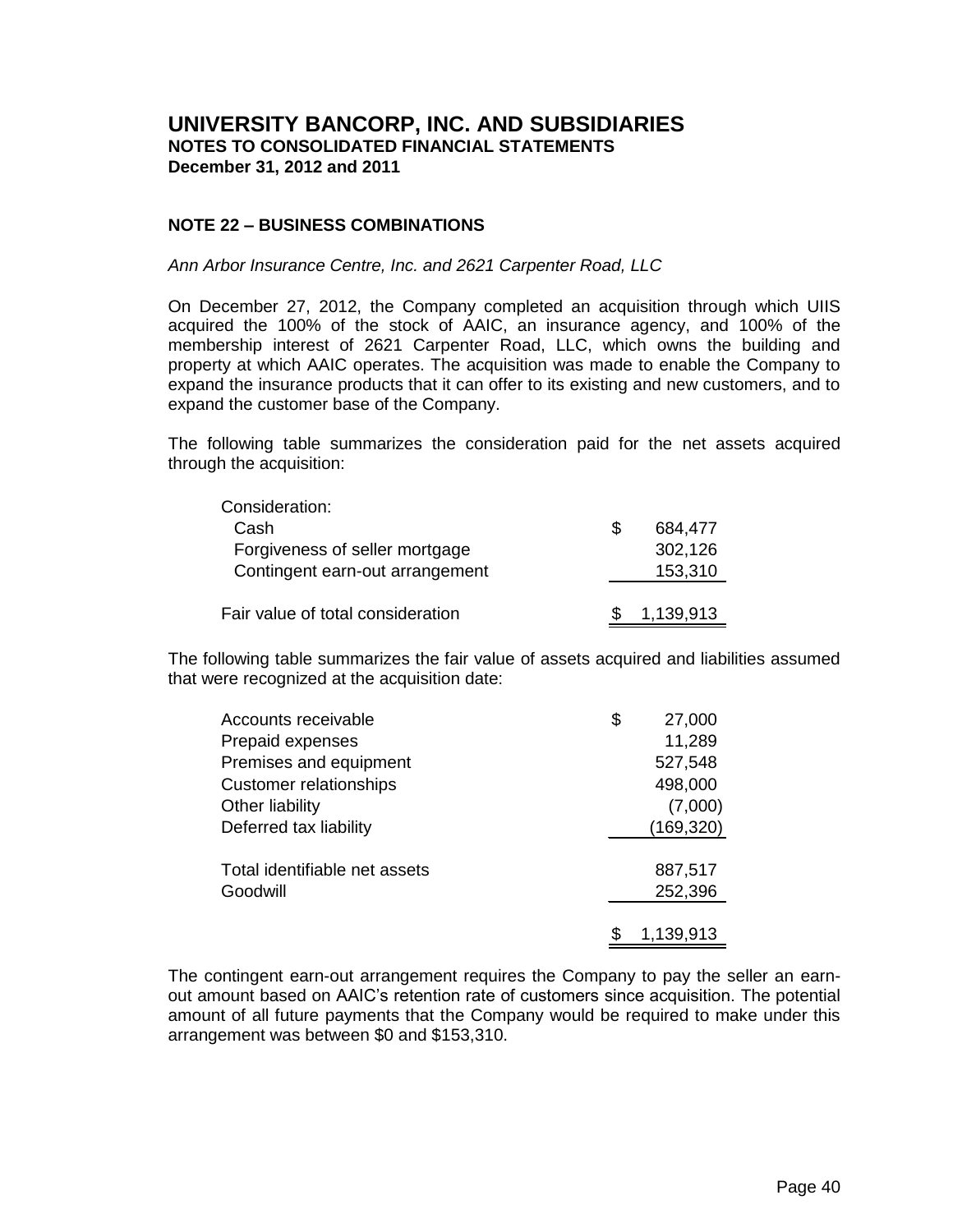### **NOTE 22 – BUSINESS COMBINATIONS** (Continued)

The fair value of this contingent earn-out arrangement of \$153,310 was estimated based on expected retention of customers. As of December 31, 2012, management did not remeasure the fair value of the contingent earn-out arrangement due to the fact that the acquisition date was so near the year end date. As a result, the Company recognized no income or expense related to the change in the fair value of this contingent earn-out arrangement.

As a result of this acquisition, the Company recognized goodwill of \$252,396 on the date of acquisition. The goodwill recorded primarily reflects a history of operating margins and profitability and the benefit the Company will receive from synergies between AAIC and the Company. This goodwill is not being amortized for tax purposes.

The identifiable assets acquired and liabilities assumed were recorded at fair value as of the acquisition date. The identifiable net assets acquired include fixed assets with fair values that were determined by appraisal. Identifiable net assets also included an intangible asset with a fair value that was determined by the multiperiod excess earnings method. Inputs and assumptions used were based on the acquiree's history, projections and current market conditions. All other identifiable assets acquired and liabilities assumed had carrying amounts that approximated fair value, or the amount/benefit to be paid or received.

#### *Community Central Mortgage Company, LLC*

In 2011, ULG purchased 100% of the assets of Community Central Mortgage Company, LLC for total cash consideration of \$150,000. This acquisition brought the Company four additional loan processing branches. As part of the asset purchase agreement, the Company assumed all assets, all contracts, and real estate leases for three Indiana locations and one Michigan location. The identifiable assets acquired and liabilities assumed were recorded at fair value as of the acquisition date. The identifiable net assets acquired include office furniture and equipment with a fair value of \$150,000. There were no liabilities assumed.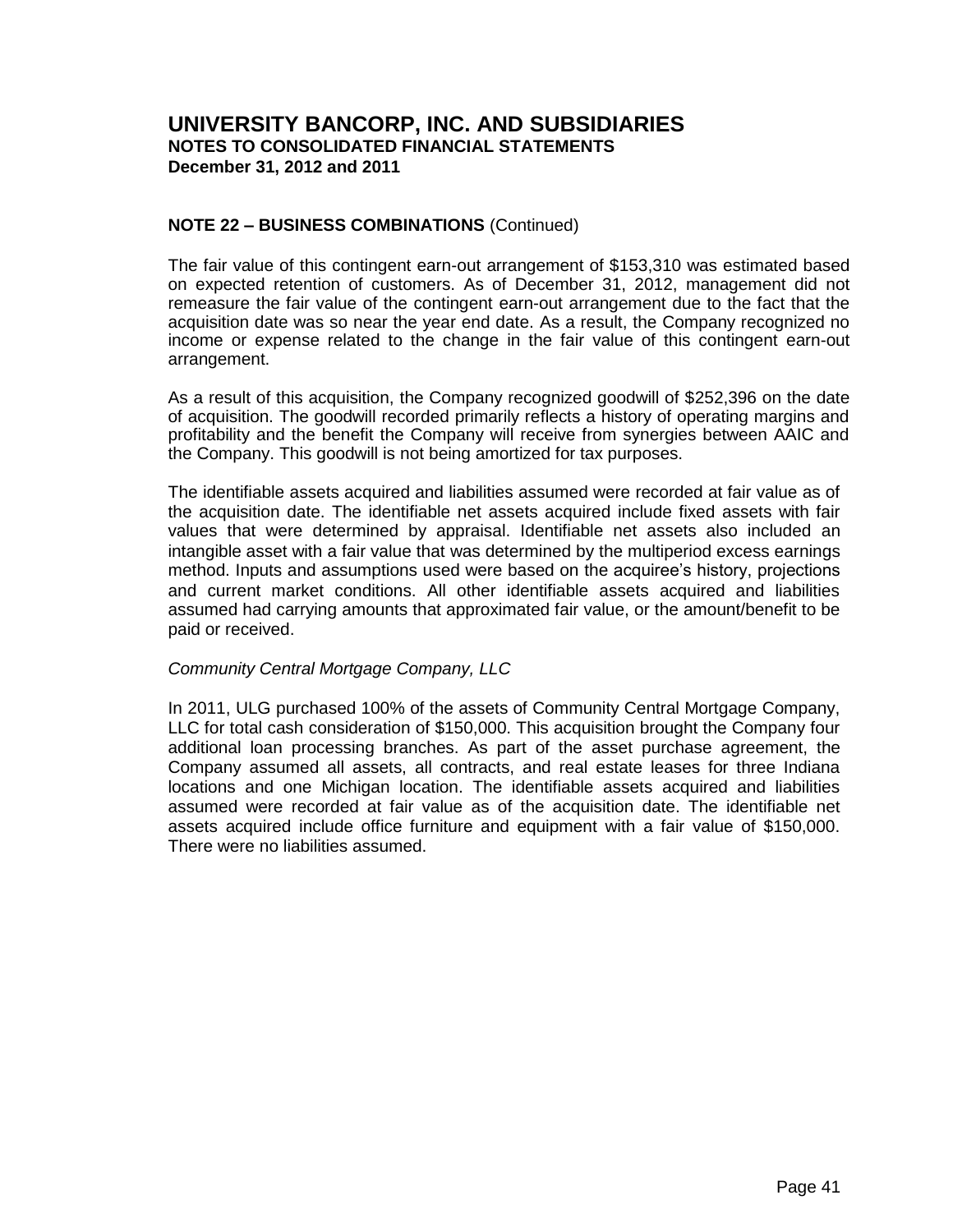### **NOTE 23 – PARENT COMPANY ONLY CONDENSED FINANCIAL INFORMATION**

# **CONDENSED BALANCE SHEETS**

|                                                                                   | December 31,              |                                    |  |  |
|-----------------------------------------------------------------------------------|---------------------------|------------------------------------|--|--|
|                                                                                   | 2012                      | 2011                               |  |  |
| <b>ASSETS</b>                                                                     |                           |                                    |  |  |
| Cash and cash equivalents<br><b>Investment in University Bank</b><br>Other assets | \$<br>35,720<br>8,595,648 | \$<br>19,692<br>6,881,112<br>5,000 |  |  |
| <b>Total assets</b>                                                               | 8,631,368                 | 6,905,804<br>S                     |  |  |
| <b>LIABILITIES AND EQUITY</b>                                                     |                           |                                    |  |  |
| Accounts payable and other liabilities<br>Preferred stock subject to mandatory    | \$<br>46,797              | \$<br>58,596                       |  |  |
| redemption                                                                        | 1,031,450                 | 960,050                            |  |  |
| <b>Total liabilities</b>                                                          | 1,078,247                 | 1,018,646                          |  |  |
| <b>Total equity</b>                                                               | 7,553,121                 | 5,887,158                          |  |  |
| Total liabilities and equity                                                      | 8,631,368                 | 6,905,804                          |  |  |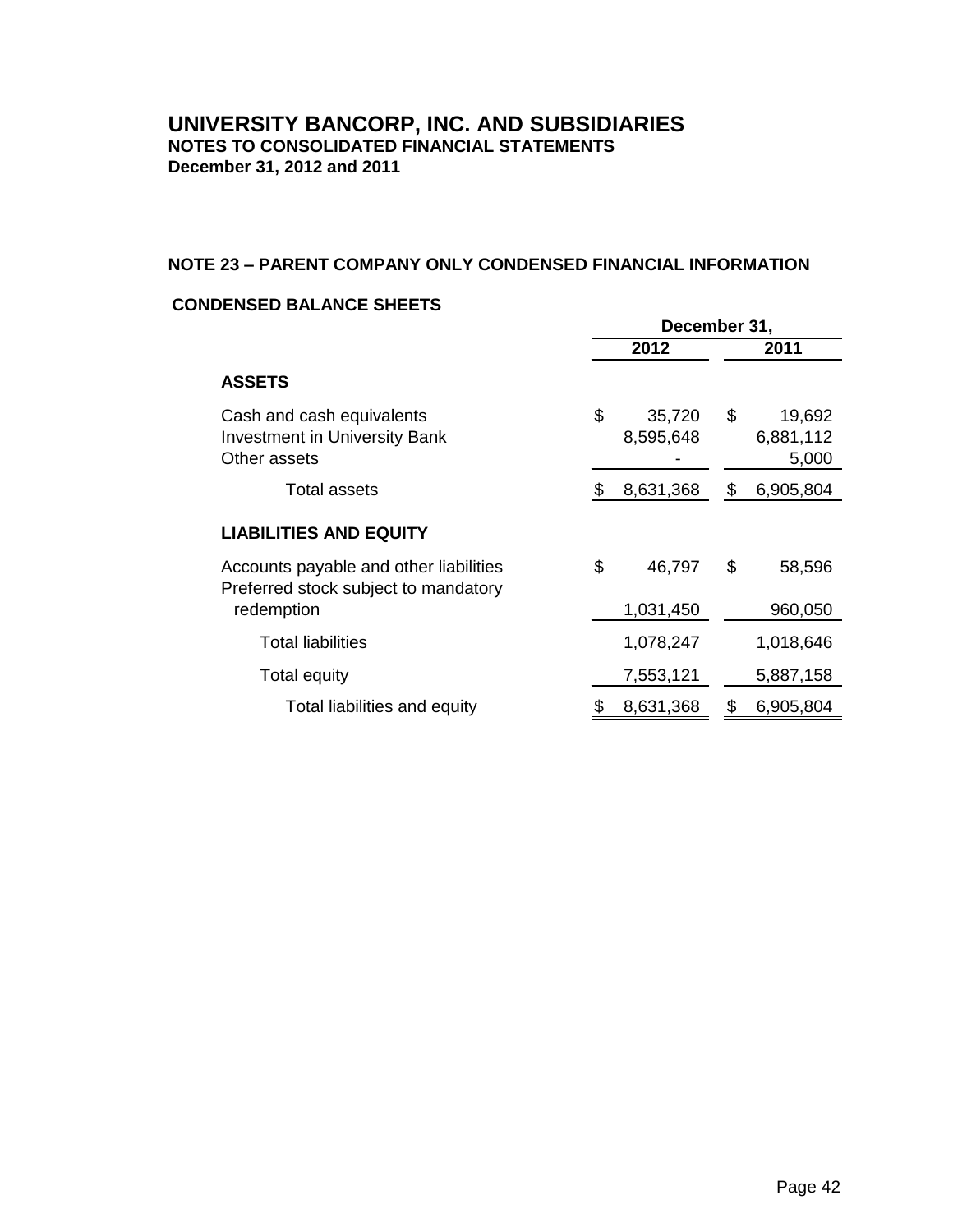**NOTE 23 – PARENT COMPANY ONLY CONDENSED FINANCIAL INFORMATION**  (Continued)

### **CONDENSED STATEMENTS OF OPERATIONS**

|                                                                                                             | December 31,                       |    |                       |  |
|-------------------------------------------------------------------------------------------------------------|------------------------------------|----|-----------------------|--|
|                                                                                                             | 2012                               |    | 2011                  |  |
| <b>OTHER INCOME</b>                                                                                         |                                    |    |                       |  |
| Interest and dividend income<br>Other income                                                                | \$<br>20<br>25,463                 | \$ | 11                    |  |
|                                                                                                             | \$<br>25,483                       | \$ | 11                    |  |
| <b>EXPENSES</b>                                                                                             |                                    |    |                       |  |
| Professional fees and public listing<br>Other miscellaneous<br>Share-based compensation<br>Interest expense | 3,344<br>1,774<br>94,000<br>93,938 |    | 12,123<br>1,798       |  |
| Total expenses                                                                                              | 193,056                            |    | 13,921                |  |
| Net loss before income taxes and<br>net income of subsidiary<br>Income tax expense                          | (167, 573)                         |    | (13,910)              |  |
| Net loss before net income<br>of subsidiary<br>Net income (loss) of subsidiary                              | (167, 573)<br>2,083,432            |    | (13,910)<br>(283,884) |  |
| Net income (loss)                                                                                           | \$<br>1,915,859                    | \$ | (297, 794)            |  |